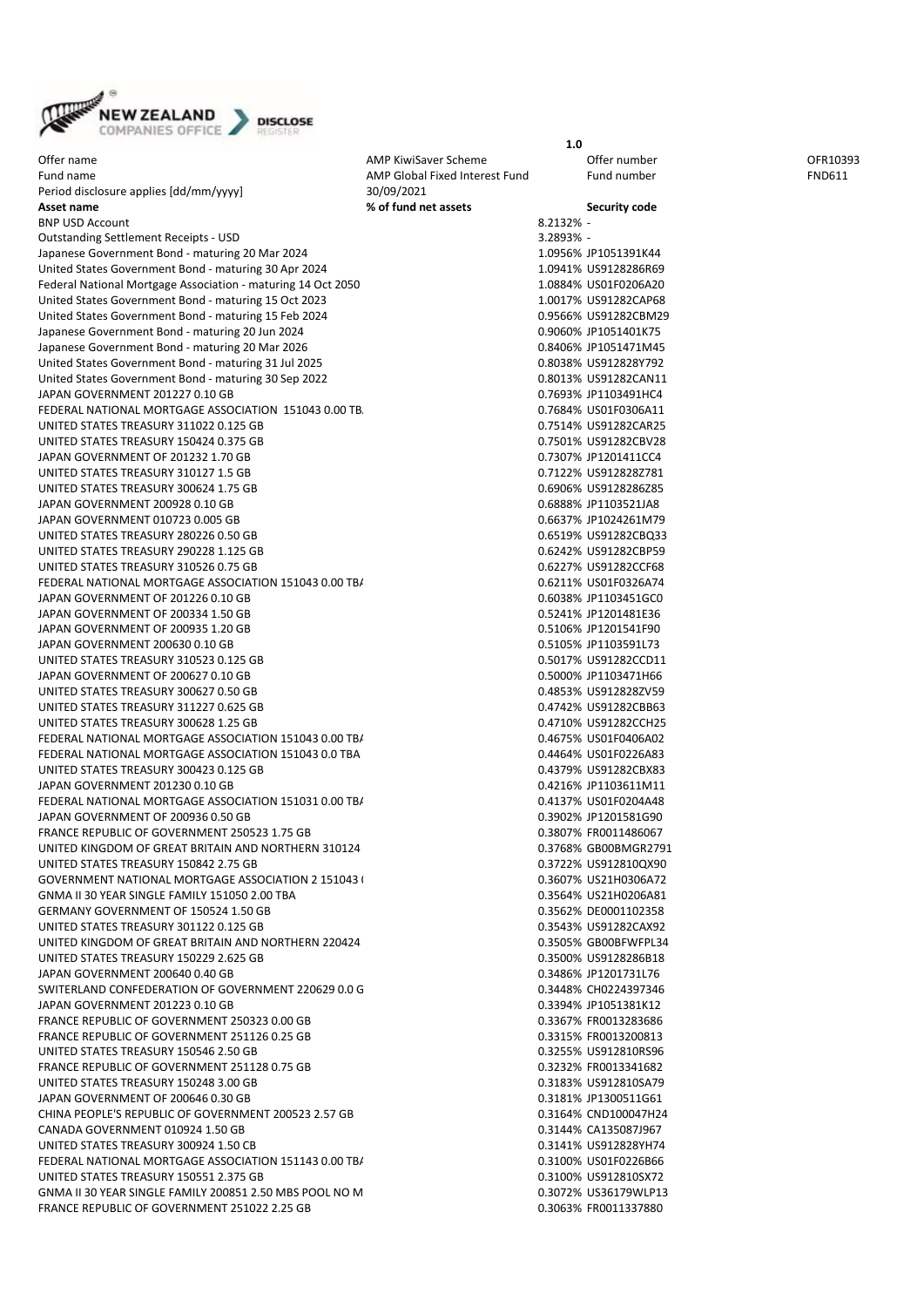JAPAN GOVERNMENT OF 200645 1.60 GB 0.2942% JP1300471F60 FRANCE REPUBLIC OF GOVERNMENT 250223 0.00 GB 0.2939% FR0013479102 JAPN GOVERNMENT 200331 0.10 GB 0.2915% JP1103621M43 UNITED STATES TREASURY 150544 3.375 GB 0.2864% US912810RG58 FEDERAL NATIONAL MORTGAGE ASSOCIATION 151028 0.0 TBA 0.0 ACCOMPUTED 12806% US01F0304A39 Outstanding Settlement Receipts - JPY 0.2802% - JAPAN GOVERNMENT OF 200336 0.40 GB 0.2779% JP1201561G37 UNITED KINGDOM OF GREAT BRITAIN AND NORTHERN 300126 JAPAN GOVERNMENT 200325 0.10 GB<br>CHINA PEOPLES REPLIBLIC OF GOVERNMENT 210530 2 68 GB 0.2718 0.2718 0.2682% CND100036075 CHINA PEOPLES REPUBLIC OF GOVERNMENT 210530 2.68 GB FNMA 30 YEAR REMIC 010548 4.00 MBS POOL NO ZT2221 0.2675% US3132AEPE04 SPAIN KINGDOM OF GOVERNMENT 300423 0.00 GB 0.2658% ES0000012F84 FEDERAL NATIONAL MORTGAGE ASSOCIATION 151028 0.0 TBA JAPAN GOVERNMENT 200341 0.50 GB 0.2646% JP1201761M45 US TREASURY BILL 150237 4.75 0.2541% US912810PT97 ITALY REPUBLIC OF GOVERNMENT 150728 0.50 GB 0.2527% IT0005445306 FNMA 30 YEAR CONVENTIONAL 011051 2.00 MBS POOL NO CB1804 0.2523% US3140QMAE45 UNITED STATES TREASURY 150241 1.875 CB 0.2470% US912810SW99 CHINA DEVELOPMENT BANK 080129 3.48 GB 0.2423% CND10001WKZ7 GERMANY FEDERAL REPUBLIC OF GOVERNMENT 160922 0.00 G 0.2402 0.2402% DE0001104818 AGRICULTURAL DEVELOPMENT BANK OF CHINA 030324 3.19 GE **1.19 BM 0.2396% CND100045715** UNITED STATES TREASURY 150840 1.125 GB 0.2377% US912810SQ22 UNITED STATES TREASURY 150250 2.00 GB 0.2344% US912810SL35 GERMANY GOVERNMENT OF 150823 2.00 GB 0.2317% DE0001102325 CHINA PEOPLE REPUBLIC OF GOVERNMENT 090425 1.99 GB 0.2302% CND100031JZ0 JAPAN GOVERNMENT OF 200942 1.90 GB 0.2293% JP1300371C98 JAPAN GOVERNMENT 010223 0.10 GB 0.2258% JP1024211M21 JAPAN GOVERNMENT 011222 0.10 GB 0.2257% JP1024191LC8 FEDERAL NATIONAL MORTGAGE ASSOCIATION 251250 1.50 TBA 0.2256% US01F0126A92 JAPAN GOVERNMENT 010523 0.005 GB 0.2255% JP1024241M58 SPAIN KINGDOM OF GOVERNMENT 300428 1.40 GB 0.2238% ES0000012B39 UNITED KIN OF GREAT BRITAIN AND NORT IRE GOV 220144 3.25 GBOOR CONSERVATION AND DESCRIPTION OF GREAT BRITAIN UNITED STATES OF AMERICA TREASURY BILL 1 0.2220% US912810FT08 AUSTRALIA COMMONWEALTH OF GOVERNMENT 211131 1.00 C COMMONDER 10.2181% AU0000101792<br>UNITED STATES TREASURY 150545 3.00 GB 0.2173 MMONDER 10.2173% US912810RM27 UNITED STATES TREASURY 150545 3.00 GB SPAIN KINGDON OF GOVERNMENT 310125 0.00 GB 0.2171% ES0000012F92 FRANCE REPUBLIC OF GOVERNMENT 250545 3.25 GB 0.2141% FROM 0.2141% FR0011461037 JAPAN GOVERNMENT 201240 0.50 GB 0.2136% JP1201751M13 GERMANY FEDERAL REPUBLIC OF GOVERNMENT 150226 0.50 G<br>BNP NZD Account 0.2129% - 0.2129% DE0001102390 BNP NZD Account FEDERAL NATIONAL MORTGAGE ASSOCIATION 250735 1.50 TB/ 0.2123% US01F0124A11 CHINA PEOPLES REPUBLIC OF GOVERNMENT 160350 3.39 GB 0.2104% CND10002M200 KOREA REPUBLIC OF GOVERNMENT 101223 0.875 GB 0.2091% KR103501GAC4 CHINA DEVELOPMENT BANK 100427 4.04 GB 0.2067 CHINA DEVELOPMENT BANK 100427 4.04 GB CHINA DEVELOPMENT BANK 130425 4.21 GB 0.2063 6.2063 6.2063 6.2063 6.2063 6.2063 6.2063 6.2063 6.2064 FRANCE REPUBLIC OF GOVERNMENT 251124 1.75 GB 0.2060% FR0011962398 FRANCE REPUBLIC OF GOVERNMENT 251130 0.00 GB 0.2055% FR0013516549 ITALY REPUBLIC OF GOVERNMENT 010426 0.00 GB 0.2045% IT0005437147 UNITED KGDM OF GREAT BRITAIN AND NOR IRELD 221029 0.87 GB 0.205 GB008 GB00BJMHB534 UNITED KINGDOM OF GREAT BRITAIN AND NORTH IR 310123 0. 125 GB00BL68HG94 GB00BL68HG94 AGRICULTURAL DEVELOPMENT BANK OF CHINA 060126 3.33 GE 0.2011% CND100009CF3 EXPORT IMPORT BANK OF CHINA 110224 3.28 GB 0.2005% CND10001YC12 ITALY REPUBLIC OF GOVERNMENT 150623 0.60 GB CHINA PEOPLE'S REPUBLIC OF GOVERNMENT 130528 3.01 GB 0.1985% CND100047752 CANADA GOVERNMENT 010223 0.25 GB 0.25 CHANNEL 2010 2010 11:00 0.1979% CA135087L773 AUSTRALIA COMMONWEALTH OF GOVERNMEN 210528 2.25 GB 0.1966% AU000XCLWAR9 CHINA PEOPLES REPUBLIC OF GOVERNMENT 040627 2.85 GB 0.1965% CND100037XX3 USA TREASURY BDS 151141 3.125 GB 0.1960% US912810QT88 CHINA PEOPLE'S REPUBLIC OF GOVERNMENT 040826 2.74 GB 0.1951 0.1951% CND10000BLC0 UNITED STATES TREASURY 150850 1.375 GB 0.1949% US912810SP49 EUROPEAN INVESTMENT BANK 160725 0.375 GB 0.1938% XS1850111789 AGRICULTURAL DEVELOPMENT BANK OF CHINA 170430 2.96 GE JAPAN GOVERNMENT OF 200354 1.70 GB 0.1916% JP1400071E55 UNITED KINGDOM OF GREAT BRITAIN NORTHERN IRE 221030 G UNITED STATES TREASURY 311027 0.50 GB 0.1895% US91282CAU53 CANADA (GOVERNMENT) 010823 0.25 GB 0.1885% CA135087M359 AUSTRALIA COMMONWEALTH OF GOVERNMENT 211125 0.25 GB 0.1881% AU0000095457 JAPAN GOVERNMENT 201224 0.10 GB 0.1870% JP1051421L13 KOREA REPUBLIC OF GOVERNMENT 100631 2.00 GB 0.1866% KR103502GB66 GNMA II 30 YEAR SINGLE FAMILY 200947 3.5 MBS POOL MA471 0.1859% US36179TG411 KFW 150925 0.25 GB 0.1855% DE000A2LQH10 JAPAN GOVERNMENT 200350 0.40 GB 0.1852% JP1300661L47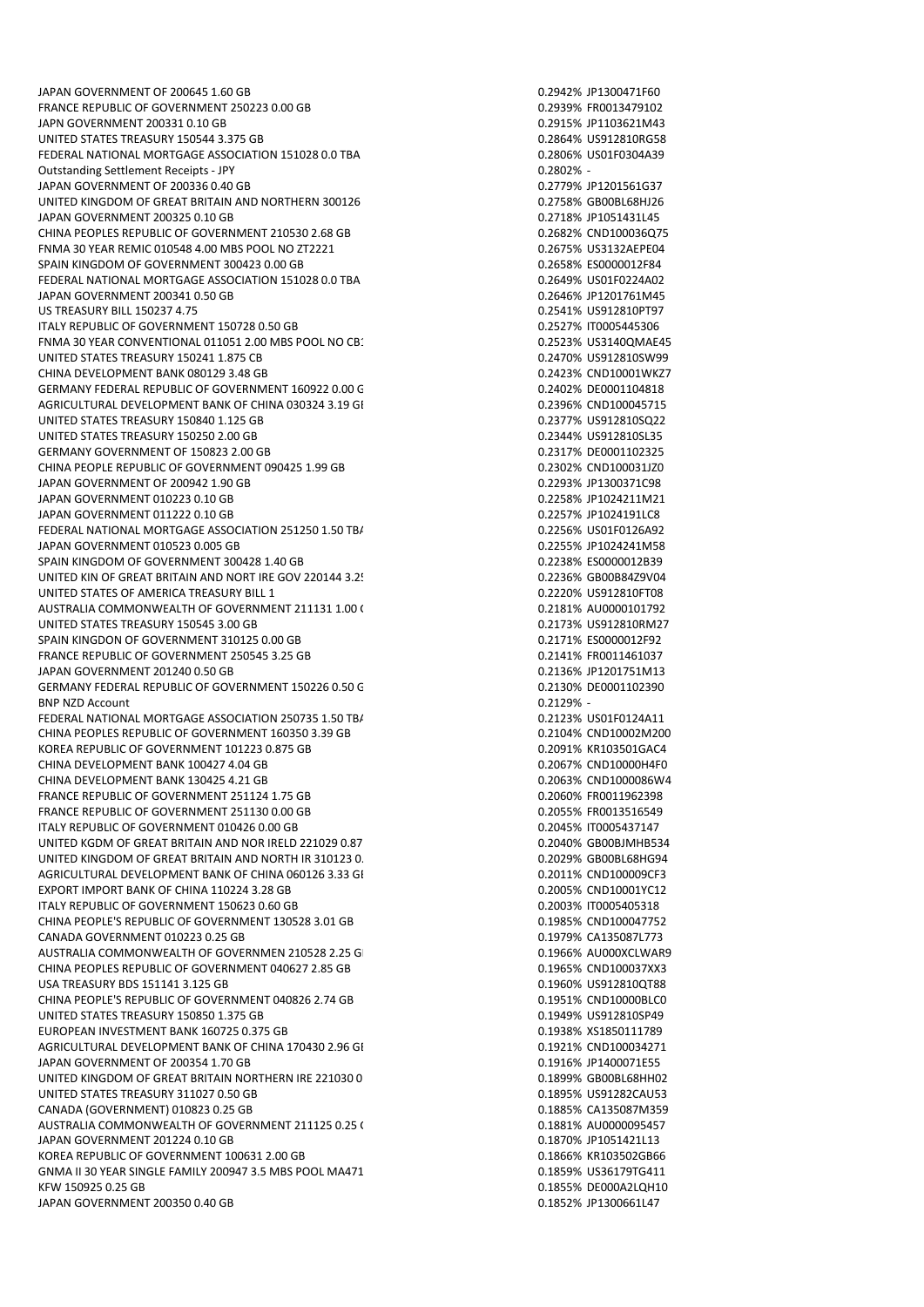SWEDEN KINGDOM OF GOVERNMENT 120525 2.50 GB 0.1831% SE0005676608 ITALY REPUBLIC OF GOVERNMENT 010336 1.45 GB 0.1829% IT0005402117 NETHERLAND KINGDOM OF GOVERNMENT 150727 0.75 GB 0.1808% NL0012171458 UNITED STATES TREASURY 150543 2.875 GB 0.1800% US912810RB61 CHINA DEVELOPMENT BANK 200929 3.45 GB 0.1770% CND10002GGR3 Outstanding Settlement Receipts - EUR 0.1749% - UNITED KINGDOM OF GREAT BRITAIN AND NORTHERN 310146<br>ITALY REPUBLIC OF GOVERNMENT 010625 1.50 GB 0.0875090318 0.1718% ITO005090318 ITALY REPUBLIC OF GOVERNMENT 010625 1.50 GB BUNDESREPUB DEUTSCHLAND 040739 4.25 GOVT 0.1716% DE0001135325 UNITED KINGDOM OF GREAT BRITAIN AND NORTHERN 310751 BELGIUM KINGDOM OF GOVERNMENT 221027 0.00 GB 0.1693% BE0000351602 GERMANY FEDERAL REPUBLIC OF GOVT 140423 0.00 GB 0.1633% DE0001141778 BELGIUM KINGDOM OF GOVERNMENT 220634 3.00 GB JAPAN GOVERNMENT OF 200633 1.70 GB 0.1625% JP1201451D66 ITALY REPUBLIC OF GOVERNMENT 150922 1 45 GB 0.1616% IT0005135840 JAPAN GOVERNMENT 200949 0.40 GB 0.1596% JP1300641KA3 GNMA II 30 YEAR SINGLE FAMILY 201148 4.00 MBS POOL MA55 0.1589 10.1589% US36179UGC09 EUROPEAN FINANCIAL STABILITY FACILITY SA 151025 0.00 CB 0.1583% EU000A1G0EJ9 QUEENSLAND TREASURY CORP 210725 4.75 GB 0.1582% AU0000XQLQZ9 CANADA (GOVT OF) 010633 5.75 GB 0.1575% CA135087XG49 CHINA PEOPLES REPUBLIC OF GOVERNMENT 050323 2.24 GB 0.1570% CND10002LTC8 FRANCE REPUBLIC OF GOVERNMENT 250536 1.25 GB 0.1565% FROM 0.1565% FROM 13154044 GERMANY FEDERAL REPUBLIC OF GOVERNMENT 151127 0.00 G COMENT 0.1543% DE0001102523 ITALY REPUBLIC OF GOVERNMENT 150124 0.00 GB 0.1539% IT0005424251 AUSTRIA REPUBLIC OF GOVERNMENT 200425 0.00 GB 0.1530% AT0000A2QRW0 UNITED KINGDOM OF GREAT BRITAIN AND NORTHERN 070937 JAPAN GOVERNMENT 200929 0.10 GB 0.1513% JP1103561KA2 UNITED KINGDOM OF GREAT BRITAIN AND NORTHERN 221041 1.25 GB 0.1499% GB00BJQWYH73 CVS HEALTH CORP 150931 2.125 CB 0.1483% US126650DR85 JAPAN GOVERNMENT 200351 0.70 GB 0.1477% JP1300701M48 KFW 020424 0.00 GB 0.1476% DE000A2LQSP7 EUROPEAN FINANCIAL STABILITY FACILITY SA 170723 0.00 GB 0.1470% EU000A1G0EF7 SPAIN KINGDOM OF GOVERNMENT 311031 0.50 GB 0.1449% ES0000012I32 GERMANY FEDERAL REPUBLIC OF GOVERNMENT 150228 0.50 G<br>FRANCE 251038 4.0 GOVT CONTENT OF SOLUTION OF SALE OF SALE OF SALE OF SALE OF SALE ON A SERVED OF SALE OF SALE FRANCE 251038 4.0 GOVT CHINA DEVELOPMENT BANK 010224 3.30 GB 0.1407% CND10001YBB3 BELGIUM KINGDOM OF GOVERNMENT 220624 2.60 GB 0.1389% BE0000332412 UNITED KINGDOM OF GREAT BRITAIN AND NORTHERN 220757 1.75 GBOOS BOOS DO 1387% GB00BD0XH204 UNITED KINGDOM TREASURY GILT 070939 4.2<br>
FRANCE GOVERNMENT 250540 0.50 GB<br>
0.1357% FRO013515806 FRANCE GOVERNMENT 250540 0.50 GB KOREA REPUBLIC OF GOVERNMENT 100326 1.25 CB 0.1344% KR103501GB34 FEDERAL NATIONAL MORTGAGE ASSOCIATION 240426 2.125 GENEEMBEE 10 1334% US3135G0K368 KOREA REPUBLIC OF GOVERNMENT 100624 1.125 GB 0.1309 0.1309% KR103501GB67 ITALY REPUBLIC OF GOVERNMENT 010226 0.50 GB 0.1293 0.1293% IT0005419848 JAPAN GOVERNMENT 200358 0.80 GB 0.1269% JP1400111J52 EUROPEAN INVESTMENT BANK 160130 0.05 GB<br>ITALY REPUBLIC OF GOVERNMENT 150123 0.05 GB 0.1266 0.1260% 170005384497 ITALY REPUBLIC OF GOVERNMENT 150123 0.05 GB FEDERAL NATIONAL MORTGAGE ASSOCIATION 100723 0.25 GB 0.1256% US3135G05G45 UNITED KINGDOM OF GREAT BRITAIN AND NORTHERN 310735 CONSUMING AN ALL 2012 ON A GB00BMGR2916 CHINA PEOPLE S REPUBLIC OF GOVERNMENT 140950 3.81 GB 0.1242% CND10003N750 FRANCE REPUBLIC OF GOVERNMENT 250639 1.75 GB 0.1238 6800132343333433334333 ITALY REPUBLIC OF GOVERNMENT 010830 0.95 GB<br>
ONTARIO PROVINCE OF 020639 4.60 GB 0.1225 0.1225% CA6832342P62 ONTARIO PROVINCE OF 020639 4.60 GB UNITED KINGDOM OF GREAT BRITAIN AND NORTHERN 220149 1.75 GB00 1.75 GB00BFWFPP71 GOLDMAN SACHS GROUP INC 010425 3.50 CB 0.1207% US38141GXJ83 KOREA REPUBLIC OF GOVERNMENT 100351 1.875 GB<br>GOVERNMENT NATIONAL MORTGAGE ASSOCIATION 2 151043 (COVERNMENT MATIONAL MORTGAGE ASSOCIATION GOVERNMENT NATIONAL MORTGAGE ASSOCIATION 2 151043 ( FEDERAL NATIONAL MORTGAGE ASSOCIATION 050830 0.875 GENERAL NATIONAL 30 0.1183% US3135G05Q27 CAISSE AMORTISSEMENT DE LA DETTE SOCIALE 251023 0.125 GB 0.1181% FR0013344181 AGENCE FRANCAISE DE DEVELOPPEMENT EPIC 250325 0.0 GB 0.1181 0.1181 0.1181% FR0013483526 IRELAND GOVERNMENT 181030 0.20 GB 0.1165% IE00BKFVC899 UNITED STATES TREASURY 150849 2.25 GB FRANCE REPUBLIC OF GOVERNMENT 250460 4.00 GB 0.1156% FR0010870956 EUROPEAN UNION 041030 0.00 GB 0.1155% EU000A283859 NETHERLANDS KINGDOM OF THE GOVERNMENT 150124 0.00 G 0.000 0.1153% NL0012650469 SINGAPORE REPUBLIC OF GOVERNMENT 011125 0.50 GB 0.1152% SGXF29144064 GERMANY FEDERAL REPUBLIC OF GOVERNMENT 150826 0.00 G COMPUTER DATA CONTROLLERGY DE0001102408 KOREA REPUBLIC OF GOVERNMENT 100940 1.50 GB 0.1134% KR103502GA91 GOLDMAN SACHS GROUP INC 210732 2.383 CB 0.1124% US38141GYJ74 UNITED KINGDOM OF GREAT BRITAIN AND NORTH IRE 220765 2 CHANGE CONTROLLER AND MOTHER AND MORE CONSUMING A SUMMO EUR BNP PARIBAS A/C 0.1094% - UNITED STATES TREASURY 150831 1.25 GB 0.1079% US91282CCS89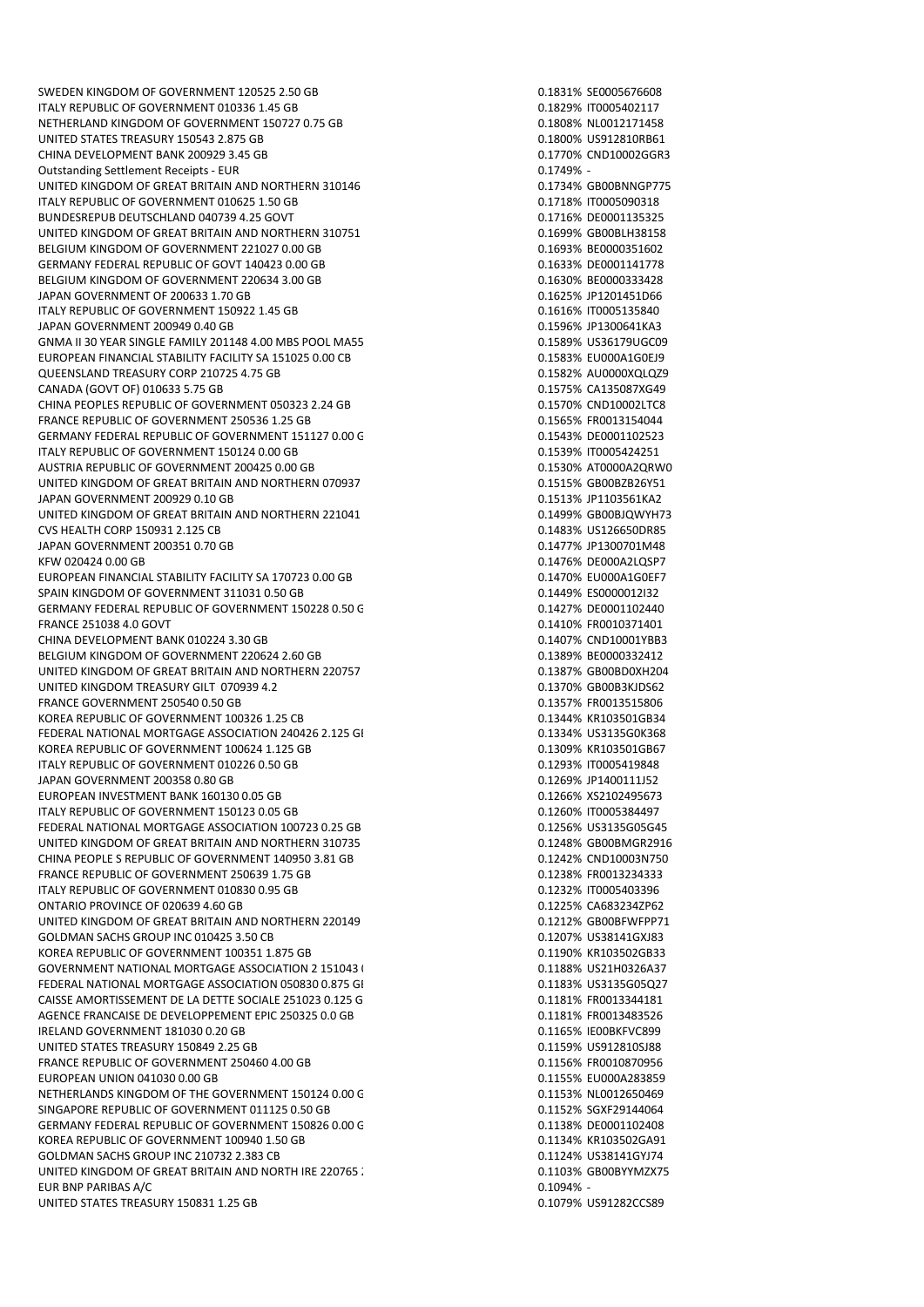RUSSIA FEDERATION OF GOVERNMENT 121125 7.15 GB 0.1063% RU000A100EG3 SPAIN KINGDOM OF GOVERNMENT 310126 0.00 GB 0.1061% CO200012G91 CANADA GOVERNMENT 010628 2.0 GB 0.1057% CA135087H235 QUEBEC PROVINCE OF 010925 2.75 GB 0.1055% CA74814ZEV19 GERMANY FED REP 040744 2.50 GB 0.1054% DE0001135481 UNITED STATES TREASURY 150846 2.25 GB 0.1051% US912810RT79 AUSTRALIA COMMONWEALTH OF GOVERNMENT 211122 2.25 GB 0.1031% AU000XCLWAW9 FLEX INTERMEDIATE HOLDCO LLC 300631 3.363 CB CANADA HOUSING TRUST NO 1 151224 1.80 CB 0.1024% CANADA HOUSING TRUST 1.001 EXPORT IMPORT BANK OF CHINA 231025 3.43 GB 0.1017 CND10003S2M4 GERMANY FEDERAL REPUBLIC OF GOVERNMENT 150231 0.00 G 0.1012 10001002531 ONTARIO PROVINCE OF 020630 2.05 CB 0.105 CB 0.1006% CA683332AH07<br>
SPIAN KINGDOM OF GOVERNMENT 300735 1.85 GB 0.1004% CA000012E69 SPIAN KINGDOM OF GOVERNMENT 300735 1.85 GB NORDEA HYPOTEK AB 180924 1.00 CB 0.1001% SE0012230415 ITALY REPUBLIC OF GOVT 010831 0.60 GB 0.0995% IT0005436693 BUNDESREPUBLIK DEUTSCHLAND 040740 4.75 G 0.0991 0.0991% DE0001135366 CANADA GOVERNMENT 011122 0.25 GB 0.0991% CA135087L369 EXPORT IMPORT BANK OF CHINA 160731 3.38 GB 0.0985% CND10004BNT2 KFW 150629 0.00 GB 0.0985% XS2331327564 GERMANY GOVERNMENT OF 150846 2.50 GB 0.0983 0.0983% DE0001102341 QUEENSLAND TREASURY CORP 210723 4.25 GB 0.0981% AU0000XQLQX4 EUROPEAN UNION 060726 0.00 GB 0.0979% EU000A3KTGV8 KOREA REPUBLIC OF GOVERNMENT 100627 2.125 GB 0.0968% KR103502G768 GOVERNMENT NATIONAL MORTGAGE ASSOCIATION 2 151043 0.00 TBA 0.0966% US21H0406A63 PORTUGAL REPUBLIC OF GOVERNMENT 151027 0.70 GB 0.0958 0.0958% PTOTEMOE0035 BANK NEDERLANDSE GEMEENTEN NV 110723 0.05 GB 0.0955 0.05 GB 0.0955% XS1855427859 JAPAN GOVERNMENT 200947 0.80 GB 0.0947% JP1300561H93 ITALY REPUBLIC OF GOVERNMENT 300445 1.50 GB 0.0928% IT0005438004 GOVERNMENT NATIONAL MORTGAGE ASSOCIATION 2 011043 (SOVERNMENT NATIONAL MORTGAGE ASSOCIATION 2 011043 (SOVERNMENT MATHO226A46 VERIZON COMMUNICATIONS INC 150136 4.272 CB 0.0906 0.0906% US92343VCV45 MALAYSIA GOVERNMENT 050734 3.828 GB 0.0901% MYBMS1900047 SWEDEN KINGDOM OF GOVERNMENT 120528 0.75 GB 0.0897 0.0897% SE0009496367 FRANCE REPUBLIC OF GOVERNMENT 250552 0.75 GB 0.0890% FROM 0.0890% FR0013480613 KOREA REPUBLIC OF GOVERNMENT 100628 2.625 GB 0.0885% KR103502G867 ISRAEL STATE OF GOVERNMENT 270226 0.50 GB DENMARK KINGDOM OF GOVERNMENT 151124 0.00 GB 0.0867% DK0009924292 SPAIN KINGDOM OF GOVERNMENT 311040 1.20 GB 0.0861% CONSERVED 0.0861% ES0000012G42 QUEBEC PROVINCE OF 010931 1.50 CB 0.0849% CA74814ZFH16 BELGIUM KINGDOM OF GOVERNMENT 221023 0.20 GB<br>
UNITED KINGDOM OF GREAT BRITAIN AND NORTHERN 310125 UNITED KINGDOM OF GREAT BRITAIN AND NORTHERN 310125 NETHERLANDS GOVERNMENT 150140 0.50 GB 0.0832% NL0013552060 UNITED STATES TREASURY 151145 3.00 GB 0.0820 0.0820 0.0820 0.0820 0.0820 0.0820 0.0820 0.0820 0.0820 0.0820 0.0820 0.0820 0.0820 0.0820 0.0820 0.0820 0.0820 0.0820 0.0820 0.0820 0.0820 0.0820 0.0820 0.0820 0.0820 0.0820 0. CHINA PEOPLE'S REPUBLIC OF GOVERNMENT 220371 3.76 GB 0.0818% CND100045GW3 ORANGE SA 070432 1.625 CB 0.0811% FR0013506300 JAPAN GOVERNMENT OF 200641 0.40 GB 0.0800 0.0800 0.0800 0.0800 0.0800 0.0800 0.0800 0.0800 0.0800 0.0800 0.080 CANADA HOUSING TRUST NO 1 150626 1.25 CB 0.0797% CA13509PHT36 UNITED KINGDOM OF GREAT BRITAIN AND NORTHERN 221071 1.625 GB00.0793% GB00BFMCN652 MALAYSIA GOVERNMENT 161127 3.899 GB 0.0790% MYBMO1700040 AUSTRALIA GOVERNMENT 210424 2.75 GB 0.0785% AU3TB0000143 UNITED KINGDOM OF GREAT BRITAIN AND NORTHERN 221061 CONSUMING DRIVING AND NORTHERN 221061 BOUNI POLIENNALI DEL TES 010341 1.80 CB 0.0776 0.0776% IT0005421703 GBP BNP PARIBAS A/C 0.0770% - GERMANY (FEDERAL REPUBLIC) 040137 4.00 G JAPAN GOVERNMENT OF 200344 1.70 GB 0.0760% JP1300421E39 BNP PARIBAS SA 170429 1.125 CB 0.0756% FR0013508710 AUSTRIA REPUBLIC OF GOVERNMENT 230534 2.40 GB 0.0749% AT0000A10683 IRELAND REPUBLIC OF GOVERNMENT 180324 3.40 GB LANDWIRTSCHAFTLICHE RENTENBANK 271129 0.00 GB 0.0746% XS2084429963 INDONESIA REPUBLIC OF GOVERNMENT 150231 6.50 GB 0.0741% IDG000015207 POLAND REPUBLIC OF GOVERNMENT 251026 0.25 GB 0.0725 CONVERSION 0.0725% PL0000113460 ITALY REPUBLIC OF GOVERNMENT 010933 2.45 GB 0.0724% IT0005240350 UNITED KINGDOM OF GREAT BRITAIN AND NORTHERN 221050 ITALY REPUBLIC OF GOVERNMENT 010950 2.45 GB 0.0720% IT0005398406 FINI AND REPUBLIC OF GOVERNMENT 150424 2.00 GB 0.0706 CONTROL CONTROL CONTROL CONTROL OF GOVERNMENT 150424 2.00 GB SLOVENIA REPUBLIC OF GOVERNMENT 120231 0.00 GB 0.0701 0.0701 0.0701% SI0002104105 New Zealand Government Bond - maturing 15 May 2024 0.0690% N2GOVDT524C5 MALAYSIA GOVERNMENT 140624 3.478 GB 0.0684% MYBMI1900030 PFANDBRIEFZENTRALE DER SCHWEIZERISCHEN KANTON 250723 0.00 CB 0.0680% CH0306173722 GERMANY FEDERAL REPUBLIC OF GOVERNMENT 150536 0.00 GB 0.0678 0.0678% DE0001102549 UNITED KINGDOM OF GREAT BRITAIN AND NORTHERN 310731 0.25 GB 0.0675% GB00BMGR2809 NETHERLANDS KINGDOM OF THE GOVERNMENT 150731 0.00 G 0.0674% NL00150006U0 GERMANY FEDERAL REPUBLIC OF GOVERNMENT 150850 0.00 G 0.0672% DE0001102481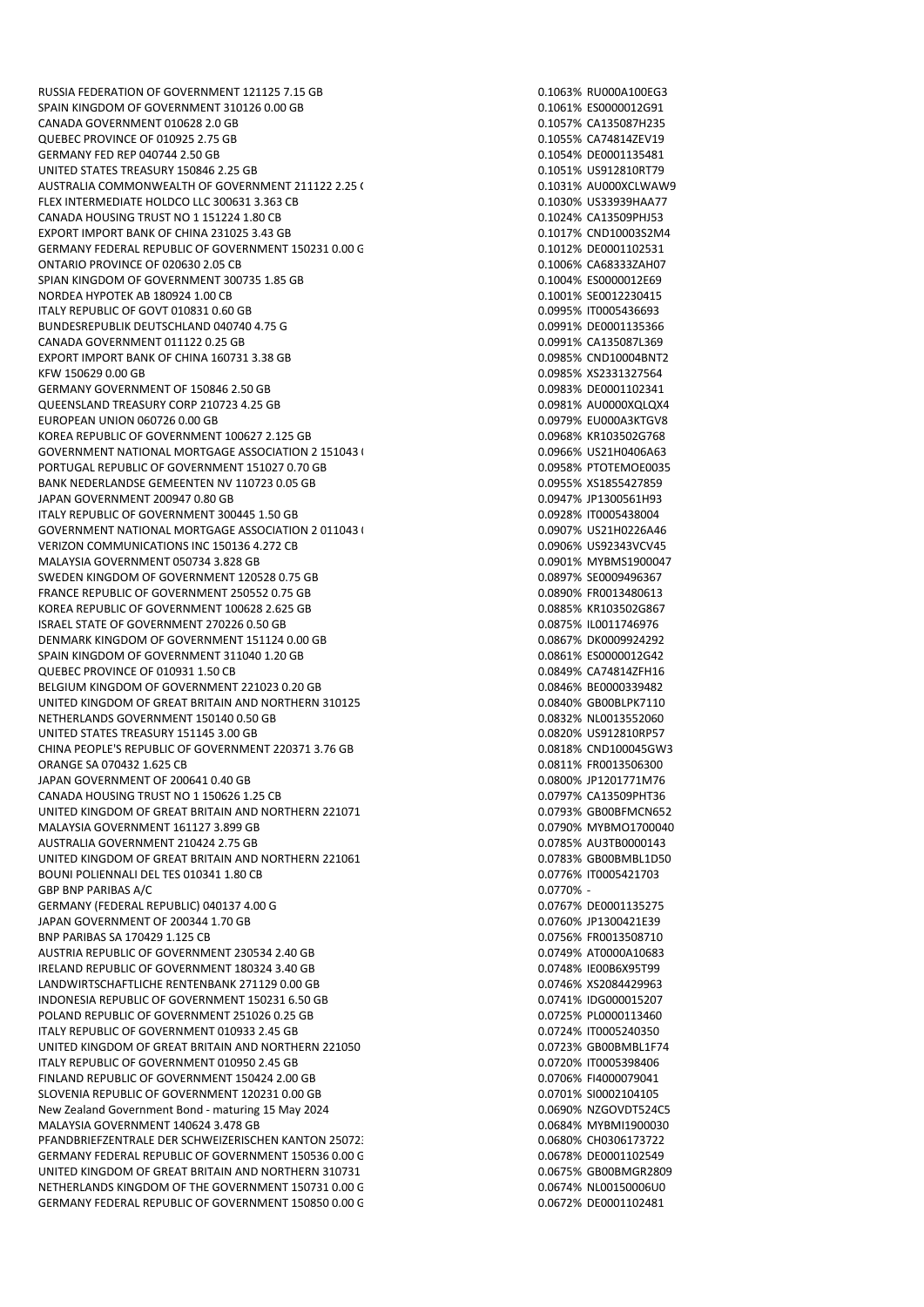MORGAN STANLEY 240424 3.737 CB 0.0669% US61744YAQ17 JAPAN GOVERNMENT 200361 0.70 GB 0.0664% JP1400141M51 GOLDMAN SACHS GROUP 270325 3.375 CB 0.0659% XS2149207354 IDONESIA REPUBLIC OF GOVERNMENT 150625 6.50 GB 0.0658% IDG000013707 SLOVAK REPUBLIC GOVERNMENT 091030 1.00 GB 0.0657% SK4000017059 CANADA GOVERNMENT 011245 3.50 GB<br>
VERIZON COMMUNICATION 220328 2.1 CB<br>
O.0650% US92343VGH15 VERIZON COMMUNICATION 220328 2.1 CB THAILAND KINGDOM OF GOVERNMENT 170624 0.75 GB 0.0647% THO623034608 GERMANY FEDERAL REPUBLIC OF GOVERNMENT 150830.0.00 G CONSIDERING DOMESTIC ORAS \$6 DE0001030708 BELGIUM KINGDOM OF GOVERNMENT 220647 1.60 GB 0.0636 0.0636% BE0000338476 KOREA REPUBLIC OF GOVERNMENT 100623 1.0 GB 0.0635% KR103501GA68 INTER AMERICAN DEVELOPMENT BANK 030425 0.875 GB QUEBEC PROVINCE OF 011248 3.50 GB 0.0633% CA74814ZEW91 AUSTRALIAN COMMONWEALTH GOVT 210437 3.75 GB 0.0630% AU3TB0000192 KFW 250423 0.25 GB 0.0629% US500769JN53 FEDERAL HOME LOAN MORTGAGE CORP 061123 0.25 GB 0.0628 0.0628% US3137EAEZ80 FEDERAL HOME LOAN BANKS 140425 0.50 GB 0.0626% US3130AJHU68 AUSTRIA REPUBLIC OF GOVERNMENT 201026 0.75 GB 0.0622% AT0000A1K9C8 BNG BANK NV 241125 0.50 CB 0.0619% US05591F2J83 KFW 180725 0.375 GB 0.0619% US500769JF20 ASIAN DEVELOPMENT BANK 040226 0.50 GB 0.0617% US045167F725 EUROPEAN INVESTMENT BANK 260326 0.375 GB 0.0613% US298785JK32 INTERNATIONAL BANK FOR RECONSTRUCTION AND DEV 10023: 0.25 GB 0.0613% US459058JR58 SWITZERLAND CONFEDERATION OF GOVERNMENT 260634 0.00 GB 0.00 GB 0.0610% CH0440081393 FRANCE REPUBLIC OF GOVERNMENT 250526 0.50 GB 0.0609% FR0013131877 EUROPEAN FINANCIAL STABILITY FACILITY SA 240533 1.25 CB 0.0607% EU000A1G0DT0 DAIMLER INTERNATIONAL FINANCE BV 060527 0.625 CB 0.0599 0.05999% DE000A2R9ZU9 EUROPEAN INVESTMENT BANK 170530 0.875 CB 0.0599% US298785JE71 INT BANK FOR RECONSTRUCTION AND DEVELOP 140530 0.875 GB 0.0508 CB 0.0598% US459058IC89 DENMARK KINGDOM OF GOVERNMENT 151129 0.50 GB 0.0595% DK0009923807 SPAIN KINGDOM OF GOVERNMENT 311048 2.70 GB 0.0592 0.0592% ES0000012B47 GERMANY FEDERAL REPUBLIC OF GOVERNMENT 150848 1.25 G COMENT 0.0590% DE0001102432 NETHERLANDS KINGDOM OF THE GOVERNMENT 150138 0.00 G<br>STADSHYPOTEK AB 030925 1.00 CB 0.0589% NL0012676690 STADSHYPOTEK AB 030925 1.00 CB AGENCE FRANCAISE DE DEVELOPPEMENT EPIC 281027 0.00 GB 0.0587% FR0014000AU2 VERIZON COMMUNICATIONS INC 220332 0.75 CB 0.0579% XS2320759884 BARCLAYS PLC 090829 0.577 CB 0.0576% XS2373642102 BNG BANK NV 150130 0.10 GB 0.0571% XS2102284622 RUSSIA FEDERATION OF GOVERNMENT 210329 4.375 GB FNMA 15 YEAR CONVENTIONAL 011051 2.00 MBS POOL 0.0569% US3133KMXU43 AIA GROUP LTD 060428 3.90 CB 0.0568% US00131LAF22 ONTARIO PROVINCE OF 020645 3.45 GB 0.0563% CA68323ACC68 NORTH RHINE WESTPHALIA STATE OF 090430 0.20 GB 0.0562% DE000NRW0MA1 FRANCE REPUBLIC OF GOVERNMENT 250644 0.50 GB 0.0557% FROM 0.0557% FR0014002JM6 CANADA (GOVT OF) 010637 5.00 0.0550% CA135087XW98 NORWAY KINGDOM OF GOVT 130325 1.75 CB 0.0547% NO0010732555 SPAIN KINGDOM OF GOVERNMENT 311044 5.15 GB 0.0545 0.0545% ES00000124H4 EUROPEAN INVESTMENT BANK 170336 0.20 GB 0.0543% XS2308323661 SINGAPORE REPUBLIC OF GOVERNMENT 010731 1.625 GB 0.0541% SGXF76205099 PORTUGAL REPUBLIC OF GOVERNMENT 181030 0.475 GB 0.0539% PTOTELOE0028 HSBC HOLDINGS110325 3.803 CB 0.0537% US404280BZ11 JAPAN GOVERNMENT OF 200355 1.40 GB 0.0536% JP1400081F45 KOREA REPUBLIC OF GOVERNMENT 100347 2.125 GB 0.0524% KR103502G735 DENMARK KINGDOM 151139 4.5 GB 0.0524% DK0009922320 CANADA HOUSING TRUST NO 1 151223 2.55 CB 0.0520% CA13509PGU18 ASIAN DEVELOPMENT BANK 240130 1.875 GB 0.0520 0.0520 0.0520 0.0520 0.0520 0.0520 0.0520 0.0520 0.0520 0.0520 0 ONTARIO PROVINCE OF 080923 2.60 GB 0.0515% CA68333ZAB37 EUROPEAN UNION 040636 0.20 GB 0.0514% EU000A3KM903 JAPAN BANK FOR INTERNATIONAL COOPERATION 230123 1.75 (State of the contract of the contract of the contract of the contract of the contract of the contract of the contract of the contract of the contract of the contract of HESSEN STATE OF 110330 0.01 GB<br>
VERIZON COMMUNICATIONS INC 201150 2.875 CB<br>
O.0509% US92343VFU35 VERIZON COMMUNICATIONS INC 201150 2.875 CB Outstanding Settlement Receipts - GBP 0.0505% - NEW SOUTH WALES TREASURY CORP 200230 3.00 GB 0.0505% AU3SG0001571 HSBC HOLDINGS PLC 240525 0.976 CB 0.0503% US404280CS68 CANADA GOVERNMENT 011251 2.00 GB 0.0500% CA135087H722 WESTERN AUST TREAS CORP 240729 2.75 GB 0.0499% AU3SG0001910 NETHERLANDS KINGDOM OF GOVERNMENT 150147 2.75 GB 0.0498% NL0010721999 0.0498% NL0010721999 CAISSE AMORTISSEMENT DE LA DETTE SOCIALE 180226 0.625 GB 0.0495 B 0.0495% US12802D2D78 QUEBEC PROVINCE OF 010930 1.90 GB 0.0495% CA74814ZFG33 TORONTO DOMINION BANK 080328 1.888 CB 0.0491 0.0491% CA89117FA338 EUROPEAN INVESTMENT BANK 141226 0.125 GB 0.0490% XS2281370903

MEXICO UNITED MEXICAN STATES GOVERNMENT 310529 8.50 (September 0.0671% MX0MGO0000H9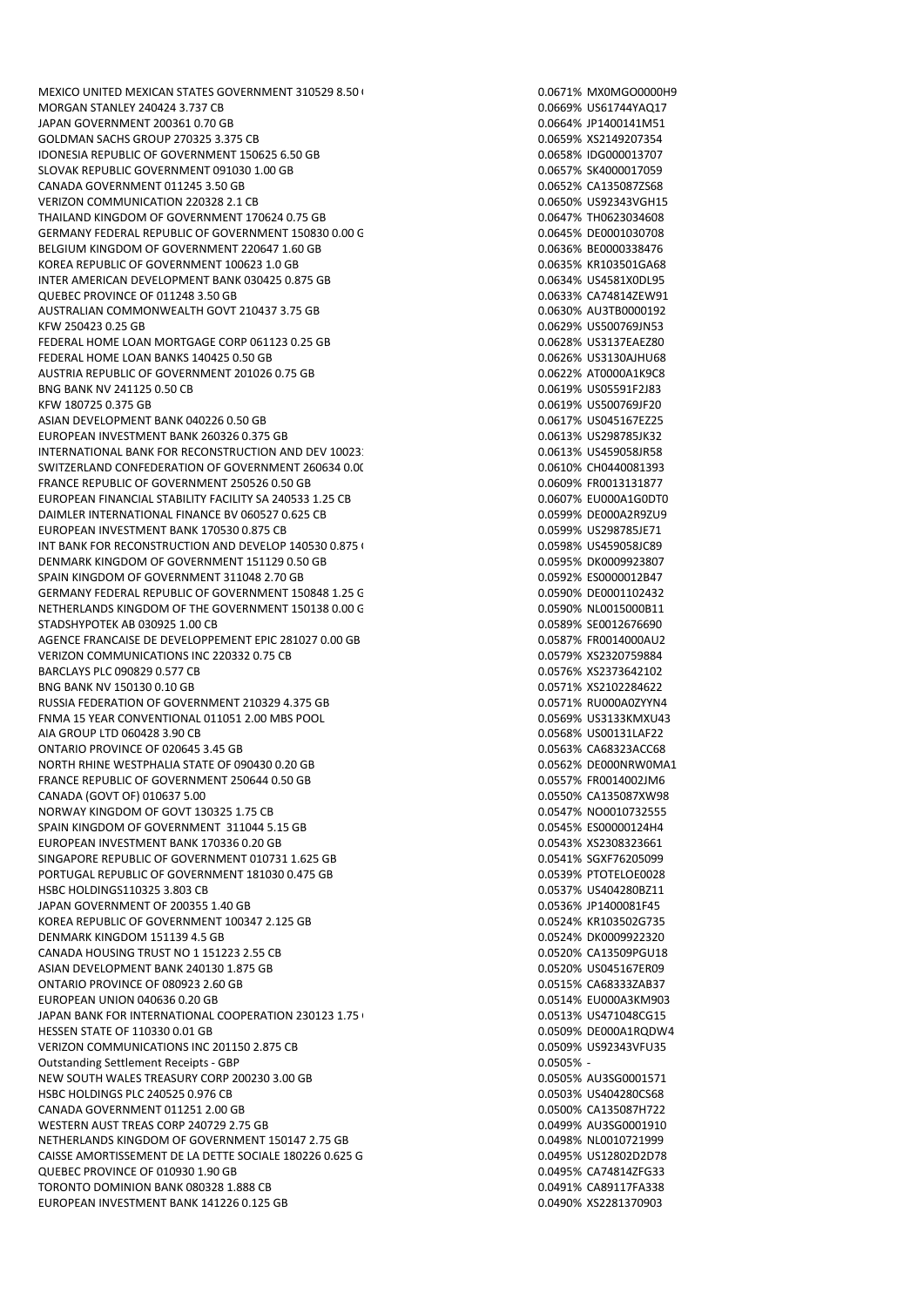QUEBEC PROVINCE OF 011251 3.10 GB 0.0485% CA74814ZFE84 INTER AMERICAN DEVELOPMENT BANK 130131 1.125 GB 0.04 0.0485% US4581X0DS49 IRELAND REPUBLIC OF GOVERNMENT 150537 1.70 GB 0.0485% IE00BV8C9B83 FRANCE REPUBLIC OF GOVERNMENT 250553 0.75 GB 0.0482% FR0014004J31 EUROPEAN STABILITY MECHANISM 151031 0.01 GB 0.0478% EU000A1Z99P9 FNMA 30 YEAR CONVENTIONAL 011051 2.00 MBS POOL RA6085 0.0475% US3133KMXN00 POLAND REPUBLIC OF GOVERNMENT 070329 1.00 GB BELGIUM KINGDOM OF GOVERNMENT 221031 0.00 GB 0.0475% BE0000352618 New Zealand Government Bond - maturing 20 Apr 2029 0.0474% NZGOVDT429C7 AUSTRIA REPUBLIC OF GOVERNMENT 200228 0.75 GB 0.0468% AT0000A1ZGE4 CITIGROUP INC 280125 1.75 CB<br>EUROPEAN INVESTMENT BANK 080637 3.875 CB 0.0459% XS0740808802 EUROPEAN INVESTMENT BANK 080637 3.875 CB UNITED STATES TREASURY 150547 3.00 GB 0.0450% US912810RX81 BELGIUM KINGDOM OF GOVERNMENT 220640.0.40 GB 0.0449 0.0448% BE0000350596 BELGIUM KINGDOM OF GOVERNMENT 220657 2.25 GB 0.0446% BE0000343526 OUEBEC PROVINCE OF 011245 3.50 GB 0.0446% CA74814ZER07 EUROPEAN STABILITY MECHANISM 151226 0.00 GB 0.0443% EU000A1Z99N4 LANDWIRTSCHAFTLICHE RENTENBANK 190728 0.00 GB 0.0441% XS2288920502 KFW 200536 0.375 CB 0.0441% DE000A3H3KE9 KFW 200924 0.50 GB 0.0439% US500769JP02 SWEDBANK AB 200527 0.30 CB 0.0438% XS2343563214 BRITISH COLUMBIA PROVINCE OF 180644 3.20 GB 0.0437% CA110709GC03 CAISSE DAMORT DETTE SOC 250529 0.00 GB 0.0437% FR0014002GI0 INTERNATIONAL BANK FOR RECONSTRUCTION AND DEV 210230 0.000 CB 0.0436% XS2122894855 CITIGROUP INC 310331 4.412 CB 0.0435% US172967MP39 UNITED KINGDOM OF GREAT BRITAIN AND NORTHERN 220747 2.50 GB00.50 GB00BDCHBW80 VERIZON COMMUNICATIONS INC 210928 4.329 CB 0.04339 0.0433% US92343VER15 UNITED STATES TREASURY 150851 2.00 GB 0.0432% US912810SZ21 BNP PARIBAS 140828 4.40 CB 0.0432% US09659W2F00 CITI GROUP INC 290927 4.45 CB 0.0429% US172967KA87 EUROPEAN FINANCIAL STABILITY FACILITY SA 290744 2.35 CB 0.0424% FU000A1G0DB8 BRITISH COLUMBIA PROVINCE OF 180627 2.55 GB 0.0423% CA11070TAL22 ALBETA PROVINCE OF 010627 2.55 GB 0.0422% CA013051DW44 HUNGARY GOVERNMENT 230529 2.00 GB 0.0422% HU0000404603 BANK OF AMERICA CORP 201228 3.419 CB 0.0412 CD 0.0412% US06051GHD43 WALT DISNEY CO 150924 3.70 CB 0.0408% US254687CZ75 INTERNATIONAL FINANCE CORP 181027 3.20 GB 0.0408% AU3CB0243806 LOWES COMPANIES INC 150925 3.375 CB<br>DISCOVER FINANCIAL SERVICES 040325 3.75 CB 0.0408 DISCOVER FINANCIAL SERVICES 04035 3.75 CB DISCOVER FINANCIAL SERVICES 040325 3.75 CB EUROPEAN INVESTMENT BANK 141142 1.0 CB 0.0406% XS1980857319 CTIGROUP INC 080426 3.106 CB 0.0406% US172967MQ12 CITIBANK NA 230124 3.65 CB 0.0405% US17325FAS74 NORDEA BANK ABP 300823 3.75 CB 0.0401% US65557CAY93 ALBERTA PROVINCE OF 010630 2.05 GB 0.0401 2.05 CM 0.0401 2.05 CA013051EG84 QUEBEC PROVINCE OF 090424 2.50 GB 0.0400 0.0400 0.0400 0.0400 0.0400 0.0400 0.0400 0.0400 0.0400 0.0400 0.0400 0.0400 0.0400 0.0400 0.0400 0.0400 0.0400 0.0400 0.0400 0.0400 0.0400 0.0400 0.0400 0.0400 0.0400 0.0400 0.0400 CANADA HOUSING TRUST 150630 1.75 CB PORTUGAL REPUBLIC OF GOVERNMENT 150224 5.65 GB 0.0397% PTOTEOOF0015 MORGAN STANLEY 220725 2.72 CB 0.0397% US6174468J17 NOVA SCOTIA PROVINCE OF 010930 2.00 GB 0.0395% CA669827GC54 SOCIETE GENERALE SA 220125 2.625 CB 0.0393% US83368RAV42 COLOMBIA REPUBLIC OF GOVERNMENT 031127 5.75 GB 0.0393% COL17CT03672 ONTARIO PROVINCE OF 021250 2.65 GB 0.0391% CA683332AG24 MORGAN STANLEY 220131 2.699 CB 0.0391 CHECK 0.0391 WORGAN STANLEY 220134 C INTERNATIONAL BANK FOR RECONST AND DEV 150125 1.625 GB 0.0390% US459058HT33 FRANCE REPUBLIC OF GOVERNMENT 250550 1.50 GB 0.0390% FR0013404969 BANK OF AMERICA CORP 220432 2.687 CB 0.0389 CB 0.0389% US06051GJT76 CHINA DEVELOPMENT BANK 090423 1.86 GB<br>CITIGROUP INC 030631 2.572 CB 0.0387% US172967MS77 CITIGROUP INC 030631 2.572 CB New Zealand Government Bond - maturing 15 Apr 2037 0.0386% N2GOVDT437C0 HSBC HOLDINGS PLC 240532 2.804 CB<br>CREDIT SUISSE AG NEW YORK BRANCH 050523 1.00 CB 0.0382 0.0382% US22550L2D25 CREDIT SUISSE AG NEW YORK BRANCH 050523 1.00 CB ANHEUSER BUSCH COMPANIES INC 010236 4.70 CB 0.0352 COMPANIES 10:03522 CS03522AAH32 MORGAN STANLEY 040527 1.593 CB 0.0380% US61772BAB99 LLOYDS BANKING GROUP PLC 110527 1.627 CB 0.0380% US53944YAP88 BANK OF AMERICA CORP 220727 1.734 CB 0.0380% US06051GJS93 CZECH REPUBLIC GOVERNMENT 121224 0.00 GB 0.0379% CZ0001006167 ING GROEP NV 010726 1.4 CB 0.0379% US456837AU72 INDONESIA REPUBLIC OF GOVERNMENT 170138 7.75 GB 0.0378% USY20721AL30 GOLDMAN SACHS GRP 100924 0.657 CB 0.0377% US38141GYE87 GOLDMAN SACHS GROUP INC 090327 1.431 CB 0.0376% US38141GYA65 THAILAND KINGDOM OF GOVERNMENT 171235 1.585 GB 0.0376% THO62303FC01

CZECH REPUBLIC GOVERNMENT 291129 0.05 GB 0.0489% CZ0001006076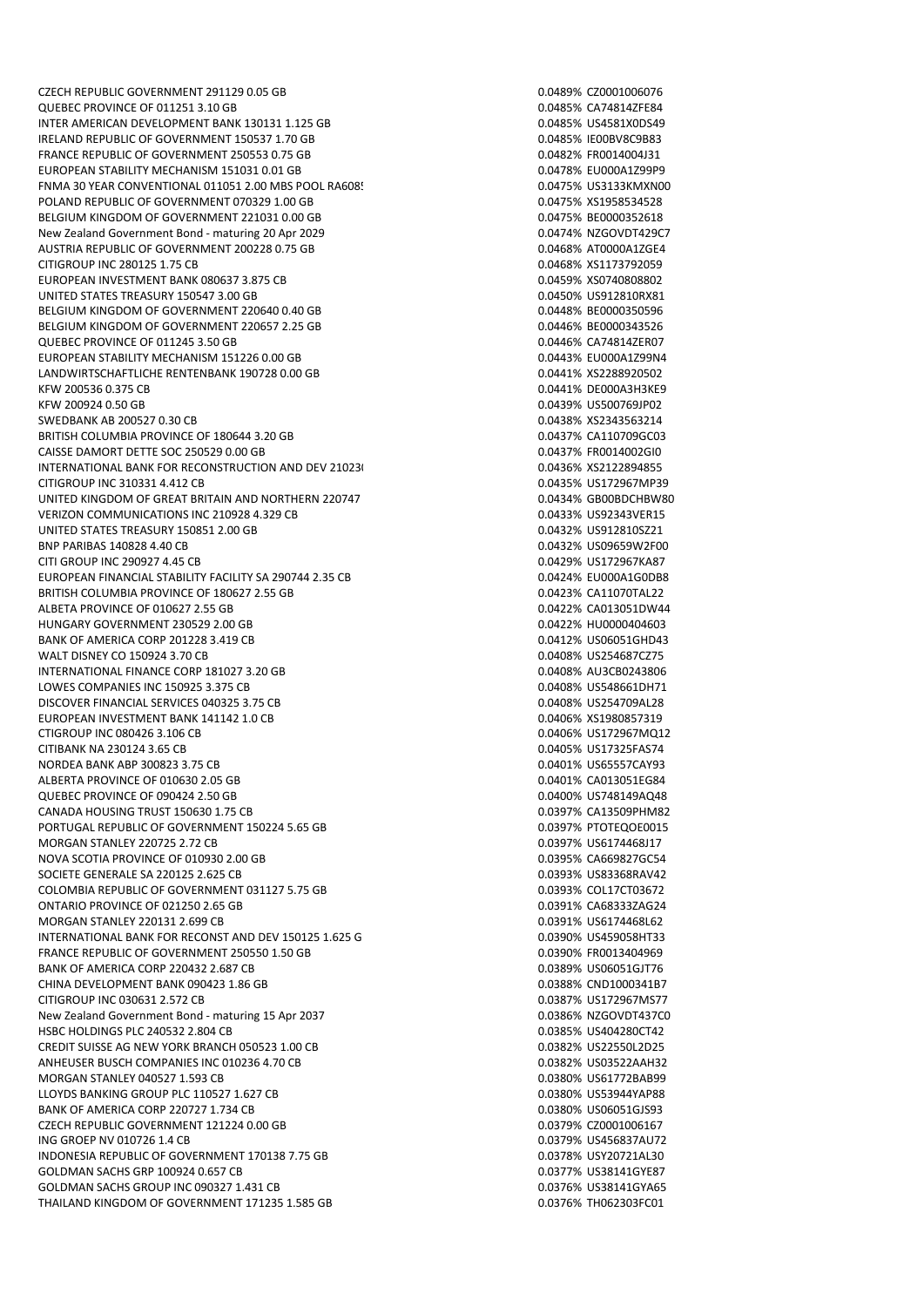LANDWIRTSCHAFTLICHE RENTENBANK 300326 0.875 GB 0.0375% US515110CA00 EUROPEAN UNION 060751 0.70 GB 0.0375% EU000A3KTGW6 SOCIETE GENERALE SA 141226 1.488 CB 0.0374% US83368RAZ55 EUROPEAN FINANCIAL STABILITY FACILITY SA 200150 0.70 GB 0.0374% EU000A1G0EG5 HSBC HOLDINGS PLC 310330 4.95 CB 0.0373% US404280CF48 ANHEUSER BUSCH INBEV WORLDWIDE INC 230129 4.75 CB 0.037 0.0372% US035240AQ30 MORGAN STANLEY 101226 0.985 CB 0.0372% US6174468V45 WALT DISNEY CO 150241 6.15 CB QUEENSLAND TREASURY CORP 210830 3.5 CB 0.0368% AU3CB0248037 MICROSOFT CORP 010650 2.525 CB 0.0366% US594918CC64 BANK OF AMERICA CORP 190641 2.676 CB 0.0366% US06051GJE08 AMERICAN TOWER CORP 310128 1.50 CB<br>1999 17ALY REPUBLIC OF GOVERNMENT 010946 3.25 GB ITALY REPUBLIC OF GOVERNMENT 010946 3.25 GB ROMANIA GOVERNMENT 251027 2.50 GB 0.0363% RO7P95F9FNY6 TREASURY CORPORATION OF VICTORIA 201125 0.50 GB 0.0360% AU3SG0002421 BANCO SANTDR MX SA INS DE BANCA MULTI GRP SA 170425 5.3 CB 0.0359% USP1507SAH06 SPAIN KINGDOM OF GOVERNMENT 300766 3.45 GB 0.0359 0.0359% ES00000128E2 CREDIT SUISSE GROUP AG 010431 4.194 CB 0.0358% US225401AP33 CPPIB CAPITAL INC 240231 0.05 CB 0.0357% XS2305736543 COMPAGNIE DE FINANCEMENT FONCIER 241025 4.00 CB 0.0353% FR0010913749 BNG BANK NV 090735 0.125 GB 0.0352% XS2199719233 CREDIT SUISSE GROUP AG 090128 4.282 CB 0.0352% US225401AC20 MORGAN STANLEY 010431 3.622 CB 0.0351% US6174468P76 LLOYDS BANK PLC 080229 6.00 CB 0.0349% XS0589945459 COOPERATIEVE RABOBANK UA 210726 3.75 CB 0.0348% US21684AAF30 JPMORGAN CHASE AND CO 010528 3.54 CB 0.0348% US46647PAF36 GENERAL MOTORS CO 021023 4.875 CB 0.0347% US37045VAE02 DANSKE BANK AS 140128 2.25 CB 0.0347% XS2100904361 BANK OF AMERICA CORP 010424 4.00 CB 0.0346% US06051GFF19 BANK OF AMERICA CORP 260824 4.20 CB 0.0345% US06051GFH74 BANK OF AMERICA CORP 211027 3.248 CB 0.0343 CB 0.0343% US06051GGA13 HSBC HOLDINGS PLC 070628 3.125 CB 0.0343% XS1428953407 JPMORGAN CHASE AND CO 100924 3.875 CB 0.0342% US46625HJY71 ANHEUSER BUSCHINBEV WORLD WIDE INC 230149 5.55 CB 0.0342% US03523TBV98 BANK OF AMERICA CORP 220124 4.125 CB KFW 180724 0.875 GB 0.0342% XS2100726244 COOPERATIEVE RABOBANK UA 140725 4.125 CB 0.0342% XS0525602339 LITHUANIA REPUBLIC OF GOVERNMENT 060530 0.75 CB 0.0341% XS2168038847 JPMORGAN CHASE AND CO 011026 2.95 CB 0.0341% US46625HRV41 JP MORGAN CHASE AND CO 051224 4.023 CB HSBC HOLDINGS PLC 240727 1.75 CB 0.0339% XS2322315727 INTERNATIONAL BANK FOR RECONSTRUCTION AN DEVE 211229 1.000 GB 0.0339% XS2122575678 CREDIT SUISSE GROUP FUNDING GUERNSEY LTD 260325 3.75 CI 0.0339% US225433AC55 SUNTRUST BANKS INC 010424 3.20 CB 0.0338% US86787EBC03 FINLAND REPUBLIC OF GOVERNMENT 040742 2.625 GB 0.0338% FI4000046545 NORWAY KINGDOM OF GOVERNMENT 190830 1.375 GB 0.0338% NO0010875230 KFW 071227 0.75 GB 0.0336% XS2345876333 BANK OF NOVA SCOTIA 110224 3.40 CB 0.0335% US064159MK98 COOPERATIEVE RABOBANK UA 260923 3.875 CB 0.0335% US74977RDE18 SUMITOMO MITSUI FINANCIAL GROUP INC 160729 3.04 CB 0.0334% US86562MBP41 MEXICO UNITED MEXICAN STATES GOVERNMENT 181138 8.50 GB 0.0000000000000000000000015 BADEN WUERTTEMBERG STATE OF 020930 0.01 GB 0.0334 0.0334% DE000A14JZP2 CITIGROUP INC 260341 5.316 CB 0.0333% US172967MM08 INDONESIA REPUBLIC OF GOVERNMENT 150636 6.25 GB 0.0332% IDG000018201 NORTH RHINE WESTPHALIA STATE OF 220238 1.65 GB 0.0330 0.0330% DE000NRW0KZ2 BRANCH BANKING AND TRUST CO 061224 2.15 CB 0.0329 0.0329% US07330NAT28 NOMURA HOLDINGS INC 160130 3.103 CB 0.0329% US65535HAQ20 AUCHAN HOLDING SA 290126 2.875 CB 0.0327% FR0013510179 HOME DEPOT INC 061248 4.50 CB 0.0325% US437076BX94 CANADA (GOVT OF) 010641 4.0 GB 0.0325% CA135087YQ12 CNY BNP PARIBAS A\C<br>
GLAXOSMITHKLINE CAPITAL PLC 120535 1.625 CB<br>
GLAXOSMITHKLINE CAPITAL PLC 120535 1.625 CB GLAXOSMITHKLINE CAPITAL PLC 120535 1.625 CB THAILAND KINGDOM OF GOVERNMENT 171227 3.58 GB 0.0324% TH0623037C05 COMCAST CORP 011156 2.937 CB 0.0323% USU20030AL34 ONTARIO TEACHERS FINANCE TRUST 150425 1.375 CB 0.0322% US68329AAD00 JPMORGAN CHASE AND CO 220432 2.58 CB 0.0322% US46647PCC86 ING GROEP NV 200928 2.00 CB 0.0322% XS1882544973 POLAND REPUBLIC OF GOVERNMENT 251030 1.25 GB 0.0320% PL0000112736 AUTOMATIC DATA PROCESSING INC 150528 1.70 CB 0.0319% US053015AG87 JPMORGAN CHASE AND CO 120629 1.812 CB 0.0319% XS1835955474 EUROPEAN UNION 040741 0.45 GB 0.0318% EU000A3KT6B1 BNP PARIBAS SA 230127 2.125 CB 0.0318% FR0013398070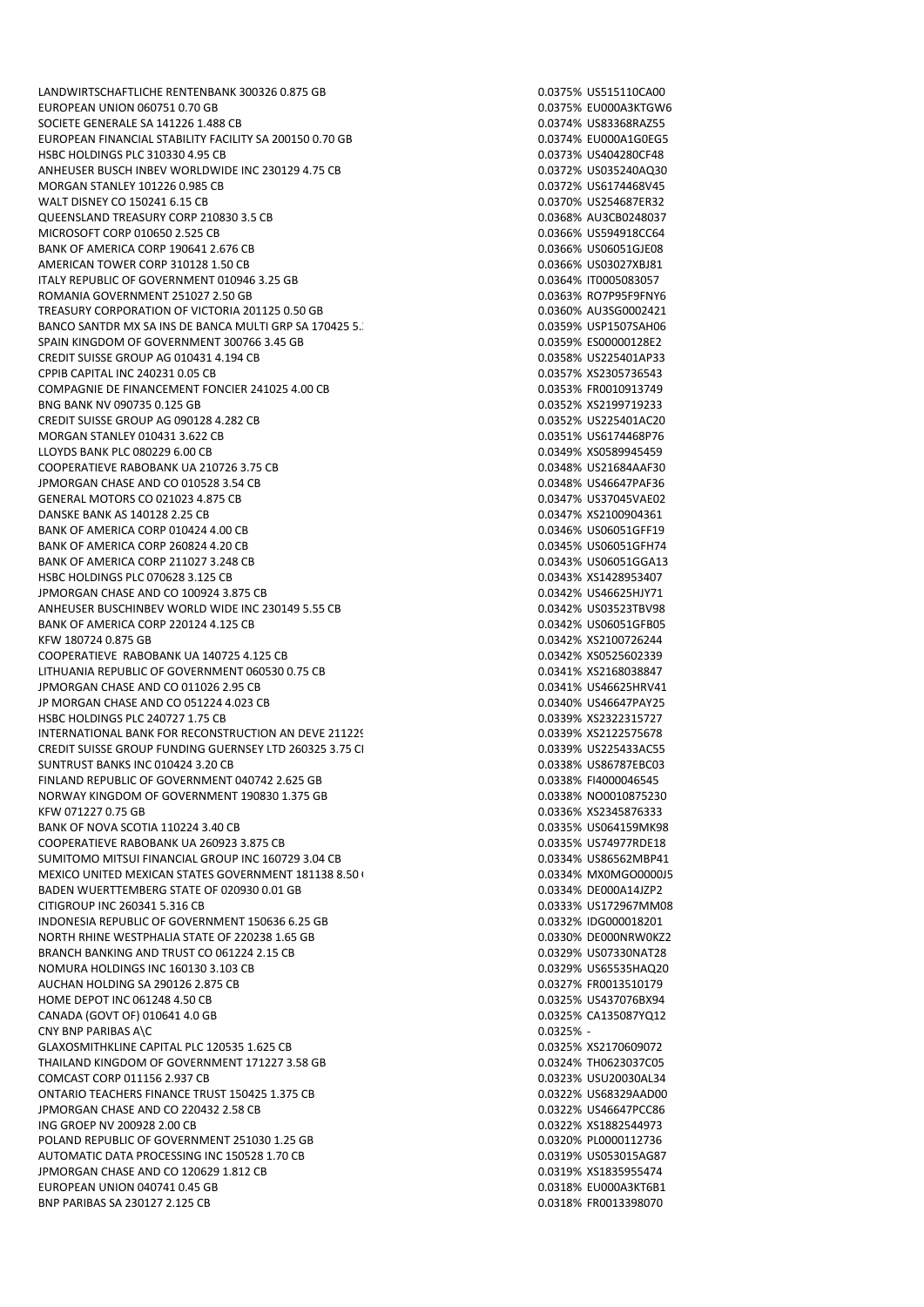SINGAPORE REPUBLIC OF GOVERNMENT 010346 2.75 GB 0.0318% SG31A7000004 ONTARIO PROVINCE OF 020643 3.50 GB 0.0318% CA68323AAY07 BANK OF NOVA SCOTIA 110625 1.30 CB 0.0317 6 0.0317% US064159VL70 JPMORGAN CHASE AND CO 220427 1.578 CB 0.0317% US46647PCB04 GILEAD SCIENCES INC 010346 4.75 CB 0.0316% US375558BD48 ENEL FINANCE INTERNATIONAL NV 250547 4.75 CB 0.0316 0.0316% US29278GAC24 MALAYSIA WAKALA SUKUK BHD 280431 2.07 CB<br>ALBERTA PROVINCE OF 010650 3.10 CB 0.0315 0.0315% USYS7542AA32 ALBERTA PROVINCE OF 010650 3.10 CB RUSSIA FEDERATION OF GOVERNMENT 120331 5.90 GB 0.0315% RU000A1028E3 BPCE SFH 291123 2.375 CB 0.0315% FR0011637743 CAIXABANK SA 110127 1.25 CB 0.0315% ES0440609339 SIEMENS FINANCIERINGSMAATSCHAPPIJ NV 110331 2.15 CB<br>TENNET HOLDING BV 050628 1.375 CB 0.0314% VS1828037587 TENNET HOLDING BV 050628 1.375 CB NTT FINANCE CORP 030426 1.162 CB 0.0314% US62954WAC91 ZOETIS INC 150530 2.0 CB 0.0313% US98978VAS25 TSMC GLOBAL LTD 230426 1.25 CB 0.0313% USG91139AF57 AIR LEASE CORP 150224 0.70 CB 0.0312% US00914AAL61 CAIXABANK SA 170128 1.00 CB 0.0312% ES0440609396 QATAR STATE OF GOVERNMENT 160450 4.40 GB 0.0312% XS2155352748 SOCIETE GENERAL SEH 290424 2.00 CB 0.0312 CB 0.0312% FR0011859495 UNILEVER NV 120227 1.125 CB 0.0311% XS1769090991 CHARLES SCHWAB CORP 110326 0.90 CB 0.0311% US808513BF16 DEUTSCHE BANK AG 191130 1.75 CB 0.0311% DE000DL19VS4 BANK OF NOVA SCOTIA 030729 2.836 CB 0.0311% CA06415EUC79 COUNCIL OF EUROPE DEVELOPMENT BANK 240424 1.75 CB 0.0310 0.0310 600350326 0.0310 0.0310 0.0310 0.0310 0.0310 0.0310 0.0310 0.0310 0.0310 0.0310 0.0310 0.0310 0.0310 0.0310 0.0310 0.0310 0.0310 0.0310 0.0310 0.0310 0.0310 0 AT AND T INC 150953 3.50 CB 0.0310% US00206RKJ04 BANCO DE SABADELL SA 260427 1.00 CB BPCE SA 200126 1.00 CB 0.0309% US05578AAP30 MORGAN STANLEY 231026 1.342 CB 0.0309% XS1706111793 CPPIB CAPITAL INC 290725 0.375 CB 0.0309% US22411VAP31 BERLIN STATE OF 030624 1.625 GB 0.0309% DE000A11QEJ1 COSTCO WHOLESALE CORP 200430 1.60 CB 0.0309 0.0309 0.0309% US22160KAP03 JPMORGAN CHASE AND CO 010223 2.75 CB 0.0309% XS0883614231 VIVENDI SA 111228 1.125 CB 0.0309% FR0013424876 MORGAN STANLEY 220439 4.457 CB VERIZON COMMUNICATIONS INC 150948 4.522 CB 0.0308% US92343VCX01 COMPAGNIE DE FINANCEMENT FONCIER SA 110128 0.75 CB 0.0308% FR0013309549 BANK OF AMERICA CORP 150350 4.33 CB 0.0308% US06051GHS12 CREDIT SUISSE GROUP AG 020227 1.305 CB<br>BANCO SANTANDER SA 271124 1.125 CB 0.0307 0.0307% ES0413900368 BANCO SANTANDER SA 271124 1.125 CB SOCIETE GENERALE SFH 290127 0.75 CB 0.0307% FR0013398831 BPCE SA 200132.2.277 CB ONCOR ELECTRIC DELIVERY COMPANY LLC 151148 4.10 CB 0.0306 00306% US68233JBG85 CARREFOUR SA 030625 1.25 CB 0.0305% XS1179916017 NORDEA KIINNITYSLUOTTOPANKKI OYJ 170327 0.625 CB 0.0305% XS1204140971 BANCO BPM SPA 230125 1.00 CB 0.0305% IT0005321663 LANDESBANK HESSEN THUERINGEN GIROZENTRALE 120127 0.6<br>2021 CANDESBANK HESSEN THUERINGEN GIROZENTRALE 120127 0.6 ECOLAB INC 240330 4.80 CB 0.0305% US278865BE90 TEMASEK FINANCIAL I LTD 020841 2.375 CB 0.0305% US87973PBB94 CREDIT MUTUEL ARKEA SA 110629 1.25 CB 0.0305% FR0013517307 PERNOD RICARD SA 070425 1.125 CB 0.0305% FR0013506524 BPCE SFH SA 290531 0.625 CB 0.0305% FR0013421799 GROEP BRUSSEL LAMBERT NV 230524 1.375 CB 0.0304 0.0304% BE0002280494 NATIONAL AUSTRALIA BANK LTD 210830 2.332 CB 0.0304% US632525AU59 JPMORGAN CHASE CO 040232 1.953 CB 0.0304% US46647PBX33 MIZUHO FINANCIAL GROUP INC 080931 1.979 CB 0.0303 0.0303% US60687YBL20 DNB BOLIGKREDITT AS 140126 0.625 CB 0.0303% XS1934743656 BPCE SFH SA 020925 0.75 CB 0.0303% FRO013320611 SPAREBANKEN VEST BOLIGKREDITT AS 270225 0.75 CB 0.0303 0.0303% XS1781811143 BNP PARIBAS SA 0.0302% XS1823532640 JYSKE REALKREDIT A/S 011026 0.50 CB 0.0302 CB 0.0302% XS1514010310 NORDEA KIINNITYSLUOTTOPANKKI OYJ 230525 0.625 CB 0.0302% XS1825134742 WALT DISNEY CO 010949 2.75 CB 0.0302% US254687FM36 UNICREDIT BANK AG 040526 0.50 CB 0.0302% DE000HV2AMT6 SWEDBANK HYPOTEK AB 050226 0.50 CB 0.0301 0.0301 0.0301 0.0301 0.0301 0.0301 0.0301 0.0301 0.0301 0.0301 0.030 LVMH MOET HENNESSY LOUIS VUITTON SE 070425 0.75 CB 0.0301% FR0013506508 DEUTSCHE HYPOTHEKENBANK AG 290626 0.50 CB 0.0301 X 0.0301 6 0.0301 X 0.0301 M 0.0301 M 0.0301 M 0.0301 M 0.0301 M ELIA TRANSMISSION BELGIUM SRL 280430 0.875 CB 0.0301 0.0301 0.0301% BE6321529396 BANOUE FEDERATIVE DU CREDIT MUTUEL SA 080626 0.75 CB 0.0301 0.0301 0.0301% FR0013412947 MOLSON COORS BREWING CO 150724 1.25 CB 0.0301% XS1440976535 NIBC BANK NV 190327 0.50 CB 0.0301% XS1964577396 BNZ INTERNATIONAL FUNDING LTD 030725 0.625 CB 0.0301 0.0301% XS1850289171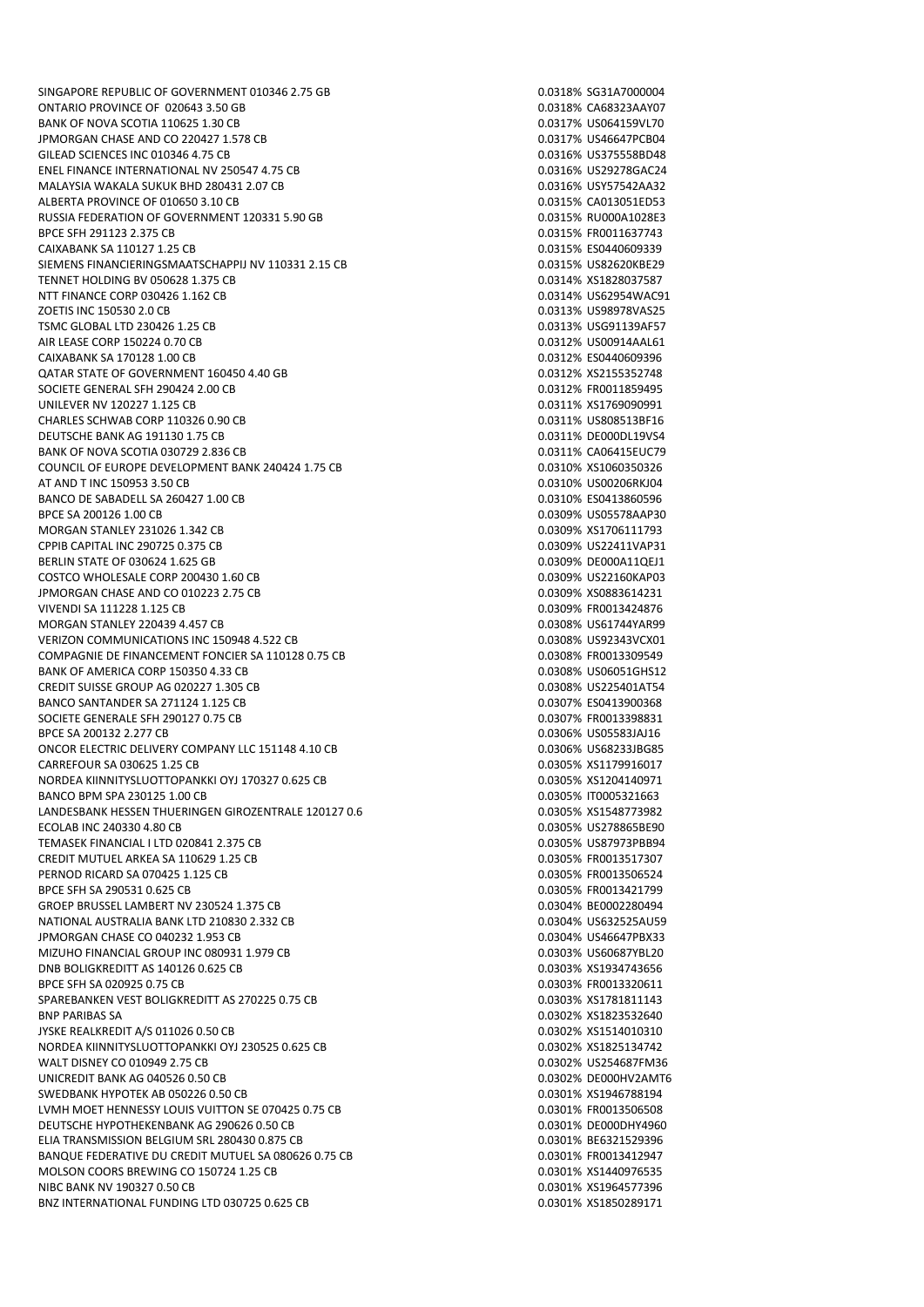ASML HOLDING NV 070529 0.625 CB 0.0301% XS2166219720 DZ HYP AG 310326 0.375 CB 0.0300% DE000A14KKM9 FINNVERA OYJ 090429 0.375 GB 0.0300% XS1979447064 STADSHYPOTEK AB 130326 0.375 CB 0.0300 0.0300 0.0300 0.0300 0.0300 0.0300 0.0300 0.0300 0.0300 0.0300 0.0300 0 ASB FINANCE LTD 130324 0.75 CB 0.0300% XS1962595895 INTEL CORP 151232 4.00 CB 0.0299% US458140AN04 BANCO DE SABADELL SA 100624 0.625 CB 0.0299 CSD 0.0299% ES0413860547 AEGON NV 110448 5.50 CB 0.0299% US007924AJ23 COMMONWEALTH BANK OF AUSTRALIA 100148 4.316 CB 0.0299 0.0299% US202712BJ33 ROYAL BANK OF SCOTLAND GROUP PLC 270130 5.076 CB 0.0299% US78009PEH01 DNB BOLIGKREDITT AS 201124 0.375 CB 0.0299% XS1719108463 DEUTSCHE HYPOTHEKENBANK AG 200625 0.375 CB 0.0299% DE000DHY4861 INTERPUBLIC GROUP OF COMPANIES INC 011028 4.65 CB VOLKSWAGEN GROUP OF AMERICA FINANCE LLC 131128 4.75 CB 0.02988 CD 0.0298% US928668AU66 NORDEA KIINNITYSLUTTOPANKKI OYJ 180326 0.25 CB 0.0298% XS1963717704 SPAREBANK 1 SR BANK ASA 250324 0.625 CB 0.0298% XS1967582831 BRITISH TELECOMMUNICATIONS PLC 041228 5.125 CB 0.0298 0.0298% US111021AL54 DNB BOLIGKREDITT AS 070926 0.25 CB 0.0297% XS1485596511 NYKREDIT REALKREDIT AS 100725 0.50 CB 0.0297% DK0009529901 SWEDEN KINGDOM OF GOVERNMENT 160224 0.375 CB 0.0297 0.0297% XS1550143421 COMMERZBANK AG 280824 0.625 CB 0.0297% DE000CZ40N04 ARKEA HOME LOANS SFH SA 040324 0.375 CB 0.0297% FR0013375797 COMMONWEALTH BANK OF AUSTRALIA 110424 0.375 CB 0.0297% XS1594339514 BPIFRANCE FINANCEMENT SA 260227 0.125 CB 0.0297% FR0013510724 FEDERATION OF CAISSES DESJARDINS DU QUEBEC 300124 0.35 CB 0.0297% XS1943456829 COMPAGNIE DE FINANCEMENT FONCIER SA 100223 0.625 CB 0.029 0.0297% FR0012938959 DBS BANK LTD 230124 0.375 CB 0.0297% XS1554349297 KOMMUNEKREDIT 160224 0.25 GB 0.0296% XS1550154626 NRW BANK 020224 0.25 GB 0.0296% DE000NWB17R8 COOPERATIEVE RABOBANK UA 310524 0.25 CB 0.0296% XS1622193248 RED ELECTRICA FINANCIACIONES SAU 240728 0.375 CB 0.0296 0.0296% XS2103013210 RECKITT BENCKISER TREASURY SERVICES NEDERLA 190526 0.37 CB 0.0206 CB 0.0296% XS2177013252 ING DIBA AG 091023 0.25 CB 0.0296% DE000A1KRJR4 VEOLIA ENVIRONNEMENT SA 150131 0.664 CB 0.0296% FR0013476595 MORGAN STANLEY 260724 0.637 CB 0.0296% XS1989375503 NATIONALE NEDERLANDEN BANK NV 270224 0.25 CB 0.0296% NL0013400401 STANDARD CHARTERE PLC 010431 4 644 CB 0.0295 0.0295% US853254BS85 HSBC CONTINENTAL EUROPE SA 170524 0.25 CB 0.0295% FR0013420023 COMMERZBANK AG 130923 0.25 CB 0.0295% DE000CZ40MW3 COMMERZBANK AG 090124 0.125 CB AAREAL BANK AG 010224 0.125 CB 0.0295% DE000AAR0249 BERLIN HYP AG 231023 0.125 CB 0.0295% DE000BHY0GH2 INDONESIA REPUBLIC OF GOVERNMENT 110229 4.75 GB 0.0295% US455780CH76 SHINHAN BANK 161024 0.25 CB 0.025 CB 0.0295% XS2058731717 SERVICENOW INC 010930 1.40 CB 0.0295% US81762PAE25 NEDERLANDSE WATERSCHAPSBANK NV 161126 0.00 GB 0.0295% XS2079798562 SVENSKA HANDELSBANKEN AB 180624 0.125 CB 0.0295% XS2013536029 SANTANDER UK PLC 120524 0.10 CB 0.0295% XS1995645287 BANK OF OUEENSLAND LTD 040624 0.125 CB 0.0254 0.0254 0.0294% XS2003420465 ROYAL BANK OF CANADA 190626 0.05 CB 0.0254% XS2014288315 BPCE SA 150126 0.25 CB 0.0294% FR0013476199 COMPAGNIE DE FINANCEMENT FONCIER SA 150726 0.01 CB 0.0294 COMPAGNIE 0.0294% FR0014004I65 SPAREBANKEN VEST BOLIGKREDITT AS 241125 0.01 CB 0.0294% XS2237321190 SPRINT SPECTRUM CO LLC 200325 4.738 SF 0.0294% US85208NAD21 DH EUROPE FINANCE II SARL 180328 0.45 CB 0.0294% XS2050404800 BERLIN STATE OF 180130 0.10 GB 0.0294% DE000A2NB9V2 BROADCOM INC 150429 4.75 CB BRANDENBURG STATE OF 260628 0.01 GB 0.0294% DE000A289NL9 ASAHI GROUP HOLDINGS LTD 231024 0.155 CB 0.0293% XS2242747181 DAIMLER AG 110333 0.75 CB 0.0293% DE000A3H3JM4 LIBERBANK SA 250929 0.25 CB 0.0293% ES0468675030 BARCLAYS PLC 200630 5.088 CB 0.0293% US06738EBK01 NOVO NORDISK FINANCE NETHERLANDS BV 040624 0.00 CB 0.0203 0.0293% XS2348030268 BANK OF NOVA SCOTIA 140127 0.01 CB 0.0293 0.0293 0.0293% XS2101325111 BREMEN FREE HANSEATIC CITY OF 061028 0.01 GB 0.0293 CODE 0.0293% DE000A289K30 RELX FINANCE BV 180324 0.00 CB 0.0293% XS2126161681 LOWER SAXONY STATE OF 190229 0.01 GB 0.0292% DE000A3H24E1 ABU DHABI EMIRATE OF 160450 3.875 GB 0.0292% XS2125308242 VERISIGN INC 010425 5.25 CB 0.0292% US92343EAH53 RHINELAND PALATINATE STATE OF 230130 0.05 GB 0.0292% DE000RLP1171 KAZAKHSTAN REPUBLIC OF GOVERNMENT 210725 5.125 GB 0.0292% XS1263054519 RTE RESEAU DE TRANSPORT D ELECTRICITE SA 080732 0.625 CE 0.0292% FR0013522695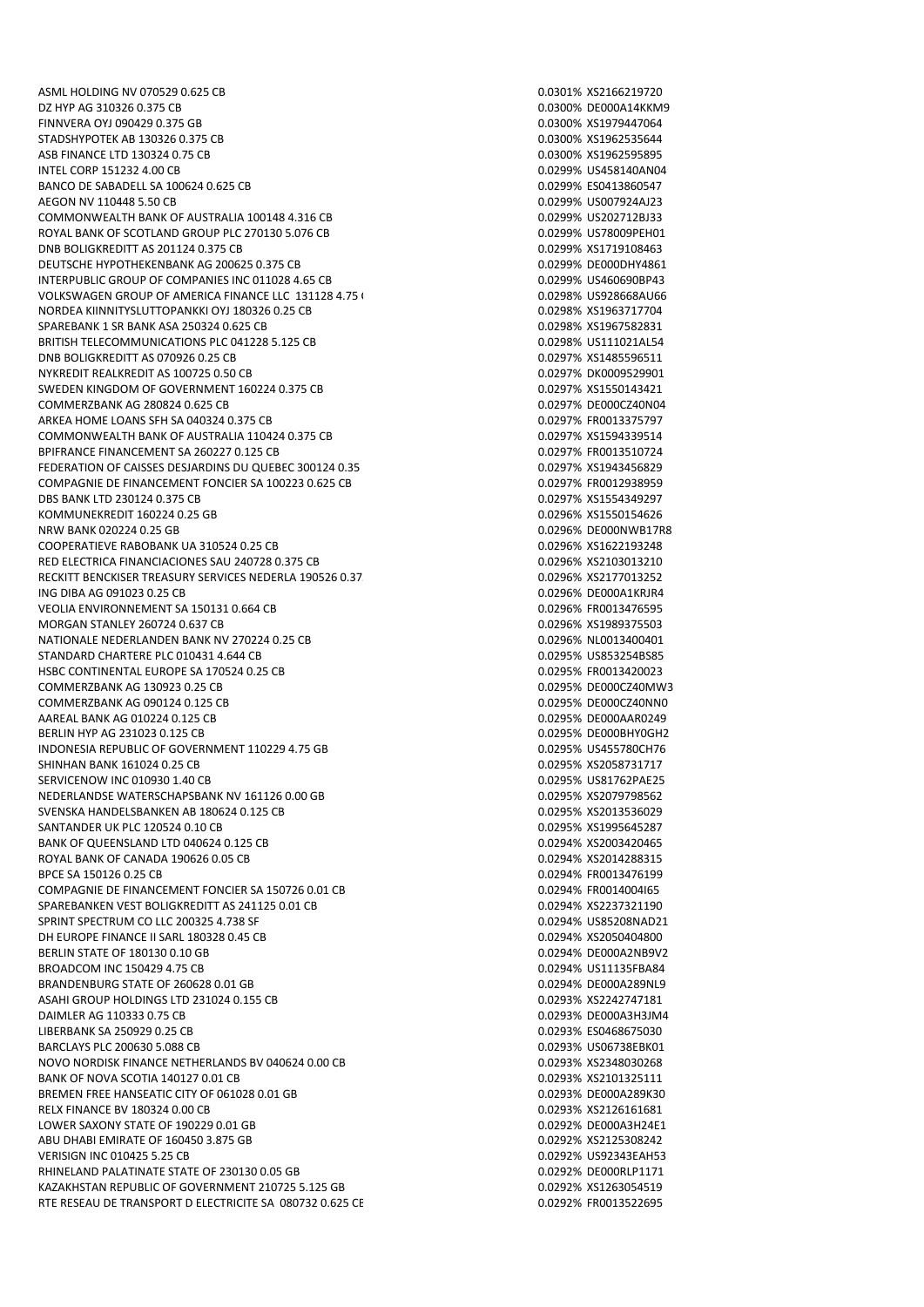TRATON FINANCE LUXEMBOURG SA 240325 0.125 CB 0.0201 0.0291% DE000A3KNP88 SAXONY STATE OF 051129 0.01 GB 0.0291 CONSUMING THE 0.0291% DE0001789303 ROYAL BANK OF SCOTLAND GROUP PLC 050426 4.80 CB 0.0291 0.0291% US780097BA81 CARREFOUR BANQUE SA 140625 0.107 CB 0.0291% FR0014003Z81 MALAYSIA GOVERNMENT 220540 3.757 GB 0.0291% MYBMY1900052 NOVO NORDISK FINANCE NETHERLANDS BV 040628 0.125 CB 0.0291 0.0291% XS2348030425 AUTOBAHNEN UND SCHNELLSTRASSEN FINANZIERUNGS 02063: COMENT BOLD 10.0291% XS2348690350<br>1 AMONDIALE SAM 260147 5.875 CB 0.025 GB 0.0291% XS1556395710 LA MONDIALE SAM 260147 5.875 CB PERU REPUBLIC OF GOVERNMENT 120834 5.40 GB 0.0291% PEP01000C5G4 BANK OF MONTREAL 080629 0.05 CB 0.0290 OF 0.0290 OF 0.0290 OF 0.0290 OF 0.0290 OF 0.0290 OF 0.0290 OF 0.0290 O HAMBURG FREE AND HANSEATIC CITY OF 030630 0.01 GB 0.02 0.0290% DE000A2LOPC1 KSA SUKUK LTD 190129 4.303 CB 0.0290% XS1881581968 VOLKSWAGEN FINANCIAL SERVICES AG 120225 0.0 CB LANSFORSAKRINGAR BANK AB 150426 0.05 CB 0.0290% XS2332179725 CANADIAN IMPERIAL BANK OF COMMERCE 300429 0.01 CB 0.0290% XS2337335710 COUNCIL OF EUROPE DEVELOPMENT BANK 200131 0.00 GB 0.0290% XS2286422071 LAENDER GEMEINSCHAFTSANLEIHE NO 54 260830 0.01 GB 0.0290% DE000A289QQ1 KONINKLIJKE AHOLD DELHAIZE NV 180330 0.375 CB 0.0290% XS2317288301 QUEBEC PROVINCE OF 050531 0.25 GB 0.0290% XS2338991941 VENTAS REALTY LP 150129 4.40 CB 0.0289% US92277GAN79 BPCF SA 010426 4.875 CB 0.0289% US05578QAE35 SANTANDER CONSUMER FINANCE SA 230226 0.00 CB 0.000 CB 0.0289% XS2305600723 SOUTHWEST AIRLINES CO 040525 5.25 CB 0.0289% US844741BJ60 OP ASUNTOLUOTTOPANKKI OYJ 191130 0.01 CB 0.0289% XS2260183285 SAXONY ANHALT STATE OF 100331 0.00 GB 0.0289% DE000A3H3D69 KUNTARAHOITUS OYJ 020331 0.00 GB 0.0288% XS2307854062 BAWAG PSK BANK FUER ARBEIT UND WIRTSCHAFT 230930.0.01 CB 0.0288% XS2234573710 PORTUGAL REPUBLIC OF GOVERNMENT 121035 0.90 GB 0.0288% PTOTENOE0034 MEXICO UNITED MEXICAN STATES GOVERNMENT 270432 4.75 GB 0.02000 CO2088% US91087BAK61 CAISSE AMORTISSEMENT DE LA DETTE SOCIALE 150931 0.125 GB 0.0288% FR0014005FC8 CREDIT SUISSE GROUP AG 100929 0.65 CB 0.0287% CH0494734418 WALT DISNEY CO 011242 3.70 CB 0.0287% US25468PCX24 STAR ENERGY GEOTHERMAL DARAJAT II LTD 141038 4.85 CB 0.0287 60.0287% USG8438NAB31 SANOFI SA 190628 3.625 CB 0.0287% US801060AD60 DOLLAR TREE INC 150528 4.20 CB KOMMUNEKREDIT 030331 0.00 GB 0.0287% XS2308329783 TERNA RETE ELETTRICA NAZIONALE SPA 250930 0.375 CB 0.0286% XS2237901355 BANQUE FEDERATIVE DU CREDIT MUTUEL SA 190728 0.25 CB 0.0286% FR0014001I68 EUROPEAN UNION 020546 0.45 GB 0.0286% EU000A3KNYG5 GE CAPITAL FUNDING LLC 150527 4.05 CB ARCH CAPITAL FINANCE LLC 151226 4.011 CB 0.0286 0.0286% US03939CAA18 CHINA SOUTHERN POWER GRD INTERNATIONAL FINANC 18092 4.25 CB 0.0286% XS1874715169 EUROPEAN STABILITY MECHANISM 021146 1.80 CB 0.0285% EU000A1Z99A1 NORTHERN TRUST CORP 301025 3.95 CB 0.0285% US665859AP94 HSBC HOLDINGS PLC 231126 4.375 CB 0.0284% US404280BH13 BANK OF AMERICA CORP 251127 4.183 CB 0.0284% US06051GGC78 ONTARIO PROVINCE OF 251130 0.01 GB 0.0284% XS2262263622 LA POSTE SA 180729 0.00 GB 0.0283% FR0014001IO6 AVIATION CAPITAL GROUP CORP 011025 4.875 CB 0.0283 0.0283% US05367AAH68 ISRAEL STATE OF GOVERNMENT 130560 3.80 GB 0.0283% XS2167193015 BARCLAYS PLC 120126 4.375 CB 0.0283% US06738EAN58 PNC FINANCIAL SERVICES GROUP INC 230429 3.45 CB 0.0282 0.0282% US693475AW59 NEXT PLC 180528 3.625 CB 0.0281% XS1410414954 GENERAL MOTORS FINANCIAL COMPANY INC 061026 4.00 CB 0.0281 COMPANY INSTRUSSIONS SOUTHWEST GAS CORP 010428 3.70 CB 0.0281% US845011AA37 VMWARE INC 210827 3.90 CB 0.0281% US928563AC98 NATIONWIDE BUILDING SOCIETY 180730 3.96 CB 0.0281 0.0281% US63861VAE74 AUSTRIA REPUBLIC OF GOVERNMENT 20092117 2.10 GB 0.0281% AT0000A1XML2 CROWN CASTLE INTERNATIONAL CORP 010327 4.00 CB AON PLC 151225 3.875 CB 0.0280% US00185AAK07 CITIGROUP INC 200128 3.887 CB 0.0280% US172967LD18 SANDS CHINA LTD 080828 5.4 CB PANAMA REPUBLIC OF GOVERNMENT 010456 4.50 GB 0.0279% US698299BM53 INTERNATIONAL PAPER CO 150126 3.80 CB 0.0278% US460146CL53 MEXICO UNITED MEXICAN STATES GOVERNMENT 251033 1.45 GB 0.0278 BB 0.0278% XS2289587789 UBS GROUP FUNDING JERSEY LTD 240925 4.125 CB 0.0278 0.0278% US90351DAB38 U S BANCORP 270427 3.15 CB 0.0278% US91159HHR49 RIO TINTO FINANCE LTD 150625 3.75 CB 0.0277% US767201AS58 FISERV INC 010625 3.85 CB 0.0277% US337738AP30 MORGAN STANLEY 220728 3.591 CB 0.0277% US61744YAK47 ABU DHABI EMIRATE OF 160430 3.125 GB 0.0277% XS2125308168 LIFE STORAGE LP 010726 3.50 CB 0.0276% US84610WAB19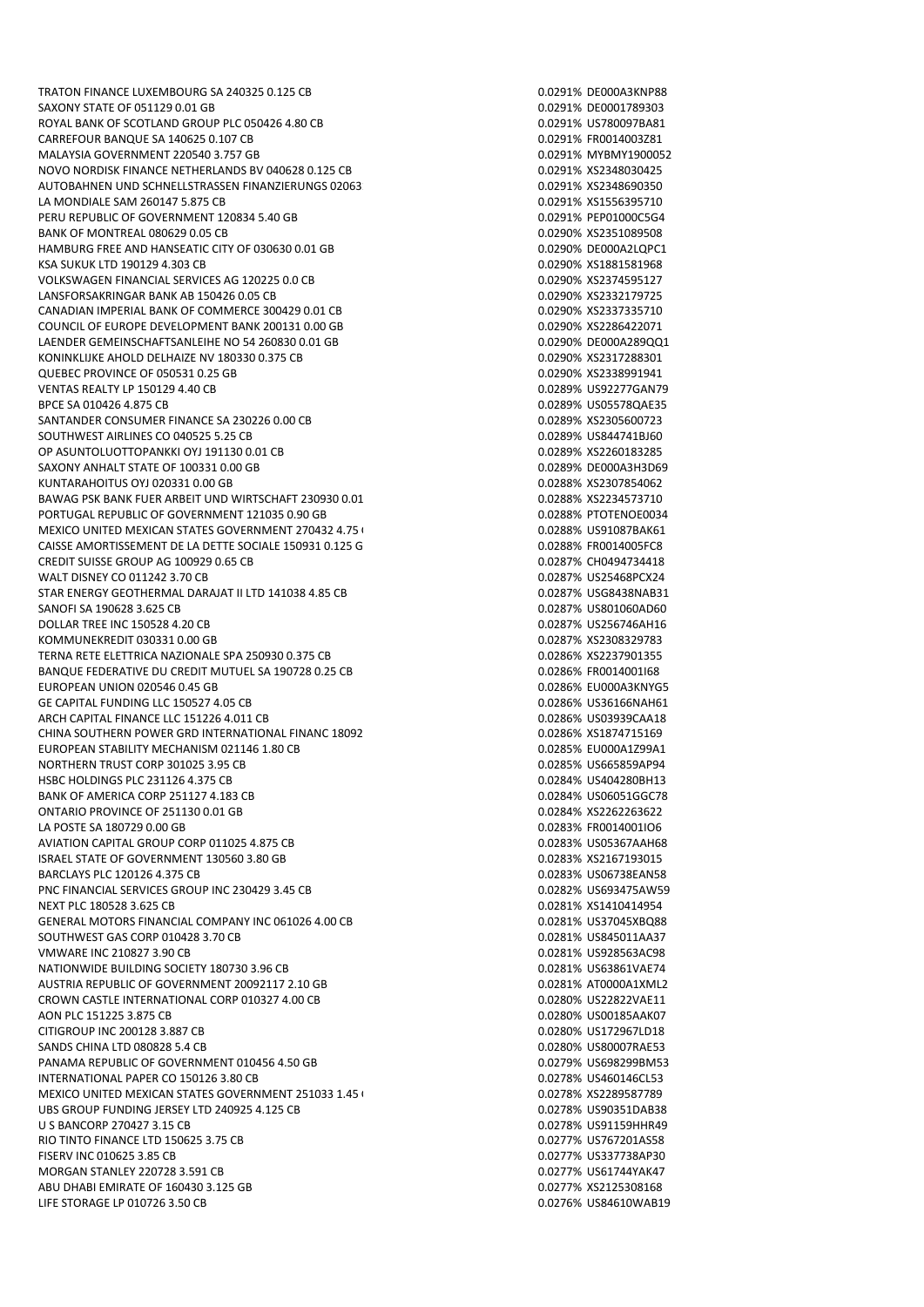ANGLIAN WATER SERVICES FINANCING PLC 150627 2.625 CB 0.0274% XS1577797456 SUMITOMO LIFE INSURANCE CO 140977 4.00 CB 0.0274 0.0274 0.0274% US86564CAB63 STATE STREET CORP 161224 3.30 CB 0.0274% US857477AN34 QATAR STATE OF GOVERNMENT 020626 3.25 GB 0.0274% XS1405782159 NORTHERN TRUST CORP 080532 3.375 CB 0.0274% US665859AS34 JPMORGAN CHASE AND CO 130524 3.625 CB 0.0274% US46625HJX98 LEGAL AND GENERAL GROUP PLC 261149 3.75 CB KALLPA GENERACION SA 240526 4.875 CB 0.0274% USP6040KAB37 LLOYDS BANKING GROUP PLC 090725 3.87 CB 0.0273% US53944YAL74 WPP FINANCE 2010 190924 3.75 CB 0.0273% US92936MAF41 PFANDBRIEFBANK SCHWEIZERISCHER HYPOTHEKARI 300326 0.000 CB 0.000 CB 0.0273% CH0502393355<br>SANTANDER HOLDINGS USA INC 051026 3.244 CB SANTANDER HOLDINGS USA INC 051026 3.244 CB ROYAL BANK OF SCOTLAND GROUP PLC 011129 3.754 CB 0.0272 0.0272% US780097BM20 ALIBABA GROUP HOLDING LTD 061227 3.40 CB 0.0272% US01609WAT99 ROYAL BANK OF CANADA 051023 3.70 CB 0.0272 6 0.0272% US78013XW204 ORIX CORP 041224 3.25 CB 0.0272% US686330AK78 TELEFONICAEUROPE150930 8.25 CB 0.0272% US879385AD49 AMERICAN EXPRESS CO 301024 3.0 CB 0.0271% US025816BR90 AQUARION CO 150824 4.00 CB 0.0271% US03838WAA99 AVANGRID INC 150425 3.2 CB 0.0271% US05351WAC73 PFANDBRIEFZENTRALE DER SCHWEIZERISCHEN KANTONA 1303. CB 0.0271% CH1101096522 STATE BANK OF INDIA LONDON BRANCH 240124 4.375 CB 0.0271% USY81647AE24 DANONE SA 021126 2.947 CB 0.0271% US23636TAE01 CORPORACION NACIONAL DEL COBRE DE CHILE 150131 3.75 CB 0.0271 0.0271% USP3143NBK92 OUEBEC PROVINCE OF 200426 2.50 GB 0.0271% US748149AJ05 PHILIPPINES REPUBLIC OF THE GOVERNMENT 010228 3.00 GB 0.0270 0.0270% US718286CC97 BARCLAYS PLC 160524 4.338 CB 0.0270% US06738EBB02 CANADIAN IMPERIAL BANK OF COMMERCE 020424 3.10 CB 0.0270% US13607GAP90 EXPORT IMPORT BANK OF KOREA 260526 2.625 GB 0.0270% US302154CC16 HOME DEPOT INC 150427 2.50 CB 0.0269% US437076CA82 ORACLE CORP 150525 2.95 CB 0.0269% US68389XBC83 SCENTRE GROUP TRUST 2 240980 4.75 CB 0.0269% US76025LAA26 ROCHE HOLDINGS INC 150526 2.625 CB<br>PNC FINANCIAL SERVICES GROUP INC 230124 3.50 CB 0.0269 0.0269% US693475AV76 PNC FINANCIAL SERVICES GROUP INC 230124 3.50 CB BANK OF AMERICA CORP 230724 3.864 CB 0.0268% US06051GHL68 UBS GROUP AG 130830 3.126 CB 0.0268% US902613AA61 ONTARIO PROVINCE OF 290124 3.05 GB 0.0267% US68323AFC36 CATERPILLAR INC 090430 2.6 CB<br>POWER FINANCE CORPORATION LTD 061227 3.75 GB 0.0267% US149123CH22 0.0267% VS1725342288 POWER FINANCE CORPORATION LTD 061227 3.75 GB INDONESIA REPUBLIC OF GOVERNMENT 150851 6.875 GB 0.0267% IDG000018300 YARA INTERNATIONAL SA 040630 3.148 CB 0.0266 CB 0.0266% US984851AG07 ITC HOLDINGS CORP 140530 2.95 CB 0.0266% US465685AQ80 BANK OF AMERICA CORP 310329 3.648 CB 0.0266% XS2148370211 WELL TOWER INC 150227 2.70 CB 0.0266% US95040QAK04 BAXTER INTERNATIONAL INC 150826 2.6 CB 0.0266% US071813BQ15 RECKITT BENCKISER TREASURY SERVICES PLC 260624 2.75 CB 0.0266% US75625QAD16 AIR LIQUIDE FINANCE SA 270926 2.50 CB 0.0265% US00913RAD89 CONSOLIDATED EDISON COMPANY OF NEW YORK INC 150661 3 CONSOLIDATED BOSS 605209111GB38 SK HYNIX INC 170924 3.00 CB 0.0265% XS2045892085 AFRICAN DEVELOPMENT BANK 200923 3.00 GB 0.0264% US00828EDC03 SAUDI ARABIA KINGDOM OF GOVERNMENT 210155 3.75 GB 0.0264% XS2109770151 COUNCIL OF EUROPE DEVELOPMENT BANK 270224 2.50 CB 0.0264% US222213AS92 QNB FINANCE LTD 120227 2.75 CB 0.0264% XS2114850949 UNITED AIRLINES PASS THROUGH TRUST 2020 1 151027 5.875 STEED AND THE DOMESTIC AT A 2020 1151027 5.875 STEED AND THE DOMESTIC AT A 2020 1151027 5.875 STEED AND THE DOMESTIC AT A 2020 1151027 5.875 STEED AND THE DOMESTIC AT JPMORGAN CHASE AND CO 220442 3.157 CB 0.0264% US46647PCD69 BANK OF NEW YORK MELLON CORP 241024 2.10 CB 0.0264 0.0264% US06406RAL15 JPMORGAN CHASE AND CO 130531 2.956 CB 0.0264% US46647PBP09 ITALY REPUBLIC OF GOVERNMENT 171029 2.875 GB 0.0264% US465410BY32 BROADCOM INC 150434 3.469 CB 0.0264% US11135FBL40 AERCAP IRELAND CAPITAL DAC 150224 3.15 CB 0.0263% US00774MAQ87 PF AND BRIEFZENTRALE DER SCHWEIZERISCHEN 180333 0.00 CE UNITEDHEALTH GROUP INC 150541 3.05 CB 0.0263% US91324PEE88 SOCIETE GENERALE SA 080735 3.653 CB 0.0262 CB 0.0262% US83368RAY80 JPMORGAN CHASE AND CO 180523 2.70 CB 0.0262% US46625HRL68 FIFTH THIRD BANCORP 280125 2.375 CB 0.0262% US316773CY45 NOVARTIS CAPITAL CORP 140227 2.00 CB 0.0262 CONDENSIGN 0.0262% US66989HAQ11 LANDESKREDITBANK BADEN WUERTTEMBERG FOER 230724 2.000 GB 0.0262% XS2031976678 ONTARIO PROVINCE OF 021029 2.00 GB 0.0261 0.0261% US68323AFG40 NEDER WATERCHAPSBANK 150125 1.75 CB 0.0261% US639832AG92 COCA COLA FEMSA SAB DE CV 220130 2.75 CB 0.0261% US191241AH15 TENCENT HOLDINGS LTD 220431 2.88 CB 0.0260% US88032XBA19

CREDIT AGRICOLE SA 170325 4.375 CB 0.0275% US225313AF24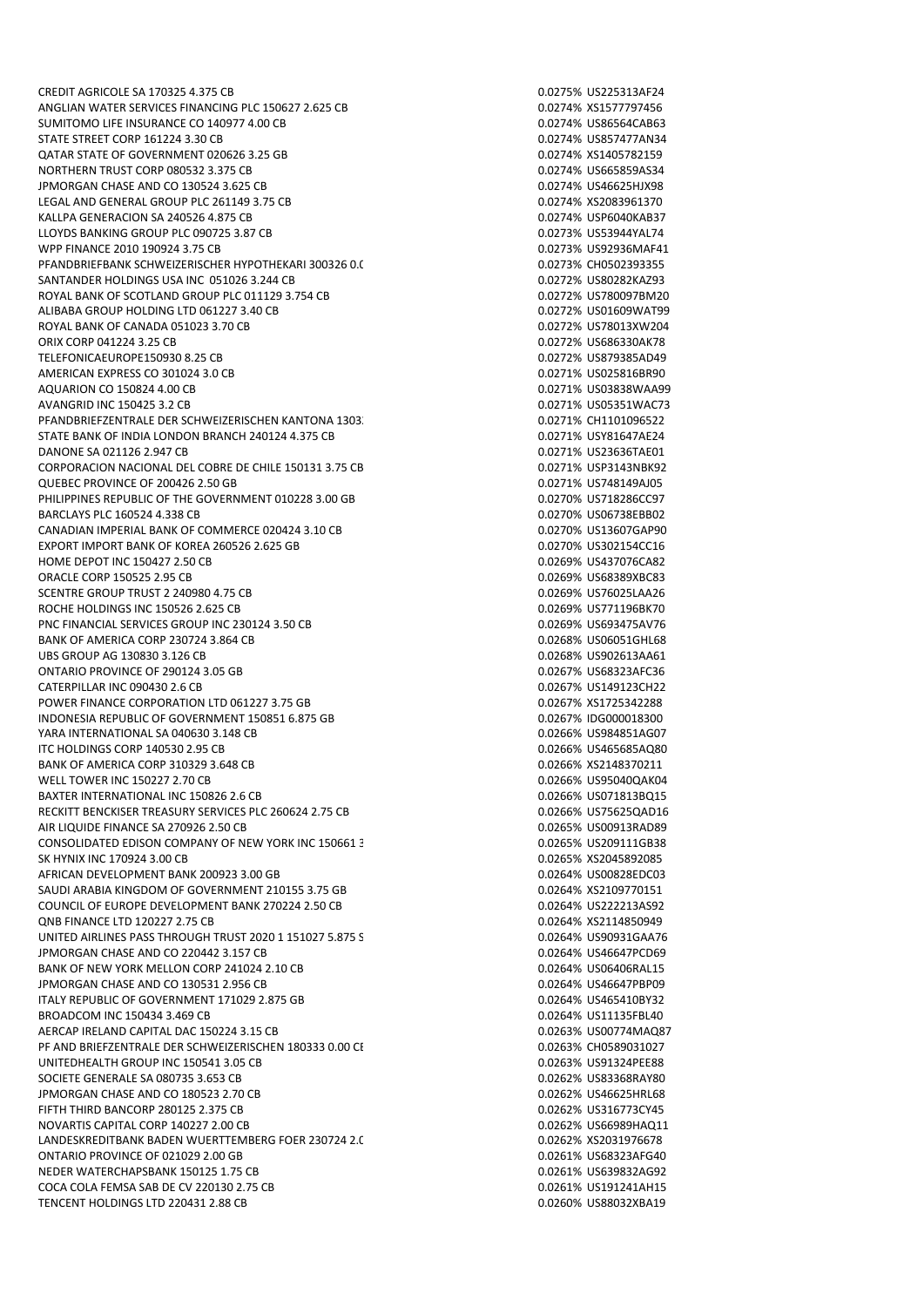ADOBE INC 010225 1.90 CB 0.0260% US00724PAB58 BANK OF CHINA LTD HONG KONG BRANCH 160125 2.375 CB 0.0260% XS2100404800 FRANCE REPUBLIC OF GOVERNMENT 250572 0.50 GB 0.0260% FR0014001NN8 WASTE CONNECTIONS INC 010230 2.60 CB 0.0260% US94106BAA98 BNP PARIBAS SA 190432 2.871 CB 0.0260% US09659W2P81 EUROPEAN INVESTMENT BANK 140325 1.625 CB 0.0259% US298785JB33 MDGH GMTN RSC LTD 030631 2.50 CB<br>TEXAS INSTRUMENTS INC 040929 2.25 CB 0.0259% XS2348658035 TEXAS INSTRUMENTS INC 040929 2.25 CB FEDERAL HOME LOAN BANKS 150824 1.50 GB 0.0259% US3130AGWK72 ITY REPUBLIC OF GOVERNMENT 010367 2.80 GB 0.0259% IT0005217390 NETAPP INC 220625 1.875 CB 0.0259% US64110DAL82 CZECH REPUBLIC GOVERNMENT 240440 1.50 GB<br>AIA GROUP LTD 070426 2.7 CB 0.0258% CZ0001005920 AIA GROUP LTD 070426 2.7 CB ANTHEM INC 150331 2.55 CB 0.0258% US036752AP88 CITIGROUP INC 150524 1.678 CB 0.0258% US172967MR94 JAPAN BANK FOR INTERNATIONAL COOPERATION 150431 1.875 CDB 0.0257% US471048CM82 SAUDI ELECTRICITY GLOBAL SUKUK CO 5 170930 2.413 CB 0.0257% XS2203996306 PUBLIC STORAGE 010528 1.85 CB 0.0256% US74460WAD92 NATIONWIDE BUILDING SOCIETY 250629 2.25 CB 0.0256% XS1081100239 AMAZON COM INC 120531 2.10 CB 0.0256% US023135BZ81 THERMO FISHER SCIENTIFIC INC 150432 2.375 CB 0.0256% XS2010032451 PROTECTIVE LIFE GLOBAL FUNDING 150426 1 618 CB 0.025 CB 0.0255% LISZ4368CBC73 AT AND T INC 250326 1.70 CB 0.0255% US00206RML32 RIO TINTO FIN USA 021140 5.2 CB 0.0255% US767201AL06 SODEXO INC 160426 1.634 CB 0.0255% US833794AA85 PFAND BRIEF BANK SCHWEIZERISCHER HYPOTHE 200541 0.00 C 0.0255% CH0591979619 0.0255% CH0591979619 VERIZON COMMUNICATION 210331 2.55 CB 0.0255% US92343VGJ70 AHOLD FINANCE USA LLC 010529 6.875 CB 0.0254% US008685AB51 KOREA DEVELOPMENT BANK 030625 1.25 GB 0.0254% XS2181972568 AUSTRALIA COMMONWEALTH OF GOVERNMENT 210651 1.75 C COMMON CONSENSION AU0000097495 XYLEM INC 300128 1.95 CB 0.0254% US98419MAM29 HBOS PLC 011133 6.00 CB 0.0253% US4041A2AF14 REALTY INCOME CORP 151230 1.625 CB 0.0253% XS2238341080 DUQUESNE LIGHT HOLDINGS INC 070132 2.775 CB<br>LLOYDS BANKING GROUP PLC 110524 0.695 CB 0.02539 US53944YAN31 LLOYDS BANKING GROUP PLC 110524 0.695 CB CHINA CONSTRUCTION BANK CORP HONG KONG BRANC 22042<sup>1</sup> 6.46 CB 0.0253% XS2331713102 PERUSAHAAN PENERBIT SURAT BERHARGA SYARIAH 090626 1.50 GB 0.0253% US71567RAR75 NORDRHEIN WESTFALEN LAND OF 160648 1.55 GB 0.0253% DE000NRW0KF4 KOMMUNALBANKEN AS 120325 0.875 GB 0.0253% US50048MCU27 INDUSTRIAL AND COMMER BK OF CHI LT SING BRANC 090923 1. MITSUBISHI UFJ FINANCIAL GROUP INC 150924 0.848 CB 0.0252% US606822BV51 BARCLAYS PLC 100332 2.667 CB 0.0252% US06738EBR53 KOOKMIN BANK 060526 1.375 CB 6.0252% US50050HAP10 AUSTRIA REPUBLIC OF GOVERNMENT 201040 0.00 GB 0.0252 0.0252% AT0000A2KO43 DEUTSCHE BANK AG NEW YORK BRANCH 280524 0.898 CB 0.0252% US251526CJ68 VONTIER CORP 010428 2.40 CB 0.0251% US928881AC51 INTER AMERICAN DEVELOPMENT BANK 200426 0.875 GB 0.0251% US4581X0DV77 MICROCHIP TECHNOLOGY INC 010924 0.983 CB 0.0251% US595017AX27 COUNTRY GARDEN HOLDINGS CO LTD 060830 4.8 CB 0.0251% XS2210960378 FAB SUKUK COMPANY LTD 140126 1.411 CB 0.0251% XS2282234090 ANZ NEW ZEALAND INTL LTD LONDON BRANCH 220626 1.25 CB 0.0251% US00182EBN85 COMISION FEDERAL DE ELECTRICIDAD 260733 3.875 CB 0.0251 0.0251% USP30179BK34 SUMITOMO MITSUI FINANCIAL GROUP INC 120124 0.508 CB 0.0251% US86562MCC29 INTUIT INC 150727 1.35 CB 0.0251% US46124HAC07 NOTTING HILL GENESIS 030636 2.00 CB 0.0251% XS2346329571 FMS WERTMANAGEMENT AOER 060524 0.375 GB 0.0251% XS2338980746 KOMMUNEKREDIT 100625 0.625 GB 0.0250% XS2185864738 PPG INDUSTRIES INC 150326 1.20 CB 0.0250% US693506BU04 STANDARD CHARTERED PLC 180236 3.265 CB DNB BANK ASA 300328 1.605 CB 0.0250% US25601B2B00 ROPER TECHNOLOGIES INC 150925 1.0 CB 0.0250% US776743AM84 SWEDISH EXPORT CREDIT CORP 300724 0.375 GB INTERNATIONAL BUSINESS MACHINES CORP 150530 1.95 CB 0.0250% US459200KJ94 AAREAL BANK AG 140225 0.625 CB 0.0250% XS2297684842 UNITED OVERSEAS BANK LTD 160321 1.75 CB 0.0250 0.0250 0.0250 0.0250 x 52230275633 LANDWIRTSCHAFTLICHE RENTENBANK 270525 0.50 GB 0.0250% US515110BX12 AMERICAN HONDA FINANCE CORP 251126 0.75 CB 0.0249% XS2264545273 AGRICULTURAL BANK OF CHINA LTD NEWYORK BRANCH 19012(
125 CO249% XS2281989785 SUMITOMO MITSUI TRUST BANK LTD 120925 1.05 CB 0.0249% US86563VAT61 ROCHE HOLDINGS INC 050326 0.991 CB 0.0249% US771196BS07 BAIDU INC 230227 1.625 CB 0.0249% US056752AV05 AGENCE FRANCAISE DE DEVELOPPEMENT EPIC 220126 0.625 GB 0.0248% FR0014001L06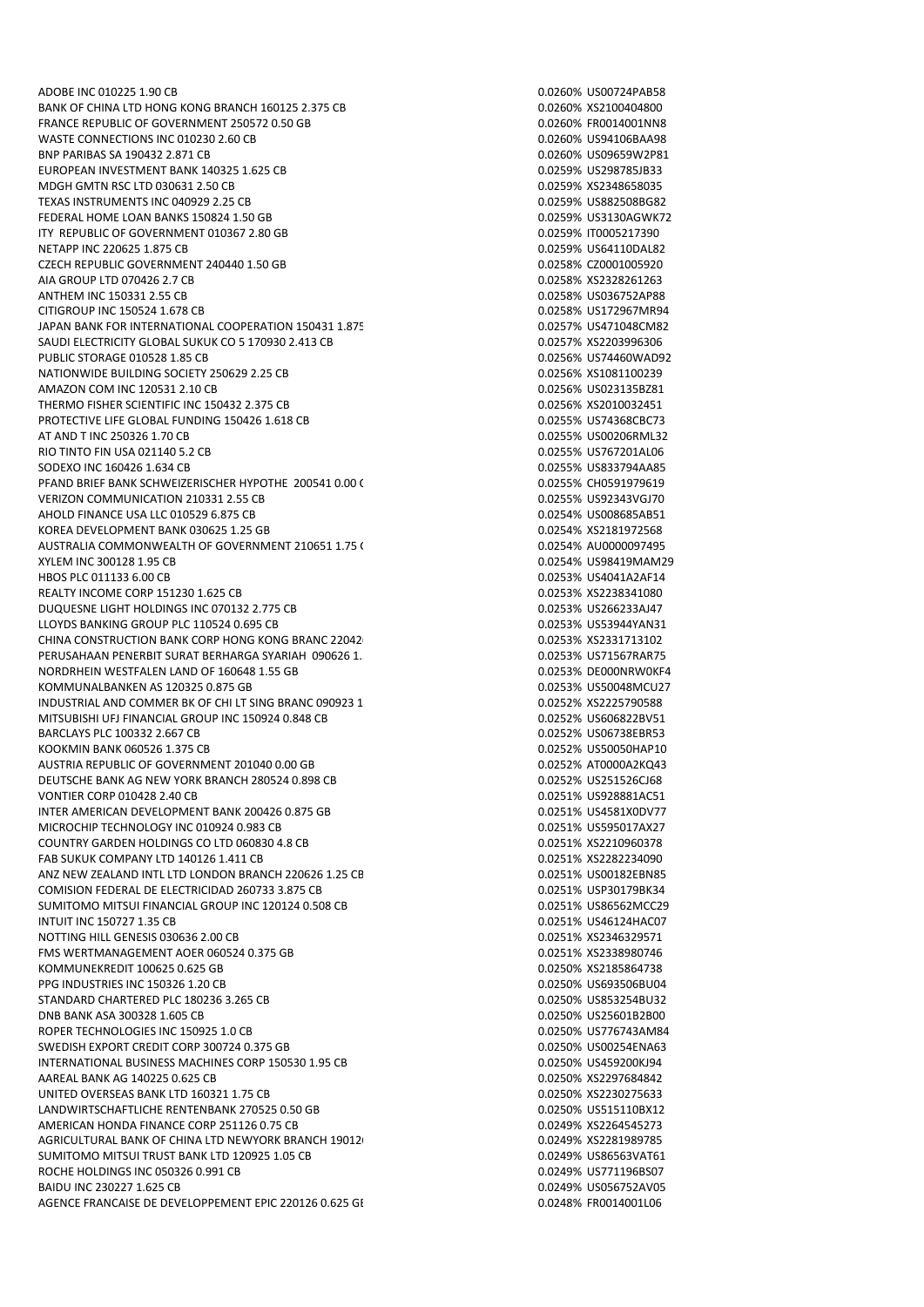BNP PARIBAS SA 130127 1.323 CB 0.0248% US09659W2N34 BRIXMOR OPERATING PARTNERSHIP LP 160831 2.50 CB 0.0248 0.0248% US11120VAL71 EUROPEAN INVESTMENT BANK 261026 0.75 CB 0.0248% US298785JP29 BANK OF MONTREAL 280526 1.551 CB 0.0248 CA06368DTH75 AT AND T INC 150955 3.55 CB 0.0248% US00206RLJ94 NIPPON LIFE INSURANCE CO 160951 2.90 CB<br>TORONTO DOMINION BANK 060126 0.75 CB 0.000 0.0248% US891140CP19 TORONTO DOMINION BANK 060126 0.75 CB EUROPEAN BANK FOR RECONSTRUCTION AND DEVELOPM 251125 0.50 GB 0.0248% US29874QEL41 CMB INTERNATIONAL LEASING MANAGEMENT LTD 160926 1.75 CB 0.0248% XS2373796593 PROSUS NV 130731 3.061 CB 0.0247% USN7163RAR41 KUNTARAHOITUS OYJ 200326 0.625 GB 0.0247% US62630CEE75 INTERNATIONAL BANK FOR RECONSTRUCTION AND DEVE 22072 EUROPEAN STABILITY MECHANISM 100925 0.375 GB 0.0247% US29881WAD48 TAKEDA PHARMACEUTICAL CO LTD 310330 2.05 CB 0.0247% US874060AX48 FEDERAL HOME LOAN MORTGAGE CORP 230925 0.375 GB 0.0247% US3137EAEX33 NORDIC INVESTMENT BANK 210126 0.50 GB 0.0246% US65562QBQ73 GOVERNMENT OF CHILE 070541 3.10 GB 0.0246% US168863DS48 AUSTRALIA AND NEW ZEALAND BANKING GROUP LTD 251135 2 6 0.0246% US052528AM81 MORGAN STANLEY 160936 2.484 CB 0.0246% US61747YEF88 VERIZON COMMUNICATIONS INC 030941 2.85 CB 0.0245 0.0245% US92343VGL27 AMERICA MOVIL SAR DE CV 100328 2.125 CB 0.0245 CONTROL 2008 2.125 CB 0.0245% XS1379122523 DEUTSCHE POST AG 111224 2.875 CB 0.0245% XS0862952297 PERU REPUBLIC OF GOVERNMENT 110341 3.30 GB Q.0245% US715638DS81 LIBERTY MUTUAL GROUP INC 040526 2.75 CB 0.0245% XS1403499848 JPY BNP PARIBAS A/C 0.0245% - BNP PARIBAS SA 120835 2.588 CB 0.0244% US09659T2B67 CHINA PEOPLES REPUBLIC OF GOVERNMENT 211030 1.20 GB 0.0244% USY15025AC67 VODAFONE GROUP PLC 261132 5.90 CB 0.0244% XS0158715713 PHILIPPINES REPUBLIC OF THE GOVERNMENT 060132 1.95 GB 0.0244% US718286CN52 AMERICAN TOWER CORP 151030 1.875 CB 0.0243% US03027XBG43 LIBERTY UTILITIES FINANCE GP1 150930 2.05 CB 0.0243% US531546AB51 MICHELIN LUXEMBOURG SCS 280527 1.75 CB 0.0242% XS1233734562 MCDONALDS CORP 091245 4.875 CB 0.0242% US58013MFA71 DEVELOPMENT BANK OF JAPAN INC 280131 1.25 GB CPI PROPERTY GROUP SA 120526 2.75 CB 0.0242% XS2171875839 PEPSICO INC 140446 4.45 CB 0.0242% US713448DD75 CHINA PEOPLE'S REPUBLIC OF GOVERNMENT 211050 2.25 GB 0.0242% USY15025AD41 ALBERTA PROVINCE OF 220730 1.30 GB<br>SIEMENS FINANCIERINGSMAATSCHAPPIJ NV 280231 1.25 CB 0.02000 0.0240% XS1955187858 SIEMENS FINANCIERINGSMAATSCHAPPIJ NV 280231 1.25 CB CYPRUS REPUBLIC OF GOVERNMENT 210130 0.625 GB 0.021000 0.0240% XS2105095777 UNIBAIL RODAMCO SE 280436 2.00 CB 0.0239% XS1401197253 WELLCOME TRUST FINANCE PLC 250736 4.625 CB 0.0239% XS0261559594 INDONESIA REPUBLIC OF (GOVERNMENT) 120351 3.05 GB 0.0239% US455780CW44 NEWMONT MINING CORP 150342 4.875 CB 0.0237% US651639AP18 ESSILORLUXOTTICA SA 100224 2.625 CB 0.0237% XS1030851791 KOREA REPUBLIC OF GOVERNMENT 160930.1 OO GB 0.0237% US50064FAS39 ASSICURAZIONI GENERALI SPA 140731 2.429 CB 0.0237% XS2201857534 HSBC HOLDINGS PLC 290340 6.00 CB 0.0237% XS0498768315 AIB GROUP PLC 030725 2.25 CB 0.0237% XS1849550592 2I RETE GAS SPA 311027 1.608 CB 0.0236% XS1709374497 CNH INDUSTRIAL FINANCE EUROPE SA 190126 1.875 CB 0.0236% XS1823623878 MEDIOBANCA BANCA DI CREDITO FINANZIARIO SPA 101125 1.3<sup>5</sup> CB 0.0236% IT0005142952 LLOYDS BANKING GROUP PLC 120927 1.50 CB 0.0236 CB 0.0236% XS1681050610 COCA COLA HBC FINANCE BV 111124 1.875 CB 0.0236% XS1377682676 INTERNATIONAL FINANCE CORP 270830 0.75 CB 0.0236% US45950KCU25 ANHEUSER BUSCH COMPANIES LLC 010246 4.90 CB 0.0236% US03522AAJ97 DISCOVERY COMMUNICATIONS LLC 190327 1.90 CB 0.0235% XS1117298247 WELLCOME TRUST LTD 210127 1.25 CB 0.0234% XS1171485722 DZ HYP AG 220328 0.875 CB 0.0233% DE000A2GSP56 ERG SPA 110425 1.875 CB 0.0233% XS1981060624 AUSTRIA REPUBLIC OF GOVERNMENT 200247 1.50 GB 0.0233 AT0000A1K9F1 SWEDISH COVERED BOND CORP 290327 0.875 CB 0.0231 0.0231% XS1586702679 BROWN FORMAN CORP 070726 1.20 CB 0.0231% XS1441773550 CRH FUNDING BV 090124 1.875 CB 0.0231% XS1328173080 ILLINOIS TOOL WORKS INC 050631 1.0 CB 0.0231% XS1843434793 ATRIUM EUROPEAN REAL ESTATE LTD 110925 3.00 CB 0.0230% XS1829325239 WPP FINANCE 2016 200325 1.375 CB 0.0230% XS1794084068 THAMES WATER LITILITIES FINANCE PLC 280937 5.125 CB 0.0230 0.0230% XS0268693743 TELEFONICA EUROPE BV 140233 5.875 CB 0.0229% XS0162869076 LA BANQUE POSTALE HOME LOAN SEH 230627 0.625 CB 0.0225 0.0228 CB 0.0228% FR0013262961 BRISTOL MYERS SQUIBB 150639 4.125 CB 0.0228% US110122CQ99

METLIFE INC 131143 4.875 CB 0.0248% US59156RBG20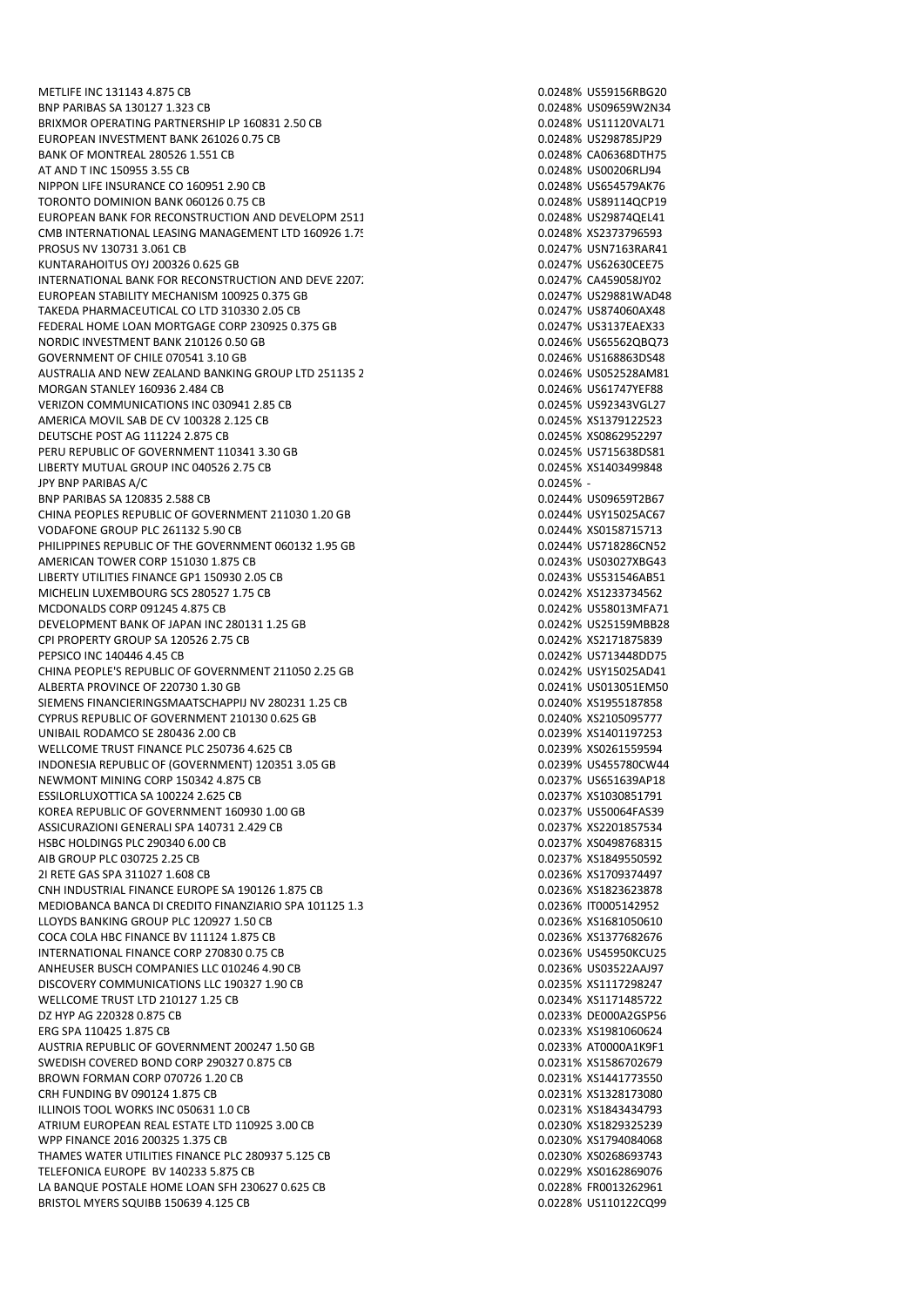AUSGRID FINANCE PTY LTD 300725 1.25 CB 0.0228% XS1812905526 OP YRITYSPANKKI OYJ 090630 1.625 CB 0.0227% XS2185867673 MEXICO UNITED MEXICAN STATES GOVERNMENT 240561 3.771 000227% US91087BAN01 EAST JAPAN RAILWAY CO 081231 4.75 CORP 0.0225% XS0276809927 INTEL CORP 190546 4.10 CB 0.0223% US458140AV20 SYSCO CORP 010425 5.65 CB 0.0222% US871829BP11 BRITISH TELECOMMUNICATIONS PLC 120925 0.50 CB<br>DONG ENERGY AS 120132 4.875 CB<br>DONG ENERGY AS 120132 4.875 CB DONG ENERGY AS 120132 4.875 CB BNG BANK NV 310828 0.0 GB 0.0220% XS2381566616 DEUTSCHE TELEKOM INTERNATIONAL FIN BV 210628 4.375 CB 0.0219% US25156PBB85 TESCO PROPERTY FINANCE 5 PLC 131041 5.6611 SF 0.0219% XS0735866583 NATWEST MARKETS PLC 180626 0.125 CB 0.0218% XS2355599197 RL FINANCE BONDS NO 3 PLC 131128 6.125 CB BANK OF MONTREAL 010328 3.19 CB 0.0215% CA06368BTX69 CREDIT SUISSE AG LONDON BRANCH 010928 0.25 CB 0.0213% XS2381671671 MANITOBA PROVINCE OF 050350 3.20 GB 0.0213% CA563469US23 MANITOBA PROVINCE OF 020629 2.75 GB 0.0213 0.0213% CA563469UT06 HYDRO ONE INC 250649 3.63 CB 0.0212% CA44810ZBX74 SASKATCHEWAN PROVINCE OF 020650 3.10 GB 0.0210 0.0211% CA803854KH05 NEW BRUNSWICK PROVINCE OF 140826 2.60 GB 0.0211% CA642866GK79 MITSUBISHI UFJ FINANCIAL GROUP INC 070329 3.741 CB 0.0210 0.0210% US606822BH67 KIMBERLY CLARK CORP 250429 3.2 CB 0.0209 0.0209% US494368BZ58 ITALGAS SPA 160233 0.50 CB 0.0209% XS2299002423 REASSURE GROUP PLC 130629 5.867 CB 0.0208% XS2012046665 ROGERS COMMUNICATIONS INC 010529 3.25 CB 0.0208% CA775109BJ98 NORTH RHINE WESTPHALIA STATE OF 150120 1.375 CB 0.0208 0.0208% DE000NRW0L10 AMERICAN INTERNATIONAL GROUP INC 300630 3.40 CB 0.0207% US026874DR53 MANCHESTER AIRPORT GROUP FUNDING PLC 310334 4.75 CB 0.020 0.0207% XS1032630771 AMERICA MOVIL SAB DE CV 271026 5.00 CB 0.0206% XS0699618350 NATIONAL BANK OF CANADA 120724 2.545 CB 0.0206% CA63306AGD24 T MOBILE USA INC 150425 3.50 CB 0.0206% US87264ABB08 BANK OF MONTREAL 030225 2.37 CB 0.0205% CA06368DCV43 LANDWIRTSCHAFTLICHE RENTENBANK 120428 3.25 GB 0.0205% AU3CB0246999 BP CAPITAL MARKETS AMERICA INC 170641 3.06 CB 0.0204% US10373QBR02 SKY LTD 261129 4.00 CB HOST HOTELS AND RESORTS LP 150625 4.00 CB 0.0204% US44107TAV89 PROGRAMA CEDULAS TDA FTA 100431 4.25 CB 0.0204 CB 0.0204% ES0371622020 MOTABILITY OPERATIONS GROUP PLC 100336 3.625 CB 0.0203 0.0203% XS1377228959 CALIFORNIA STATE BOND 011039 7.3 GB 0.0203% US13063A7D02 BANK NEDERLANDSE GEMEENTEN NV 170728 3.30 GB ROYAL BANK OF CANADA 040526 010525 1.936 CB 0.0205 0.0203% CA780086RZ97 IRELAND GOVERNMENT 150550 1.50 GB 0.0202% IE00BH3SQB22 LATVIA REPUBLIC OF GOVERNMENT 170331 0.00 GB 0.0202% XS2317123052 INTERNATIONAL BUSINESS MACHINES CORP 150524 3.00 CB 0.0202% US459200JY80 DEUTSCHE TELEKOM AG 210150 3.625 CB 0.0202% US251566AA37 DAIMLER FINANCE NORTH AMERICA LLC 220224 3.65 CB 0.0202% US233851DS02 GLAXOSMITHKLINE CAPITAL PLC 010624 3.00 CB 0.0202% US377373AG03 RABOBANK NEDERLAND 230529 4.625 CB 0.0201% XS1069886841 METLIFE INC 010325 3.00 CB 0.0201% US59156RBM97 INTACT FINANCIAL CORP 180528 2.179 CB 0.0201% CA45823TAF36 KONINKLIJKE KPN NV 181126 5.00 CB 0.0201% XS0707430947 AMAZON.COM INC 120551 3.10 CB 0.0200 0.0200 0.0200 0.0200 0.0200 0.0200 0.0200 0.0200 0.0200 0.0200 0.0200 0.0 EVERSOURCE ENERGY 150150 3.45 CB 0.0199% US30040WAH16 HSBC BANK CANADA 200526 1.782 CB 0.0199% CA40427HTM56 FOMENTO ECONOMICO MEXICANO SAB DE CV 160150 3.50 CB 0.0198% US344419AC03 ANHEUSER BUSCH INBEV NV 020440 3.70 CB 0.0198% BE6320936287 AERCAP IRELAND CAPITAL DAC 140824 2.875 CB 0.0197% US00774MAM73 METLIFE INC 080468 9.25 CB 0.0197% US59156RBS67 NETHERLANDS KINGDOM OF THE GOVERNMENT 150152 0.00 GB 0.01 COMBINED 196% NL0015614579 ORACLE CORP 010460 3.85 CB 0.0195% US68389XBY04 SANTANDER UK PLC 140226 7.037 CB 0.0195% XS0124569566 OEBB INFRASTRUKTUR AG 180532 3.375 GB TOYOTA CREDIT CANADA INC 230226 1.18 CB 0.0194% CA892329BM41 DEUTSCHE BANK AG NEW YORK BRANCH 280532 3.035 CB 0.0194% US251526CK32 NATIONWIDE BUILDING SOCIETY 200128 3.25 CB 0.0193% XS1347435577 ROMANIA GOVERNMENT 140231 3.0 GB 0.0193% XS2201851172 ORANGE SA 150132 3.25 CB 0.0193% FR0013396538 MONDELEZ INTERNATIONAL INC 040525 1.50 CB 0.01929 0.0192% US609207AU94 BANK OF NOVA SCOTIA 011127 1.40 CB DAIMLER FINANCE NORTH AMERICA LLC 180131 8.50 CB 0.0192 0.0192% US233835AQ08 SEVERN TRENT UTILITIES FINANCE PLC 160126 3.625 CB 0.0191% XS0875301912 AVIVA PLC 120949 4.375 CB 0.0190% XS1488459485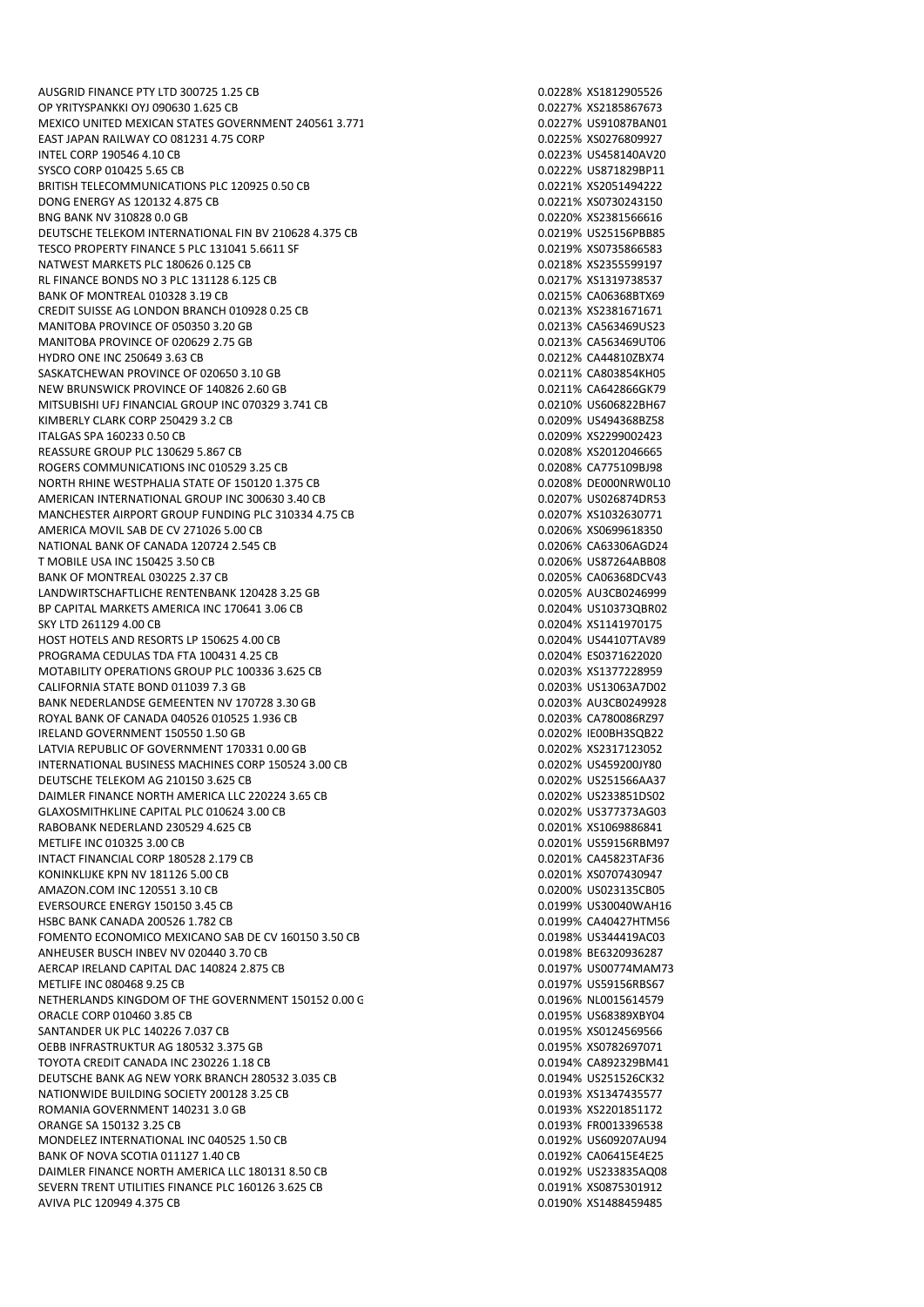VOLKSWAGEN INTERNATIONAL FINANCE NV 161126 3.375 CB 0.0190% XS1910948089 TRUIST FINANCIAL CORP 070629 1.887 CB 0.0189 0.0189% US89788MAE21 COLOMBIA REPUBLIC OF GOVERNMENT 261050 7.25 GB 0.01 0.0189% COL17CT03722 MCDONALDS CORP 150334 2.95 CB 0.0188% XS1963745580 GLAXOSMITHKLINE CAPITAL INC 150538 6.375 CB 0.0188% US377372AE71 CPUK FINANCE LIMITED ADDITIONAL 1202B 280247 3.69 CB 0.0188% XS1901211190 WALES AND WEST UTILITIES FINANCE PLC 030838 3.00 CB 0.0188% XS1862518062 PRICOA GLOBAL FUNDING I 010926 1.20 CB BARCLAYS PLC 170133 3.25 CB 0.0187% XS1748699011 Suspense Account 0.0187% - 0.0187% - 0.0187% - 0.0187% - 0.0187% - 0.0187% - 0.0187% - 0.0187% - 0.0187% - 0.0187% -NESTLE HOLDINGS INC 140941 2.50 CB 0.0186% US641062AY06 ALLY FINANCIAL INC 011131 8.00 CB<br>GUARDIAN LIFE GLOBAL FUNDING 191127 1.25 CB 0.0185% US40139LBA08 GUARDIAN LIFE GLOBAL FUNDING 191127 1.25 CB ISRAEL STATE OF GOVERNMENT 180137 2.375 GB 0.0184% XS1551294413 ANNINGTON FUNDING PLC 120729 3.184 CB 0.0184 CB 0.0184% XS1645518652 GOLDMAN SACHS GROUP INC 011037 CORP 0.0184% US38141GFD16 NESTLE HOLDINGS INC 150927 1.00 CB 0.0183% US641062AS38 LONDON POWER NETWORKS PLC 010329 2.625 CB 0.0183% XS1957456509 INTERCONTINENTAL HOTELS GROUP PLC 140825 3.75 CB 0.0183% XS1275957121 MORGAN STANLEY 250152 2.802 CB 0.0182% US6174468Y83 HSBC HOLDINGS PLC 010638 6.80 CB 0.0182% US404280AJ87 BELL CANADA INC 300950 3.50 CB 0.0181% CA07813ZCD48 AUSTRIA REPUBLIC OF GOVERNMENT 200351 0.75 GB 0.0181% AT0000A2EJ08 BRITISH TELECOMMUNICATIONS PLC 211131 3.125 CB 0.0180% XS1720922415 SOUTH AUSTRALIAN GOVERNMENT FINANCING AUTH 240532 1 0.01 CLOSE 10.0180% AU3SG0002058 TESCO CORPORATE TREASURY SERVICES PLC 270430 2.75 CB 0.0180% XS2163089563 LINCOLN NATIONAL CORP 091037 6.30 CB 0.0180% US534187AW96 PERNOD RICARD INTERNATIONAL FINANCE LLC 010431 1.625 CH 0.0179 6.0179% US71427QAB41 DEUTSCHE BANK AG 161224 2.625 CB 0.0179% XS2102507600 TREASURY CORP VICTORIA 201130 1.50 GB 0.01 0.0179 0.0179% AU0000078552 HEATHROW FUNDING LTD 131029 2.75 CB 0.0179% XS2243322976 NATIONAL EXPRESS GROUP PLC 111123 2.50 CB 0.0178% XS1514188488 VERIZON COMMUNICATIONS INC 080431 2.50 CB 0.0178% XS1979281158 GOLDMAN SACHS GROUP INC 120231 3.0 CB<br>
ANHEUSER BUSCH INBEV NV 020432 2.875 CB<br>
O.0178% BE6320935271 ANHEUSER BUSCH INBEV NV 020432 2.875 CB FIDELITY NATIONAL INFORMATION SERVICES INC 031229 2.25 C 0.0177% XS2085657299 AMERICA MOVIL SAB DE CV 010335 6.375 CB 0.0177% US02364WAJ45 ANHEUSER BUSCH INBEV NV 240529 2.25 CB 0.0177 8 BE6295393936 SOUTHERN WATER SERVICES FINANCE LTD 280528 2.375 CB 0.0177% XS2180916525 JOHNSON CONTROLS INTERNATIONAL PLC 150136 6.00 CB HSBC HOLDINGS PLC 020536 6.50 CB 0.0176% US404280AG49 COOPERATIEVE RABOBANK UA 240541 5.25 CB 0.0175% US21685WCJ45 ACTIVISION BLIZZARD INC 150930 1.35 CB 0.0175% US00507VAP40 CITIGROUP INC 231026 1.75 CB 0.0175% XS2031277077 INTER-AMERICAN DEVELOPMENT BANK 151225 1.25 GB 0.0174% XS1991124063 ISRAEL STATE OF GOVERNMENT 310347 3.75 GB 0.0174 0.0174% IL0011401937 NEW SOUTH WALES TREASURY CORP 070541 2.25 GB 0.0174% AU3SG0002165 TIME WARNER CABLE 150639 6.75 CB 0.0174% US88732JAU25 CHARTER COMMUNCATIONS OPERATING LLC 231045 6.484 CB 0.0174% US161175BA14 BANK OF MONTREAL 181224 1.50 CB 0.0174% XS2053390600 CANADIAN IMPERIAL BANK OF COMMERCE 250925 1.625 CB 0.0173% XS2056446524 BUPA FINANCE PLC 140627 1.75 CB 0.0173% XS2183141717 TREASURY CORPORATION OF VICTORIA 201141 2.25 GB 0.0172% AU3CB0271955 LLOYDS BANKING GROUP PLC 031235 2.707 CB 0.0172% XS2265524640 SODEXO SA 260628 1.75 CB 0.0172% XS2017471983 BPCE SA 231226 1.375 CB 0.0172% FR0013487543 FMS WERTMANAGEMENT AOER 070923 1.125 GB 0.0172% XS1700386060 NATIONAL GRID GAS FINANCE PLC 220938 2.625 CB 0.0171% XS1492681033 BANCO BILBAO VIZCAYA ARGENTARIA SA 100227 3.50 CB 0.0171 0.0171% XS1562614831 TELIA COMPANY AB 070927 3.00 CB 0.0171% XS0826189028 SOLVAY SA 021227 2.75 CB 0.0171% BE6282460615 MERRILL LYNCH AND CO 290137 6.11 CB 0.0171% US59022CAJ27 LANDWIRTSCHAFTLICHE RENTENBANK 151226 0.875 GB 0.01 0.0171% XS2035406987 NATWEST GROUP PLC 281131 2.105 CB 0.0171% XS2346516250 BNP PARIBAS SA 240531 2.00 CB 0.0171% FR0014003N10 FIAT CHRYSLER AUTOMOBILES NV 050126 3.875 CB 0.0170% XS2178833773 LVMH MOET HENNESSY LOUIS VUITTON SE 110227 1.125 CB 0.0170 0.0170% FR0013482866 CITIGROUP INC 060544 5.30 CB 0.0170% US172967HS33 MUENCHENER RUECKVERSICHERUNGS GESELLSCHAFT 260549 3.25 CB 0.0170% XS1843448314 BAXALTA INC 230645 5.25 CB 0.0170% US07177MAN39 BANK OF AMERICA CORP 020629 1.667 CB 0.0169 0.0169 0.0169% XS2348234936 JPMORGAN CHASE AND CO 280433 1.895 CB 0.0169% XS2335966557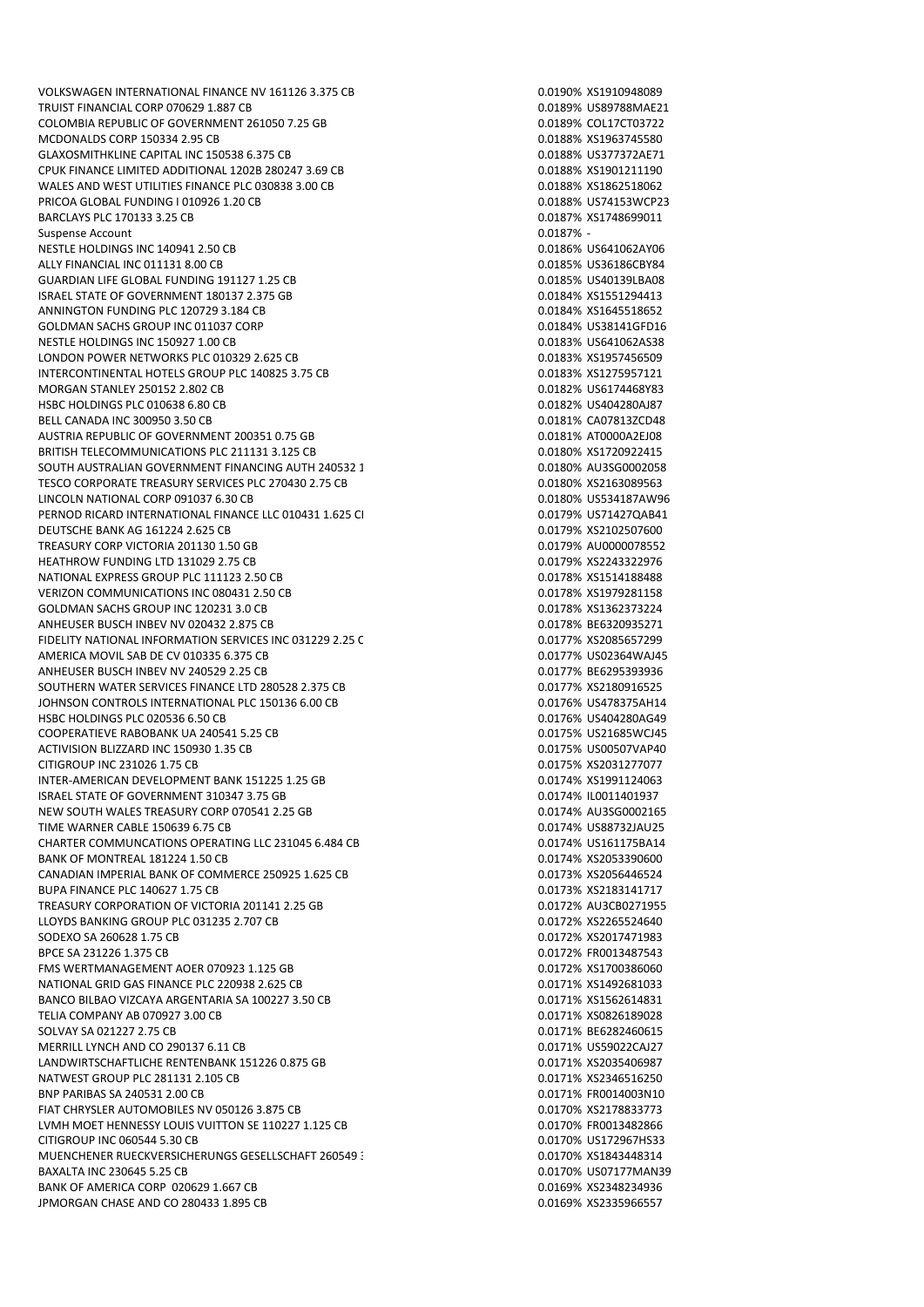GATWICK FUNDING LTD 150430 2.50 CB 0.0169% XS2332199830 YORKSHIRE WATER FINANCE PLC 271032 1.75 CB 0.0169% XS2333224314 LEGRAND SA 060732 1.875 CB 0.0169% FR0013266848 PARAGON TREASURY PLC 070536 2.00 CB 0.0169% XS2337346162 HYDRO QUEBEC 150260 2.10 GB 0.0168% CA448814JC89 SOGECAP SA 180270 4.125 CB 0.0168% FR0012383982 CREDIT SUISSE AG LONDON BRANCH 151225 1.125 CB<br>GOLDMAN SACHS GROUP INC 161230 1.875 CB 0.0168% XS2355059911 GOLDMAN SACHS GROUP INC 161230 1.875 CB LONDON AND QUADRANT HOUSING TRUST 201038 2.00 CB 0.0168% XS2244028721 SANTANDER ISSUANCES SAU 190127 3.125 CB 0.0168 CANTANDER ISSUED 0.0168% XS1548444816 ASIAN DEVELOPMENT BANK 071227 0.75 CB 0.0168% XS2332979769 KOMMUNALBANKEN AS 151226 0.625 GB<br>AUCHAN HOLDING SA 230727 3.25 CB 0.0168% 750 0.0168% 760013524865 AUCHAN HOLDING SA 230727 3.25 CB CNP ASSURANCES SA 050645 4.25 CB 0.0168% FR0011949403 BNP PARIBAS SA 011026 2.875 CB 0.0167% XS1378880253 INTESA SANPAOLO SPA 240125 3.375 CB 0.0167% IT0004889421 GOLDMAN SACHS GROUP INC 220545 5.15 CB 0.0167% US38148LAF31 BNG BANK NV 211226 0.50 GB 0.0167% ASSESSMENT DATA DRIVE ASSESSMENT DATA ON A 2007879721 ENEL FINANCE INTERNATIONAL NV 201027 1.00 CB 0.0166% XS2244418609 INTERNATIONAL FINANCE CORPORATION IFC LTD 151225 0.25 CB 0.0166% XS2243329807 GROUPAMA ASSURANCES MUTUELLES 240928 3.375 CB 0.01066 CB 0.0166% FR0013365640 ROMANIA GOVERNMENT 260530 3.624 CB 0.0166% 852178857954 MONONGAHELA POWER CO 151243 5.40 CB 0.0166% US610202BP77 TYSON FOODS INC 280948 5.10 CB 0.0166% US902494BH59 ING GROEP NV 071228 1.125 CB 0.0166% XS2305598216 LEASEPLAN CORPORATION NV 090425 3.50 CB 0.0165% XS2155365641 ARGENTUM NETHERLAND BV 170930 2.00 CB 0.0165% XS1879112495 VODAFONE GROUP PLC 300548 5.25 CB 0.0165% US92857WBM10 TELENOR ASA 310534 1.75 CB 0.0165% XS2001738991 DWR CYMRU UK PLC 310333 1.375 CB 0.0165% XS2115092442 VERIZON COMMUNICATIONS INC 031128 1.125 CB 0.0165% XS2251337353 CREDIT AGRICOLE HOME LOAN SFH SA 030232 1.375 CB 0.0164% FR0013234986 ROYAL SCHIPHOL GROUP NV 060429 2.00 CB 0.0164% XS2153459123 HOLCIM FINANCE LUXEMBOURG SA 260528 2.25 CB 0.0164% XS1420338102 NN GROUP NV 080444 4.625 CB 0.0164% XS1054522922 WENDEL SA 090227 2.50 CB 0.0164% FR0012516417 STORA ENSO OYL 070627 2.5 CB 0.0154% XS1624344542 HUMANA INC 011044 4.95 CB 0.0164% US444859BE13 NORDIC INVESTMENT BANK 151226 0.125 GB<br>CITIGROUP INC 230748 4.65 CB 0.125 GB 0.0164% US172967MD09 CITIGROUP INC 230748 4.65 CB VOLKSWAGEN INTERNATIONAL FINANCE NV 170670 3.875 CB 0.0163% XS2187689380 HANNOVER RUECK SE 260625 3.375 CB 0.0163% XS1109836038 SCOR SE 080626 3.00 CB 0.0163% FR0013067196 ABN AMRO BANK NV 100133 1.25 CB 0.0163% XS1747670922 ONTARIO PROVINCE OF 151226 0.25 GB 0.0163% XS2283226798 BERTELSMANN SE & CO KGAA 010428 2.00 CB 0.0163% XS2149280948 VOLKSWAGEN INTERNATIONAL FINANCE NV 291299 3.50 CB 0.01 CD 0.0163% XS1206541366 MADRID COMMUNITY OF 300428 1.773 GB 0.0162 0.0162 0.0162% ES0000101875 ROMANIA GOVERNMENT 260226 2.75 GB 0.0162% XS2178857285 CVS HEALTH CORP 250348 5.05 CB 0.0162% US126650CZ11 ALLIANZ FINANCE II BV 210431 1.375 CB 0.0162% DE000A180B80 SMURFIT KAPPA ACQUISITIONS UNLIMITED CO 150126 2.875 CE 0.0162% XS1849518276 SANOFI SA 010430 1.50 CB 0.0162% FR0013505112 AGENCE FRANCAISE DE DEVELOPPEMENT EPIC 050732 1.375 GB 0.0162% FR0013266434 VINCI SA 180129 1.625 CB 0.0162% FR0013397452 CLARION FUNDING PLC 131132 1.25 CB 0.0162% XS2257848098 UNITED UTILITIES WATER FINANCE PLC 281029 0.875 CB 0.0162% XS2291328735 LONDON STOCK EXCHANGE GROUP PLC 061227 1.75 CB 0.0161% 0.0161% XS1918000107 ASTRAZENECA PLC 161145 4.375 CB 0.0161% US046353AM00 MERCK KGAA 250679 2.875 CB 0.0161% XS2011260705 REGION ILE DE FRANCE 140329 1.375 GB 0.0161% FR0013242336 ECOLAB INC 080725 2.625 CB 0.0161% XS1255433754 HEINEKEN NV 031029 1.50 CB 0.0160% XS1691781865 URUGUAY ORIENTAL REPUBLIC OF GOVERNMENT 200455 4.975 CB 0.0160% UST60942BD38 RAIFFEISEN BANK INTERNATIONAL AG 180632 2.875 CB 0.0160% XS2189786226 CITIGROUP INC 180546 4.75 CB 0.0160% US172967KR13 INTERNATIONAL PAPER CO 150644 4.80 CB 0.0160% US460146CK70 RYANAIR DAC 150925 2.875 CB 0.0160% XS2228260043 CLOVERIE PLC 151228 1.50 CB 0.0160% XS1890836296 COCA COLA EUROPACIFIC PARTNERS PLC 260528 1.75 CB 0.0160% XS1415535696 JAB HOLDINGS BV 180528 2.00 CB 0.0159% DE000A19HCX8 SUEZ SA 030429 1.5 CB 0.0159% FR0013248523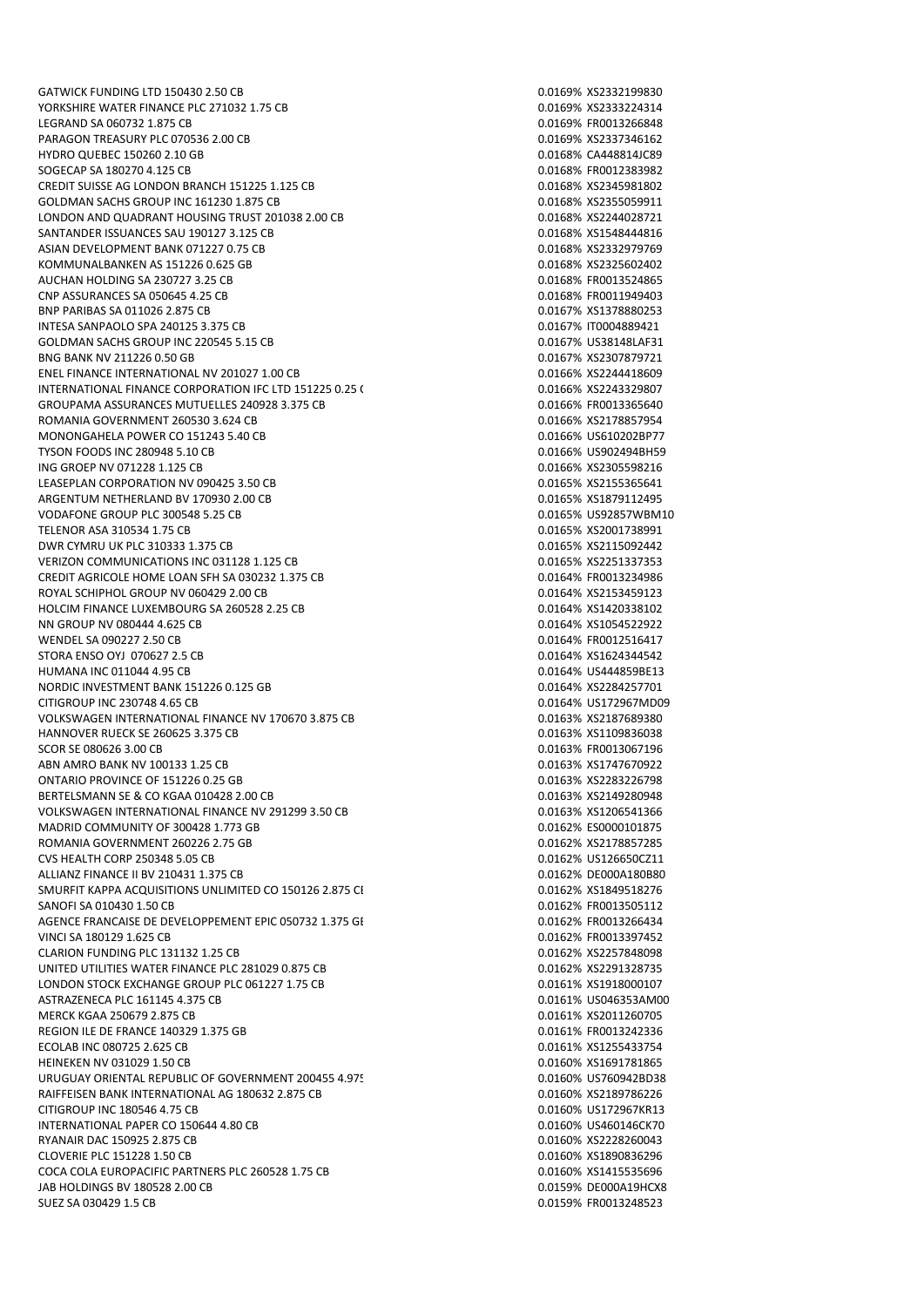DANONE SA 031128 1.208 CB 0.0159% FR0013216926 COMPASS GROUP FINANCE NETHERLANDS BV 050928 1.50 CB 0.0158% XS1876069185 CAIXABANK SA 210324 2.625 CB 0.0158% ES0440609248 AIR LIQUIDE FINANCE SA 130628 1.25 CB 0.0158% FR0013182847 MAPFRE SA 190526 1.625 CB 0.0158% ES0224244071 TELEKOM FINANZMANAGEMENT GMBH 071226 1.50 CB<br>BRAMBLES FINANCE LTD 041027 1.5 CB 0.0158% XS1577950667 BRAMBLES FINANCE LTD 041027 1.5 CB COMMERZBANK AG 280228 1.875 CB 0.0158% DE000CZ40MM4 BOUYGUES SA 070627 1.375 CB 0.0158% FR0013222494 APRR SA 180128 1.25 CB 0.0158% FR0013397288 AMERICAN HONDA FINANCE CORP 181024 1.95 CB<br>
INFINEON TECHNOLOGIES AG 240629 1.625 CB<br>
0.0157% XS2194283839 INFINEON TECHNOLOGIES AG 240629 1.625 CB CREDIT MUTUEL CIC HOME LOAN 300129 1.00 CB 0.0157% FR0013399102 SYDNEY AIRPORT FINANCE CO PYT I TD 230424 2.75 CB 0.0157 CONSUMING 0.0157% XS1057783174 SCHNEIDER ELECTRIC SE 210627 1.375 CB 0.0157% FR0013344215 SOCIETE GENERALE SA 220329 1.75 CB 0.0157% FR0013410818 AKZO NOBEL NV 071124 1.75 CB 0.0157% XS1134519120 SOCIETE DU GRAND PARIS 250534 1.125 GB 0.0157% FR0013409612 AEROPORTS DE PARIS SA 020732 1.50 CB 0.0157% FR0013522141 ELM BV 291249 2.60 CB 0.0157% XS1209031019 ABERTIS INFRAESTRUCTURAS SA 260332 1.875 CB 0.0157% XS2055652056 IMERYS SA 101224 2.00 CB 0.0156% FR0012370872 BANQUE FEDERATIVE DU CREDIT MUTUEL SA 151127 1.625 CB 0.0156 0.0156% XS1717355561 INDIGO GROUP SAS 160425 2.125 CB 0.0156% FR0012236669 ING GROEP NV 110128 1.375 CB 0.0156% XS1730885073 EUROCLEAR INVESTMENTS SA 071226 1.125 CB 0.015696 0.0156% XS1529559525 IREN SPA 190925 1.95 CB 0.0156% XS1881533563 TELEPERFORMANCE SE 020725 1.875 CB 0.0155% FR0013346822 VERIZON COMMUNICATIONS 170827 4.50 CB 0.0155 0.0155% AU3CB0246239 FEDEX CORP 151145 4.75 CB 0.0155% US31428XBE58 BANCA MONTE DEI PASCHI DI SIENA SPA 290124 2.00 CB 0.0155 0.0155% IT0005359507 ENEL SPA 101226 2.25 CB 0.0155% XS2228373671 SAMPO PLC 030952 2.50 CB 0.0155% XS2226645278 KERING SA 100526 1.25 CB 0.0155% FR0013165677 RCI BANQUE SA 100426 1.75 CB 0.0155% FR0013412707 NATIONAL RURAL UTILITIES COOP FINANCE CORP 150349 4.30 CB 0.0155% US637432NT82 CREDIT MUTUAL ARKEA HOME LOANS SFH SA 190624 1.75 CB 0.0155% FR0011991306 ARKEMA SA 200125 1.50 CB<br>
HUNGARY GOVERNMENT 280432 1.625 GB<br>
0.0155% XS2161992511 HUNGARY GOVERNMENT 280432 1.625 GB BAXTER INTERNATIONAL INC 150529 1.30 CB 0.0155% XS1998215559 0.0155% XS1998215559 AURIZON NETWORK PTY LTD 180924 2.00 CB 0.0155% XS1111428402 FERROVIAL EMISIONES SA 140526 1.382 CB 0.0154% ES0205032032 GREATER TORONTO AIRPORTS AUTHORITY 010637 3.26 CB 0.0154% CA3919178846 AUSTRALIA PACIFIC AIRPORTS MELBOURNE PTY LTD 151024 1.7 CB 0.0154% XS11212229402 SANOFI SA 210329 0.875 CB 0.0154% FR0013409844 AXA BANK EUROPE SCF SA 060329 0.75 CB 0.0154% FR0013406154 KBC BANK NV 241027 0.75 CB 0.0154% BE0002500750 DIAGEO INVESTMENT CORP 110542 4.25 CB 0.0154% US25245BAA52 INTERNATIONAL BUSINESS MACHINES CORP 150549 4.25 CB 0.0154% US459200KC42 MORGAN STANLEY 270145 4.30 CB 0.0154% US61747YDY86 FRESENIUS MEDICAL CARE AG CO KGAA 291129 1.25 CB 0.0154% XS2084488209 AROUNDTOWN SA 280526 1.5 CB 0.0154% XS1843435501 SODEXO SA 170728 1.00 CB 0.0154% XS2203996132 CREDIT AGRICOLE SA LONDON BRANCH 030729 1.00 CB 0.0154% FR0013421815 ICADE SA 171125 1.125 CB 0.0154% FR0013218393 MERCIALYS SA 270226 1.8 CB 0.0153% FR0013320249 BERLIN HYP AG 050226 1.00 CB 0.0153% DE000BHY0BP6 TRANSURBAN FINANCE COMPANY PTY LTD 160924 1.875 CB 0.0153% XS1109744778 CREDIT AGRICOLE HOME LOAN SFH SA 050527 0.75 CB 0.0153% FR0013254273 ALSTRIA OFFICE REIT AG 151127 1.50 CB 0.0153% XS1717584913 CREDIT MUTUEL CIC HOME LOAN SFH SA 150927 0.75 CB LOGICOR FINANCING SARL 130726 1.50 CB 0.0153% XS2200175839 GRAND CITY PROPERTIES SA 030826 1.375 CB 0.0153 CONTROL 2009 273 ANTHEM INC 011247 4.375 CB 0.0153% US036752AD58 PORT AUTH N Y AND N J 010948 4.031 SF 0.0153% US73358WX901 CROATIA REPUBLIC OF GOVERNMENT 170631 1.50 GB 0.0153% XS2190201983 BANCA MONTE DEI PASCHI DI SIENA SPA 081026 0.875 CB 0.011 0.0153% 0.0153% IT0005386922 CREDIT AGRICOLE PUBLIC SECTOR SCF SA 290329 0.625 CB 0.0153% FR0013411600 VONOVIA FINANCE BV 070424 1.625 CB 0.0153% DE000A28VQC4 SR BOLIGKREDITT AS 171025 0.75 CB 0.0153% XS1894534343 SANOFI SA 010425 1.00 CB 0.0152% FR0013505104

HEIDELBERGCEMENT FINANCE LUXEMBOURG SA 240428 1.75 C 0.0159% XS1810653540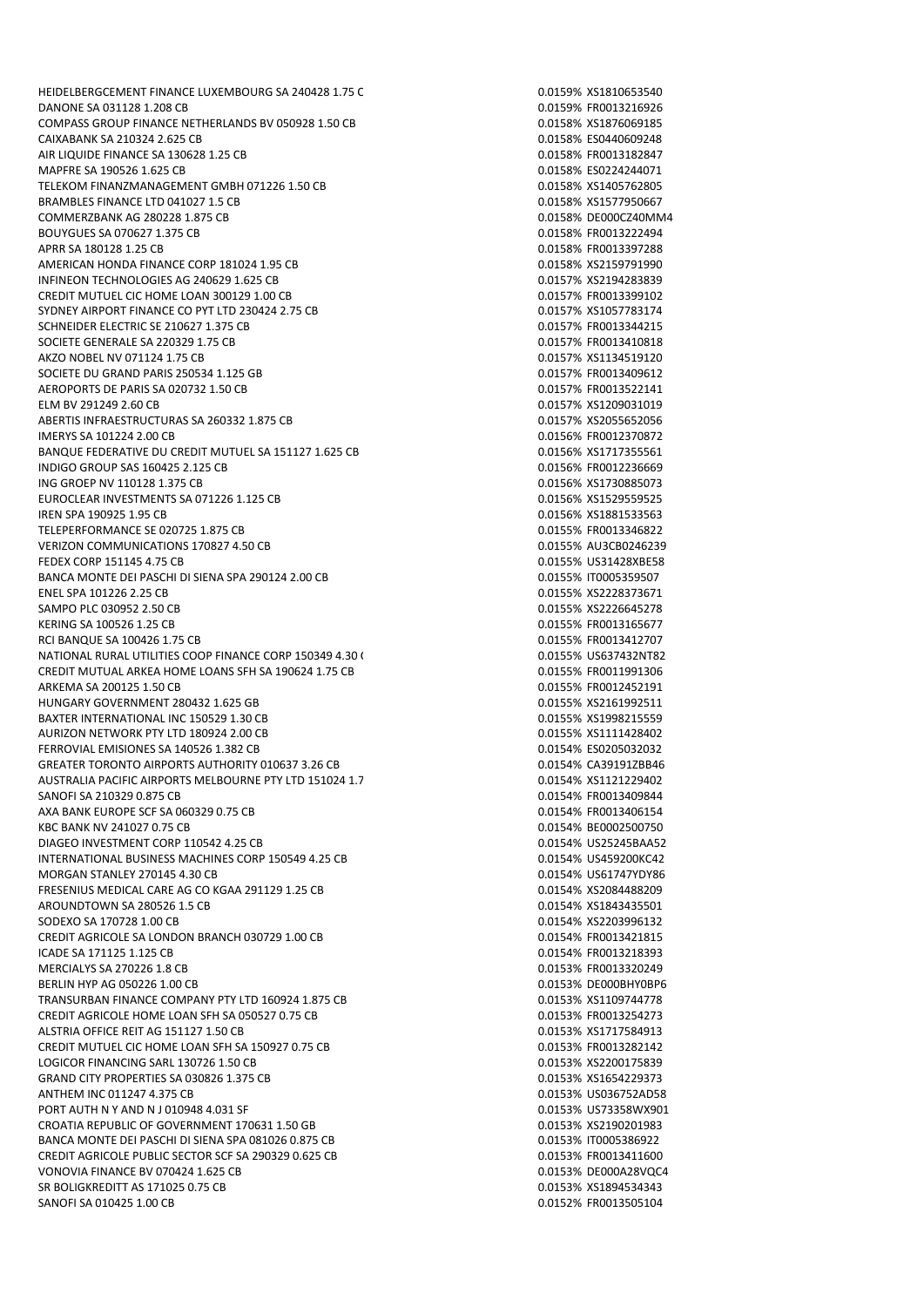UNITED PARCEL SERVICE INC 010430 4.45 CB 0.0152 0.0152% US911312BY18 EASYJET FINCO BV 030328 1.875 CB 0.0152% XS2306601746 BNP PARIBAS NOMINEES 0.0152% - ASTM SPA 080228 1.625 CB 0.0152% XS1765875718 LEASEPLAN CORPORATION NV 070324 1.375 CB 0.0152 0.0152% XS1960260021 JPMORGAN CHASE AND CO 220248 4.26 CB 0.0152% US46647PAA49 COMMERZBANK AG 040326 1.00 CB 0.0152% DE000CZ40NS9 GESTION SECURITE DE STOCKS SECURITE SA 201028 0.625 CB 0.0152% FR0013214137 DEERE AND CO 150450 3.75 CB 0.0152% US244199BK00 PPG INDUSTRIES INC 031125 0.875 CB 0.0152% XS1405769487 WPC EUROBOND BV 150428 1.35 CB 0.0152% XS2052968596 ERSTE GROUP BANK AG 130527 0.875 CB 0.0152% AT0000A2GH08 HYPO VORARLBERG BANK AG 110225 0.75 CB 0.0152 6 0.0152% XS1188081936 SOCIETE GENERALE SA 150224 1.25 CB 0.0151% FR0013403441 NEDERLANDSE WATERSCHAPSBANK NV 041041 0.75 GB 0.0151 0.0151% XS1499594916 DS SMITH PLC 260724 1.375 CB 0.0151% XS1652512457 CAIXABANK SA 170524 1.125 CB 0.0151% XS1614722806 KROGER CO 010247 4.45 CB 0.0151% US501044DG38 NRW BANK 110526 0.50 CB 0.0151% DE000NWB0584 CAISSE FRANCAISE DE FINANCEMENT LOCAL SA 190126 0.50 CB 0.0151% FR0013310026 SAP SE 101224 0.75 CB 0.0151% DE000A2TSTE8 SCA HYGIENE AB 270324 1.125 CB 0.0151% XS1584122177 CARLSBERG BREWERIES AS 010729 0.875 CB 0.0151% XS2016228087 BANCO SANTANDER TOTTA SA 250424 0.875 CB 0.0151% PTBSRIOE0024 DOW CHEMICAL CO 301128 4.80 CB 0.0150% US260543CY77 MERCK KGAA 090980 1.625 CB 0.0150% XS2218405772 SAMHALLSBYGGNADSBOLAGET I NORDEN AB 040926 1.125 CB 0.000 0.000 0.0150% XS2049823680 SPAREBANK 1 BOLIGKREDITT AS 300125 0.50 CB 0.0150% XS1760129608 DEUTSCHE BANK AG 191125 1.00 CB 0.0150% DE000DL19VR6 TECHNIP ENERGIES NV 280528 1.125 CB 0.0150% XS2347284742 DOW CHEMICAL CO 151142 4.375 CB 0.0150% US260543CG61 MEDIOBANCA BANCA DI CREDITO FINANZIARIO SPA 150126 0.8<sup>75</sup> CB 0.0150% XS2090859252 INDONESIA REPUBLIC OF GOVERNMENT 301031 1.40 GB 0.0150% XS2069959398 KOREA REPUBLIC OF GOVERNMENT 100970 1.625 GB 0.0150% KR103503GA90 SES SA 041127 0.875 CB 0.0150% XS2075811781 METLIFE INC 230330 4.55 CB 0.0150% US59156RBZ01 BANK OF IRELAND GROUP PLC 251125 1 CB 0.0150% XS2082969655 ABN AMRO BANK NV 150426 0.50 CB 0.0150% XS1982037696 CAPGEMINI SE 230625 0.625 CB<br>
NATIONAL AUSTRALIA BANK 101123 0.625 CB<br>
0.0149% XS1517196272 NATIONAL AUSTRALIA BANK 101123 0.625 CB BANKINTER SA 080726 0.875 CB 0.0149% ES0213679HN2 INFORMA PLC 220428 1.25 CB 0.0149% XS2068065163 ABBVIE INC 140536 4.30 CB 0.0149% US00287YAV11 NYKREDIT REALKREDIT A/S 170125 0.625 CB 0.0149% DK0009522062 TARGET CORP 150446 3.625 CB 0.0149% US87612EBF25 CAIXABANK SA 011024 0.625 CB 0.0149% XS2055758804 CREDIT AGRICOLE PUBLIC SECTOR SCF SA 311026 0.25 CB 0.0149% FR0013215688 IREN SPA 010730 1.00 CB 0.0149% XS2197356186 CAPITAL ONE FINANCIAL CORP 120624 0.80 CB 0.0149% XS2009011771 WALLONIE STATE OF 220640 1.05 GB 0.0149% BE0002709906 BERRY GLOBAL INC 150125 1.00 CB 0.0149% XS2093880735 DEUTSCHE KREDITBANK AG 220923 0.625 CB 0.0149% DE000DKB0440 CAISSE FRANCAISE DE FINANCEMENT LOCAL SA 110524 0.375 CB 0.0149% FR0013255858 ABN AMRO BANK NV 150127 0.60 CB 0.0149% XS2102283061 STATE OF ILLINOIS 010633 5.10 MUNICIPAL 0.0149% US452151LF83 BANK OF AMERICA CORP 200351 4.083 CB 0.0149 0.0149% US06051GJA85 BPCE SA 260924 0.625 CB 0.0148% FR0013429073 DNB BANK ASA 250923 0.60 CB 0.0148% XS1883911924 NAV CANADA 290530 2.063 CB 0.0148% CA628957AG70 OP ASUNTOLUOTTOPANKKI OYJ 130324 0.25 CB 0.0148% XS1576693110 AFRICAN DEVELOPMENT BANK 071026 0.125 GB 0.0148% XS1501560848 CREDIT AGRICOLE HOME LOAN SFH SA 230224 0.25 CB 0.0148% FR0013219573 BANCO BILBAO VIZCAYA ARGENTARIA SA 021024 0.375 CB 0.0148% XS2058729653 SAP SE 180529 0.375 CB 0.0148% XS2176715667 HAMMERSON IRELAND FINANCE DAC 030627 1.75 CB 0.01 0.0148% XS2344772426 CREDIT AGRICOLE ITALIA SPA 300924 0.25 CB 0.0148% IT0005216624 BANCO DE SABADELL SA 071125 0.625 CB 0.0148% XS2076079594 CREDIT AGRICOLE SA 140132 0.875 CB 0.0148% XS2099546488 MERLIN PROPERTIES SOCIMI SA 041234 1.875 CB 0.01489 0.0148% XS2089229806 HANNOVER RUECK SE 091039 1.125 CB 0.0148% XS2063350925 SIEMENS FINANCIERINGSMAATSCHAPPIJ NV 060923 0.375 CB 0.01 0.0148% XS1874127811 UNICREDIT SPA 050729 0.80 CB 0.0148% XS2360310044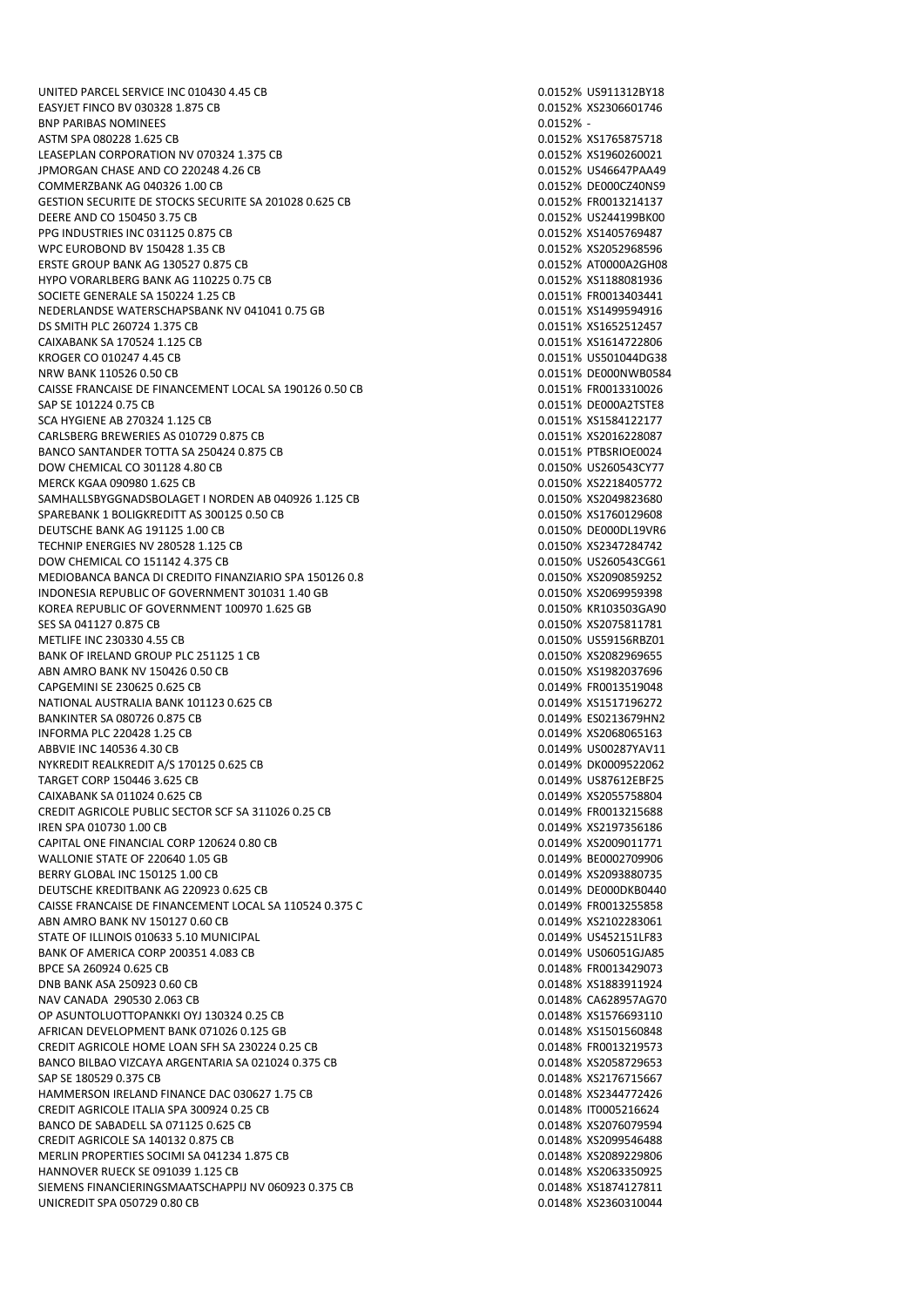NORDIC INVESTMENT BANK 250926 0.00 GB 0.0148% XS2055786763 FCA BANK SPA DUBLIN BRANCH 130924 0.50 CB 0.0148% XS2051914963 EVONIK FINANCE BV 070924 0.375 CB 0.0148% DE000A185QA5 WHIRLPOOL CORP 260229 4.75 CB 0.0148% US963320AW61 BAYER AG 060724 0.375 CB 0.0147% XS2199265617 ALLY FINANCIAL INC 010525 5.80 CB<br>SCHLESWIG HOLSTEIN STATE OF 120629 0.125 LB 0.0147% US02005NBJ81 SCHLESWIG HOLSTEIN STATE OF 120629 0.125 LB CAIXABANK SA 260528 0.75 CB 0.0147% XS2346253730 RAIFFEISEN BANK INTERNATIONAL AG 220125 0.25 CB 0.0147% XS2106056653 JPMORGAN CHASE AND CO 151148 3.964 CB 0.0147% US46647PAL04 BMW US CAPITAL LLC 090430 4.15 CB<br>AP MOELLER MAERSK AS 200629 4.50 CB 0.0147% US00203QAE70 AP MOELLER MAERSK AS 200629 4.50 CB BOOKING HOLDINGS INC 080328 0.50 CB 0.0147% XS2308322002 SOCIETE GENERALE SA 300631 1.125 CB 0.0147% FR0014002QE8 NATIONWIDE BUILDING SOCIETY 030624 0.05 CB 0.0147 6 0.0147% XS2004366287 ALLIANZ SE 250949 1.301 CB 0.0147% DE000A2YPFA1 INVESTITIONSBANK SCHLESWIG HOLSTEIN 150526 0.01 GB 0.0147% DE000A2TR125 OP YRITYSPANKKI OYJ 121129 0.625 CB 0.0147% XS2078667925 SKANDINAVISKA ENSKILDA BANKEN AB 010724 0.05 CB 0.0147% XS2020568734 EURONEXT NV 170531 0.75 CB 0.0147% DK0030486402 DASSAULT SYSTEMES SE 160926 0.125 CB 0.0147% FR0013444544 DEUTSCHE BAHN FINANCE GMBH 311249 0.95 CB 0.0147% XS2010039035 MALAYSIA GOVERNMENT 150650 4.065 GB 0.0147% MYBMZ2000016 WALT DISNEY CO 130560 3.80 CB 0.0147% US254687GA88 WRKCO INC 010632 4.20 CB 0.0147% US92940PAF18 CHINA PEOPLES REPUBLIC OF GOVERNMENT 121131 0.50 GB 0.0147% XS2078533218 RAIFFEISENBANK AS 090628 1.00 CB 0.0146% XS2348241048 YORKSHIRE BUILDING SOCIETY 010728 0.50 CB 0.0146% XS2358471246 BANCO SANTANDER SA 240629 0.625 CB 0.0146 CD 0.0146% XS2357417257 LOWES COMPANIES INC 030547 4.05 CB 0.0146% US548661DQ70 EUROGRID GMBH 210433 0.741 CB 0.0146% XS2333297625 DEUTSCHE PFANDBRIEFBANK AG 050924 0.125 CB 0.0000 0.0146% DE000A2NBKK3 KLEPIERRE SA 010730 0.625 CB 0.0146% FRO013430741 CADENT FINANCE PLC 190330 0.625 CB 0.0146% XS2320438653 REN FINANCE BV 160429 0.50 CB 0.0146% XS2332186001 GLP CAPITAL LP 150426 5.375 CB 0.0146% US361841AH26 ING GROEP NV 090632 0.875 CB 0.0146% XS2350756446 ONTARIO TEACHERS FINANCE TRUST 200541 0.90 CB<br>
VANTAGE TOWERS AG 310327 0.375 CB 0.0146% DEODOA3H3J22 VANTAGE TOWERS AG 310327 0.375 CB PROSUS NV 030832 2.031 CB 0.0146% XS2211183756 MORGAN STANLEY 241125 5.00 CB 0.0146% US6174467X10 STEELCASE INC 180129 5.125 CB 0.0146% US858155AE40 CHILE GOVERNMENT OF 020731 0.83 GB 0.0146% XS1843433639 CLEARSTREAM BANKING AG 011225 0.00 CB 0.01 0.0146% XS2264712436 BORGWARNER INC 190531 1.00 CB 0.0146% XS2343846940 BANK OF NOVA SCOTIA 040926 0.125 CB 0.0146% XS2049707180 FOMENTO ECONOMICO MEXICANO SAB DE CV 280528 0.50 CB 0.0146% XS2337285519 SFIL SA 040629 0.05 GB 0.0146% FR0014003S98 NXP BV 010326 5.35 CB 0.0146% US62947QAX60 KBC GROEP NV 100926 0.125 CB 0.0146% BE0002728096 MIZUHO FINANCIAL GROUP INC 130426 0.184 CB 0.0146% XS2329143510 VIACOMCBS INC 190532 4.20 CB 0.0146% US92556HAD98 DEXIA CREDIT LOCAL SA 210128 0.00 CB 0.0145% XS2289130226 BELGIUM KINGDOM OF GOVERNMENT 220671 0.65 GB 0.0145% 860000353624 GENERAL MILLS INC 170428 4.20 CB 0.0145% US370334CG79 COOPERATIEVE RABOBANK UA 250233 0.625 CB 0.0145% XS2306851853 BANCO BILBAO VIZCAYA ARGENTARIA SA 240327 0.125 CB 0.0145% XS2322289385 ASB FINANCE LTD LONDON BRANCH 210531 0.25 CB 0.0145% 8523437727244777724 ASIAN DEVELOPMENT BANK 310130 0.025 GB 0.0145% XS2110875957 DE VOLKSBANK NV 220626 0.25 CB 0.0145% XS2356091269 JDE PEETS NV 160633 1.125 CB 0.0145% XS2354444379 UNEDIC 250536 0.50 CB 0.0145% FRO0140045Z3 AETNA INC 151142 4.125 CB 0.0145% US00817YAM03 VONOVIA SE 160633 1.00 CB 0.0145% DE000A3E5MJ2 VOLVO TREASURY AB 180526 0.00 CB 0.0145% XS2342706996 BELFIUS BANQUE SA 080627 0.375 CB 0.0145% BE6328785207 LAZARD GROUP LLC 190928 4.5 CB 0.0145% US52107QAJ40 ENEL FINANCE INTERNATIONAL NV 170630 0.50 CB 0.0145% XS2353182293 PUBLIC SERVICE ELECTRIC AND GAS CO 010346 3.80 CB 0.0145 0.0145% US74456QBQ82 HEWLETT PACKARD ENTERPRISE CO 151025 4.90 CB 0.0145% US42824CAW91 VONOVIA SE 011225 0.00 CB 0.0145% DE000A3MP4T1

BAXTER INTERNATIONAL INC 150524 0.40 CB 0.01 0.0148% XS1998215393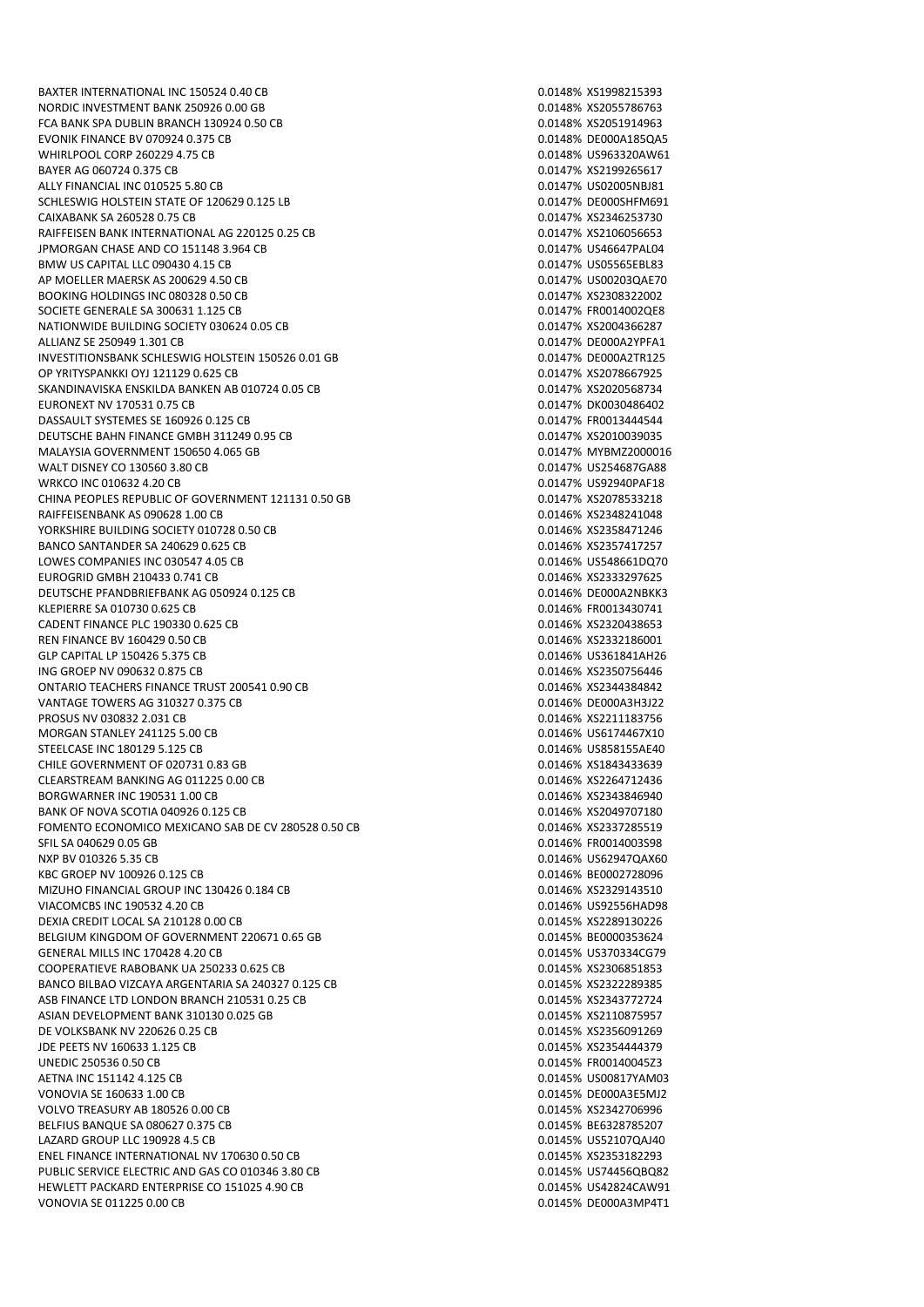SPAREBANKEN VEST BOLIGKREDITT AS 120531 0.125 CB 0.0145% XS2342589582 CAISSE FRANCAISE DE FINANCEMENT LOCAL SA 300631 0.125 C 0.0145% FR00140049N1 VODAFONE GROUP PLC 170950 4.25 CB 0.0145% US92857WBU36 BELFIUS BANQUE SA 280826 0.00 CB 0.0145% BE6315719490 VONOVIA SE 140641 1.50 CB 0.0145% DE000A3E5MK0 DOLLAR GENERAL CORP 010528 4.125 CB 0.0145% US256677AF29 AUTOZONE INC 150430 4.0 CB 0.0145% US053332AZ56 BULGARIA REPUBLIC OF GOVERNMENT 230930 0.375 GB NUVEEN LLC 011128 4.00 CB 0.0145% US67080LAA35 TOYOTA MOTOR CREDIT CORP 051127 0.125 CB 0.0145% XS2338955805 LANDESKREDITBANK BADEN WUERTTEMBERG FOERD 200131 0.001 CB 0.0144% DE000A289CL2 SOCIETE DU GRAND PARIS 100546 0.875 GB 0.0144% FR0014003CJ5 UNICREDIT SPA 190131 0.85 CB MICROSOFT CORP 080836 3.45 CB 0.0144% US594918BS26 DE VOLKSBANK NV 030328 0.375 CB 0.0144% XS2308298962 ERSTE GROUP BANK AG 170528 0.125 CB 0.0144% AT0000A2RAA0 LENNAR CORP 151124 5.875 CB 0.0144% US526057CR37 LA BANQUE POSTALE SA 020832 0.75 CB 0.0144% FR0014001R34 CYRUSONE EUROPE FINANCE DAC 260528 1.125 CB 0.0144% XS2342250227 SPAREBANK 1 OSTLANDET 030328 0.125 CB 0.0144 CD 0.0144% XS2308586911 DNB BANK ASA 230229 0.25 CB 0.0144% XS2306517876 ROMANIA GOVERNMENT 280132 2.00 GB 0.0144% XS2109812508 UNEDIC 191130 0.00 CB 0.0144% FRO014000L31 WALMART INC 260628 3.70 CB 0.0143% US931142EE96 SR BOLIGKREDITT AS 100331 0.01 CB 0.0143% XS2312584779 VF CORP 250232 0.625 CB 0.0143% XS2123970241 LANDESBANK BADEN WUERTTEMBERG 210231 0.375 CB 0.0143% DE000LB2CW16 VIACOMCBS INC 150525 4.75 CB 0.0143% US92556HAA59 COMMONWEALTH EDISON CO 010345 3.70 CB 0.0142 COMMONWEALTH EDISON CO 010345 3.70 CB SPAREBANK 1 SMN 180228 0.01 CB 0.0142% XS2303089697 HOLCIM FINANCE LUXEMBOURG SA 230431 0.50 CB 0.0142% XS2261215011 BPCF SA 140131 0.25 CB 0.0141% FR0014001G37 AMERICAN EXPRESS CREDIT CORP 030527 3.30 CB 0.0141% US0258M0EL96 AMERICAN WATER CAPITAL CORP 010947 3.75 CB 0.0141% US03040WAR60 MUENCHENER HYPOTHEKENBANK EG 050935 0.125 CB VODAFONE GROUP PLC 300525 4.125 CB 0.0141% US92857WBJ80 AXA HOME LOAN SEH 250635 0.125 CB 0.0140% FR0013520210 CAPITAL ONE FINANCIAL CORP 310128 3.80 CB 0.0140% US14040HBW43 UNEDIC 250534 0.10 CB 0.0140% FR0014001ZY9 NRW BANK 090735 0.1 CB 0.0140% DE000NWB0AK3 POLAND REPUBLIC OF GOVERNMENT 060426 3.25 GB 0.0140% US731011AU68 HUNGARY REPUBLIC OF GOVERNMENT 250324 5.375 GB 0.0140 0.0140% US445545AL04 BRISTOL MYERS SQUIBB CO 260729 3.40 CB 0.0140% US110122CP17 DIGITAL INTREPID HOLDING BV 150731 0.625 CB 0.0140% XS2280835260 BAVARIA STATE OF 180135 0.01 GB 0.0140% DE0001053593 THAILAND KINGDOM OF GOVERNMENT 170649 1.875 GB 0.0140% THO623X3T603 BMW US CAPITAL LLC 090425 3.9 CB SHERWIN WILLIAMS CO 010627 3.45 CB 0.0139 CHERWIN WILLIAMS ON 138 CB 0.0139 CHERWIN WILLIAMS UNILEVER CAPITAL CORP 220328 3.5 CB 0.0139% US904764BC04 HEALTH CARE REIT INC 010625 4.00 CB 0.0139% US42217KBF21 ROMANIA GOVERNMENT 021240 2.625 GB 0.0139% XS2258400162 AMERIPRISE FINANCIAL INC 151024 3.70 CB 0.0139 0.0139% US03076CAG15 BANK OF NEW YORK MELLON CORP 070228 3.442 CB 0.0139 0.0139% US06406RAB33 SWEDEN KINGDOM OF GOVERNMENT 300339.3 50 GB 0.0220 0.0138% SE0002829192 FLEMISH COMMUNITY OF 151035 0.125 GB 0.0138% BE0002736172 BRISTOL MYERS SOUIBB 150626 3.20 CB 0.0138% US110122CN68 TORONTO DOMINION BANK 150931 3.625 CB 0.0138% US891160MJ94 GILEA SCIENCE INC 010326 3.65 CB 0.0138% US375558BF95 CHEVRON PHILLIPS CHEMICAL COMPANY LLC 011226 3.40 CB 0.0138% US166754AP65 CAISSE FRANCAISE DE FINANCEMENT LOCAL SA 191035 0.01 CB 0.0138% FR00140006K7 AT AND T INC 300440 7.0 CB 0.0138% XS0426513387 AUSTRIA REPUBLIC OF GOVERNMENT 200471 0.70 GB FLEX LTD 010226 3.75 CB 0.0137% US33938XAC92 EXPEDIA INC 150228 3.8 CB 0.0137% US30212PAP09 COLONIAL ENTERPRISES INC 150530 3.25 CB 0.0137% US19565CAA80 MEDTRONIC INC 150325 3.50 CB 0.0136% US585055BS43 PAYPAL HOLDINGS INC 011026 2.65 CB 0.0136% US70450YAD58 PAYPAL HOLDINGS INC 011029 2.85 CB 0.0136% US70450YAE32 AMERICAN HONDA FINANCE CORP 101023 3.625 CB 0.0136 CM 0.0136% US02665WCQ24 CVS HEALTH CORP 150829 3.25 CB 0.0135% US126650DG21 DE VOLKSBANK NV 191140 0.125 CB 0.0135% XS2259193998 ARES CAPITAL CORP 150126 3.875 CB 0.0135% US04010LAZ67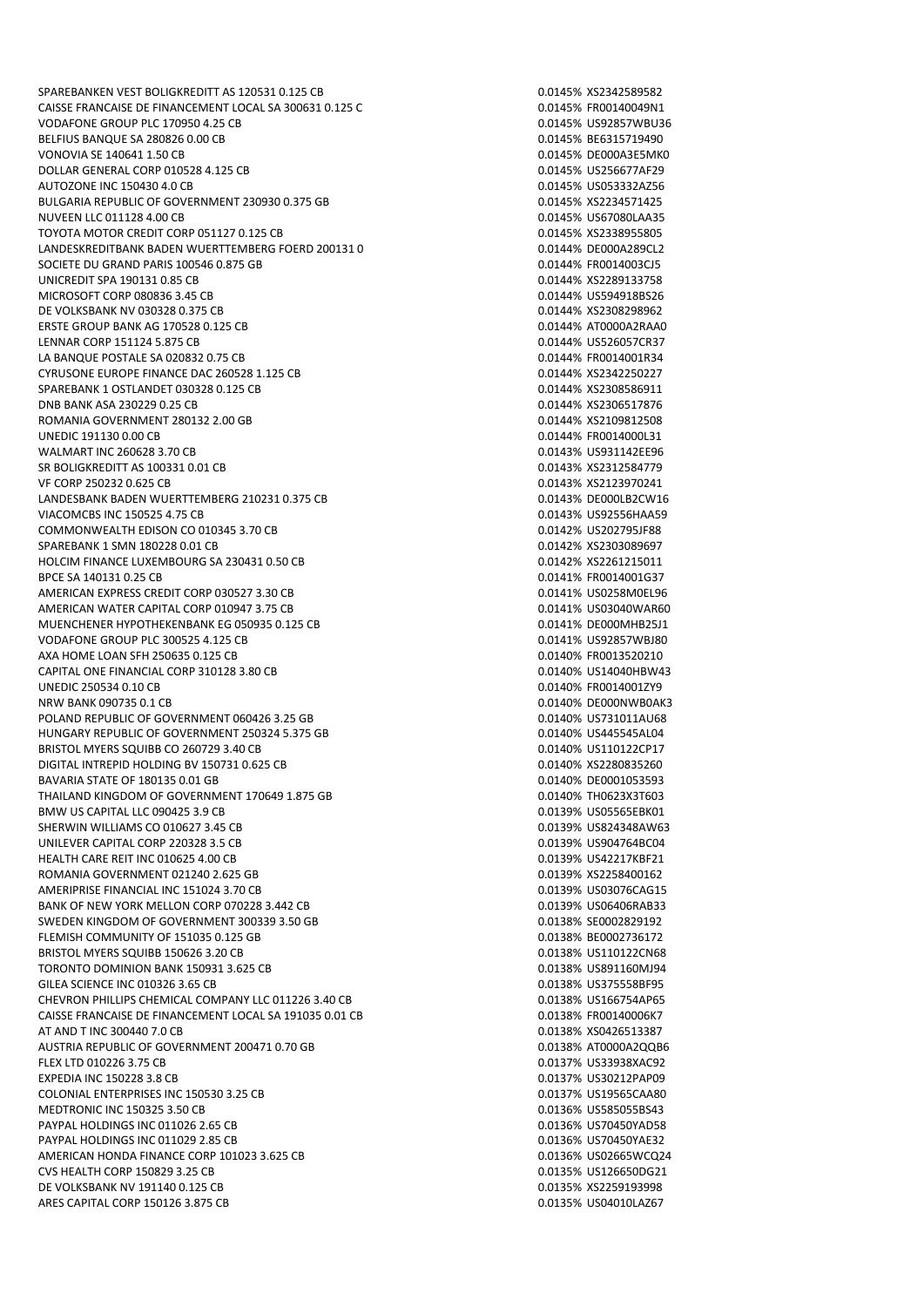RYDER SYSTEM INC 011226 2.9 CB 0.0135% US78355HKP37 PENSKE TRUCK LEASING CO LP 010724 3.45 CB 0.0135% US709599BF05 NEWCREST FINANCE PTY LTD 130530 3.25 CB 0.0135% US65120FAD69 PACKAGING CORP OF AMERICA 150924 3.65 CB 0.0135% US695156AR08 DOW CHEMICAL CO 151150 3.60 CB 0.0135% US260543DD22 CAPITAL ONE FINANCIAL CORP 050225 3.20 CB 0.0135% US14040HBG92 SPIRE MISSOURI INC 010651 3.30 CB<br>EOUINIX INC 181129 3.20 CB 0.0135% US84859DAA54 **EQUINIX INC 181129 3.20 CB** AMERISOURCEBERGEN CORP 150524 3.4 CB 0.0135% US03073EAL92 TAMPA ELECTRIC CO 150351 3.45 CB 0.0135% US875127BJ01 CISCO SYSTEMS INC 200926 2.50 CB 0.0134% US17275RBL50 RYDER SYSTEM INC 180324 3.65 CB<br>RORTH RHINE WESTPHALIA STATE OF 110768 1.75 GB 0.0134% DEODONRWOLA3 NORTH RHINE WESTPHALIA STATE OF 110768 1.75 GB VF CORP 230430 2.95 CB 0.0134% US918204BC10 CARRIER GLOBAL CORP 050440 3.377 CB 0.0134% US14448CAR51 NORTH RHINE WESTPHALIA STATE OF 160425 2.25 GB 0.0133% XS1227684062 GLOBAL PAYMENTS INC 150829 3.20 CB 0.0133% US37940XAB82 ORACLE CORP 150726 2.65 CB 0.0133% US68389XBM65 UNILEVER CAPITAL CORP 050524 2.60 CB 0.0133% US904764AX59 MONDELEZ INTERNATIONAL INC 130430 2.75 CB 0.0133% US609207AT22 BERLIN STATE OF 060840 0.05 GB 0.0133% DE000A289K71 SUMITOMO MITSUI FINANCIAL GROUP INC 140726 2 632 CB 0.0133% US86562MAF77 WRKCO INC 150633 3.0 CB 0.0133% US92940PAG90 ASIAN INFRASTRUCTURE INVESTMENT BANK 160524 2.25 CB 0.0132% US04522KAA43 CVS HEALTH CORP 150824 2.625 CB 0.0132% US126650DE72 DH EUROPE FINANCE II SARL 151124 2.20 CB 0.0132 6 0.0132% US23291KAG04 QUANTA SERVICES INC 011030 2.90 CB 0.0132% US74762EAF97 JPMORGAN CHASE & CO 151030 2.739 CB 0.0132% US46647PBE51 GOLDMAN SACHS GROUP INC 220442 3.21 CB 0.0131 CB 0.0131% US38141GYC22 ALEXANDRIA REAL ESTATE EQUITIES INC 151229 2.75 CB 0.0131% US015271AT64 DISCOVERY COMMUNICATIONS LLC 150955 4.00 CB 0.0131% US25470DBL29 CANADIAN IMPERIAL BANK OF COMMERCE 280125 2.25 CB 0.0131% US13607GLZ53 ESSENTIAL UTILITIES INC 150450 3.351 CB 0.0131% US29670GAE26 3M CO 260829 2.375 CB<br>CARRIER GLOBAL CORP 150230 2.722 CB 0.0131% US88579YBJ91 CARRIER GLOBAL CORP 150230 2.722 CB TARGET CORP 150230 2.35 CB 0.0130% US87612EBJ47 WELLTOWER INC 150131 2.75 CB 0.0130 2.025 CB 0.0130 2.025 2.025 O.0130 2.025 2.025 O.0130 2.025 2.025 O.0130 2.0 AVOLON HOLDINGS FUNDING LTD 150225 2.875 CB 0.0130 0.0130% US05401AAH41 FEDEX CORP 150541 3.25 CB 0.0130% US31428XCE40 LABORATORY CORPORATION OF AMERICA HOLDINGS 010631 2. ORACLE CORP 250331 2.875 CB 0.0129% US68389XCE31 AMGEN INC 210240 3.15 CB TOYOTA MOTOR CREDIT CORP 130225 1.80 CB 0.0129% US89236TGT60 EBAY INC 100531 2.60 CB 0.0129% US278642AY97 AMGEN INC 210250 3.375 CB 0.0129% US031162CS70 NUTRIEN LTD 130523 1.90 CB 0.0129% US67077MAV00 JPMORGAN CHASE AND CO 220451 3.109 CB 0.0129% US46647PBN50 LAS VEGAS SANDS CORP 180826 3.50 CB 0.0129% US517834AE74 SIMON PROPERTY GROUP LP 130929 2.45 CB 0.0128% US828807DF17 QUALCOMM INC 200530 2.15 CB 0.0128% US747525BK80 AMEREN ILLINOIS CO 150651 2.90 CB 0.0128% US02361DAX84 CITIGROUP INC 010532 2.561 CB 0.0128% US172967MY46 ASSURED GUARANTY US HOLDINGS INC 150951 3.6 CB 0.0128% US04621WAE03 COX COMMUNICATIONS INC 150631 2.60 CB 0.0128 0.0128 0.0128 0.0128 0.0128 0.0128 0.0128 0.0128 0.0128 0.0128 0.0128 0.0128 0.0128 0.0128 0.0128 0.0128 0.0128 0.0128 0.0128 0.0128 0.0128 0.0128 0.0128 0.0128 0.0128 0.0128 0. ORACLE CORP 010450 3.60 CB 0.0128% US68389XBX21 FEDEX CORP 150531 2.40 CB 0.0128% US31428XCD66 TOYOTA MOTOR CREDIT CORP 130230 2.15 CB 0.0128% US89236TGU34 DEUTSCHE BAHN FINANCE GMBH 081250 0.625 CB 0.0127% XS2270142966 UNIVERSITY MICH UNIV REVS 010440 2.437 MB 0.0127 0.0127% US914455UF50 TRITON CONTAINER INTERNATIONAL LTD 150426 2.05 CB 0.0127% US89680YAA38 SCHLUMBERGER FINANCE CANADA LTD 170925 1.40 CB 0.0127 0.0127% US80685XAC56 FS KKR CAPITAL CORP 150127 2.625 CB 0.0127% US302635AH04 EBAY INC 100526 1.40 CB 0.0127% US278642AX15 ATHENE GLOBAL FUNDING 160424 1.00 CB 0.0127% US04685A2W05 YALE UNIVERSITY 150425 0.873 CB 0.0127% US98459LAA17 INTEL CORP 120851 3.05 CB 0.0126% US458140BW93 STEEL DYNAMICS INC 151050 3.25 CB 0.0126% US858119BP41 NRW BANK 090326 0.875 GB 0.0126% XS2311370337 TORONTO DOMINION BANK 110923 0.45 CB 0.0126% US891140CL58 NORTHERN GAS NETWORKS FINANCE PLC 230340 5.625 CB 0.0126% XS0494932741 THERMO FISHER SCIENTIFIC INC 151041 2.80 CB 0.000 0.000 0.0126% US883556CM25 INTERNATIONAL BANK FOR RECONSTRUCTION AND DE 030151 0.0125% XS2251330184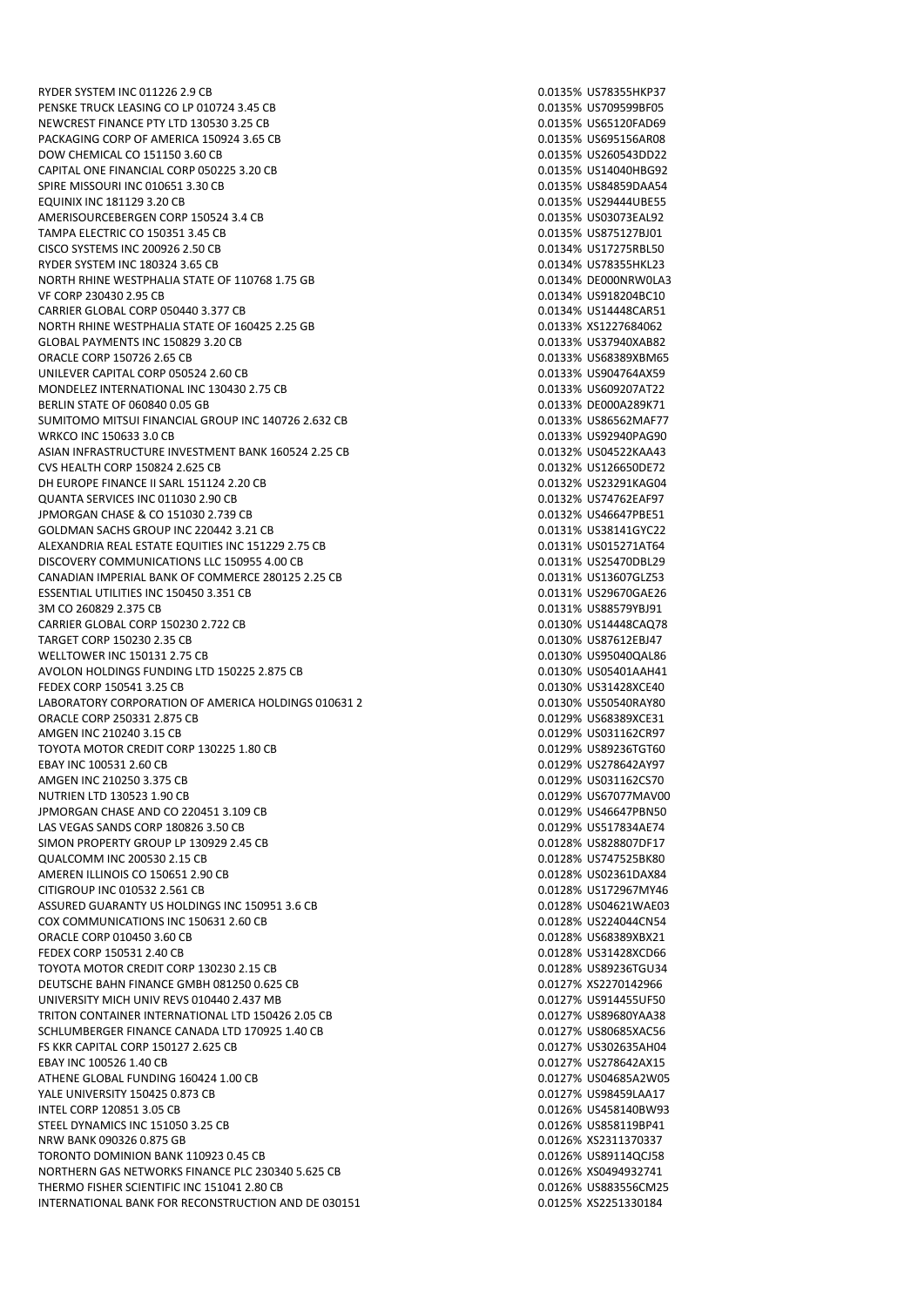ROYAL BANK OF CANADA 270426 1.20 CB 0.0125% US78016EZQ33 SOCIETE DU GRAND PARIS 151060 0.70 GB 0.0125% FR00140005R4 INTERNATIONAL DEVELOPMENT ASSOCIATION 280426 0.875 GE 0.0125 0.0125% US45939EAD22 AMERICAN HONDA FINANCE CORP 120724 0.55 CB 0.0125% US02665WDS70 BROADCOM INC 150241 3.50 CB 0.0125% US11135FBJ93 HYUNDAI CAPITAL AMERICA 150626 1.50 CB 0.0125% US44891ABW62 CANADA GOVERNMENT 190526 0.75 GB 0.0125% US427028AB18 GEORGIA PACIFIC LLC 150526 0.95 CB NISSAN MOTOR ACCEPTANCE COMPANY LLC 160926 1.85 CB 0.0124% US65480CAC91 WASTE MANAGEMENT INC 151125 0.75 CB 0.0124 CD 0.0124% US94106LBL27 HORMEL FOODS CORP 110630 1.80 CB 0.0124% US440452AF79 HYUNDAI CAPITAL AMERICA 150628 2.00 CB<br>MERCK AND CO INC 240226 0.75 CB 0.0124% US58933YAY14 MERCK AND CO INC 240226 0.75 CB EVERSOURCE ENERGY 150825 0.80 CB 0.0124% US30040WAJ71 ROYALTY PHARMA PLC 020950 3.55 CB 0.0124 CD 0.0124% US78081BAM54 TJX COMPANIES INC 150528 1.15 CB 0.0124% US872540AV10 CHARLES SCHWAB CORP 011231 1.95 CB 0.0123 CB 0.0123% US808513BT10 OESTERREICHISCHE KONTROLLBANK AG 020226 0.50 GB 0.0123% US676167CC18 CROWN CASTLE INTERNATIONAL CORP 010441 2.90 CB 0.0123% US22822VAX91 TEXAS INSTRUMENTS INC 150951 2.70 CB 0.0123% US882508BM50 NATIONAL RETAIL PROPERTIES INC 150450 3.10 CB 0.0123% US637417AP15 PFIZER INC 180831 1.75 CB 0.0123% US717081FB45 TOYOTA MOTOR CREDIT CORP 100131 1.65 CB 0.0122% US89236THX63 SUZANO AUSTRIA GMBH 150928 2.50 CB 0.0122% US86964WAL63 MOODYS CORP 190841 2.75 CB 0.0122% US615369AV78 LOWE'S COMPANIES INC 150941 2.80 CB 0.0122% US548661EE32 BRITISH COLUMBIA PROVINCE OF 290131 1.30 GB 0.0122 0.0122% US110709AF21 UNILEVER CAPITAL CORP 120851 2.625 CB 0.0121% US904764BR72 LOWES COMPANIES INC 151030 1.70 CB 0.0121% US548661DY05 APPLE INC 080241 2.375 CB 0.0121% US037833EE62 WASTE MANAGEMENT INC 150328 1.15 CB 0.0121% US94106LBN82 COMMONWEALTH EDISON CO 010951 2.75 CB 0.0121 0.0121% US202795JU55 CVC HEALTH CORP 210840 2.70 CB 0.0120% US126650DP20 GATX CORP 010631 1.90 CB 0.0120% US361448BG72 AMGEN INC 150841 2.80 CB 0.0120% US031162DA53 CUMMINS INC 010930 1.50 CB 0.0120% US231021AT37 PRUDENTIAL PLC 191231 6.125 CB 0.0119% XS0140198044 S AND P GLOBAL INC 150830 1.25 CB 0.0118% US78409VAS34 CHILE GOVERNMENT OF 010930 4.70 GB 0.0116% CL0002454248 REGENERON PHARMACEUTICALS INC 150950 2.80 CB SOUTHERN ELECTRIC POWER DISTRIBUTION PLC 070632 5.50 CI 0.0114% XS0139563166 0.0114% XS0139563166 CHF BNP PARIBAS A/C 0.0114% -BROOKFIELD RENEWABLE PARTNERS ULC 150129 4.25 CB 0.0112 0.0112% CA11282ZAM01 CAD BNP PARIBAS A/C 0.0112% -SOUTHERN ELECTRIC POWER DISTRIBUTION PLC 200237 4.625 CB 0.0111% XS0244171236 PORTUGAL OBRIG 120452 1.00 CB 0.0109% PTOTECOE0037 VISA INC 150850 2.00 CB 0.0108% US92826CAQ50 FRESHWATER FINANCE PLC SERIES 4 CLASS A 171036 ABS 0.0108% XS0270195877 TORON DOMINION BANK 260132 3.06 CB 0.0105% CA89117FPG86 BANK OF AMERICA CORP 250425 2.932 CB 0.0104% CA060505FM13 WALT DISNEY CO 300327 3.057 CB 0.0104% CA254687FU53 NEWFOUNDLAND AND LABRADOR PROVINCE OF 171046 3.30 GB 0.0104% CA651333FT85 BAY AREA TOLL AUTHORITY 010449 6.263 CB 0.0103% US072024ND01 CHOICE PROPERTIES REAL ESTATE INVESTMENT 210527 2.848 CB 0.0103% CA17039AAU03 NEW BRUNSWICK PROVINCE OF 140820 3.05 GB 0.0103 6 0.0103% CA642866GQ40 LLOYDS BANKING GROUP PLC 221127 4.25 CB 0.0103 0.0103% AU3CB0248862 OLIEREC PROVINCE OF 011253 2.85 GB 0.0102 CATALLARIZED 28 LUXEMBOURG GRAND DUCHY OF GOVERNMENT 240331 0.00 G 0.000 0.0102% LU2320463339 PFIZER INC 150339 7.20 CB 0.0101% US717081CY74 CANADIAN WESTERN BANK 160426 1.926 CB 0.0100 0.0100 0.0100 0.0100 0.0100 0.0100 0.0100 0.0100 0.0100 0.0100 0.0100 0.0100 0.0100 0.0100 0.0100 0.0100 0.0100 0.0100 0.0100 0.0100 0.0100 0.0100 0.0100 0.0100 0.0100 0.0100 0. TELUS CORP 131131 2.85 CB 0.0100% CA87971MBV42 GENERAL MOTORS FINANCIAL OF CANADA LTD 150426 1.75 CB ROYAL BANK OF CANADA 040526 1.589 CB 0.0099% CA780086TM66 VERIZON COMMUNICATIONS INC 160530 2.50 CB 0.0099% CA92343VFG47 CANADIAN IMPERIAL BANK OF COMMERCE 150726 1.70 CB 0.00099 CA13607HVV19 CANADIAN IMPERIAL BANK OF COMMERCE 210431 1.96 CB 0.0099% CA13607HRJ37 VW CREDIT CANADA INC 230925 1.50 CB 0.0099% CA918423AY04 SHAW COMMUNICATIONS INC 091230 2.90 CB 0.0099% CA82028KBB67 LOBLAW COMPANIES LTD 070530 2.284 CB 0.0098% CA539481AN18 FEDERATION OF CAISSES DESJARDINS DU QUEBEC 210126 1.093 CB 0.0098 CA31430WFL33 THAILAND KINGDOM OF GOVERNMENT 170671 2.50 GB 0.0098% TH0623X3L600 TELUS CORP 160250 3.95 CB 0.0097% CA87971MBP73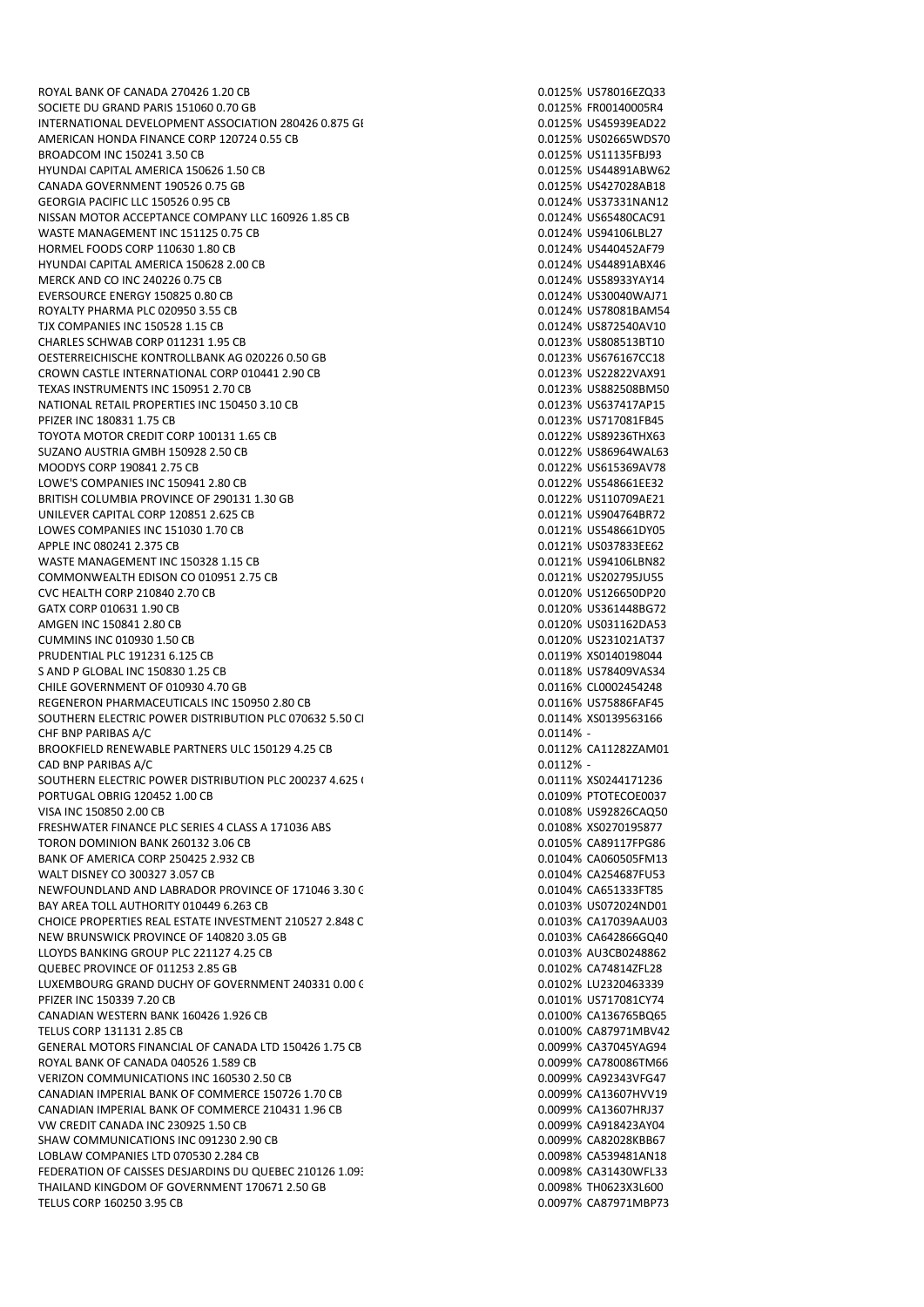SUN LIFE FINANCIAL INC 011035 2.06 CB 0.0096% CA86682ZAN65 DIAMOND 1 FINANCE CORP 150736 8.10 CB 0.0096% US24703TAJ51 CHICAGO ILL O HARE INTL ARPT REV 010140 6.395 MB 0.0095% US167593AN29 ONTARIO PROVINCE OF 021252 2.55 GB 0.0095% CA683332AS61 CT REAL ESTATE INVESTMENT TRUST 060131 2.371 CB 0.000 0.0005% CA126462AG57 NEW YORK N Y CITY MUN WTR FIN AUTH WTR 150642 5.724 MIN BOND 0.0095% US64972FT309 ASTRAZENECA PLC 150937 6.45 CB<br>1990 12011 1202 1303 13046353AD01 1202020 13046353AD01 14FARGE SA 15075861AC85 LAFARGE SA 150736 7.125 CB KELLOGG CO 010431 7.45 CB 0.0092% US487836AT55 UNITED PARCEL SERVICE INC 010450 5.30 CB 0.0092% US911312BW51 GREAT WEST LIFECO INC 080750 2.981 CB 0.0092 CA39138CAJ59 METROPOLITAN TRANSPORTATION AUTHORITY IF NY 151139 6.668 MB 0.0092% US59259YBY41 AETN 150636 6.625 CB 0.0092% US00817YAF51 SEK BNP PARIBAS A/C 0.0091% - KONINKLIJKE KPN NV 011030 8.375 CB CISCO SYSTEMS INC 150239 5.90 CB 0.0091% US17275RAD44 INGERSOLL RAND GLOBAL HOLDING COMPANY LTD 150643 5.7 CB 0.00001 CB 0.0091% US45687AAG76 DENMARK KINGDOM OF GOVERNMENT 151152 0.25 CB 0.0091% DK0009924029 407 INTERNATIONAL INC 070350 2.84 CB 0.0090% CA35085ZBV72 CME GROUP INC 150943 5.30 CB 0.00088% US12572QAF28 INTEL CORP 250360 4.95 CB 0.0088% US458140BN94 LEGG MASON INC 150144 5.625 CB 0.0087% US524901AR65 XLIT LTD 151243 5.25 CB 0.0087% US98420EAB11 CORNING INC 151148 5.35 CB 0.0087% US219350BK07 GENERAL MOTORS CO 021043 6.25 CB 0.000 0.000 0.000 0.000 0.0086% US37045VAF76 UNILEVER CAPITAL CORP 151132 5.90 CB 0.0086% US904764AH00 ABBOTT LABORATORIES 301146 4.90 CB 0.00086 CB 0.00086% US002824BH26 COMCAST CORP 011163 2.987 CB 0.0086% USU20030AM17 FORTIVE CORP 150646 4.30 CB 0.0086% US34959JAH14 FOX CORP 250149 5.576 CB 0.0085% US35137LAK17 HEWLETT PACKARD ENTERPRISES CO 151035 6.20 CB 0.0085% US42824CAX74 MOODYS CORP 150744 5.25 CB 0.0085% US615369AE53 GENERAL MOTORS CO 010449 5.95 CB 0.0085% US37045VAT70 NESTLE FINANCE INTERNATIONAL LTD 021137 1.75 CB 0.000 0.0085% XS1707075245 LAM RESEARCH CORP 150349 4.875 CB 0.0085% US512807AT55 FRANCE TELECOM SA 130142 5.375 CB 0.0084% US35177PAX50 FEDEX CORP 150550 5.25 CB 0.0084% US31428XCA28 NUTRIEN LTD 010449 5.00 CB 0.0084% US67077MAU27 TJX COMPANIES INC 150450 4.50 CB<br>QUALCOMM INC 200545 4.80 CB 0.0084% US872540AU37 **OUALCOMM INC 200545 4.80 CB** ROGERS COMMUNICATIONS INC 011043 5.45 CB 0.0083 0.0083 6 0.0083% US775109AZ48 CARLYLE HOLDINGS II FINANCE LLC 300343 5.625 CB 0.0083% US14310FAA03 DOWDUPONT INC 151138 5.319 CB 0.0082% US26078JAE01 GOLDMAN SACHS GROUP INC 211045 4.75 CB 0.0082 1538141GVS01 INTEL CORP 250350 4.75 CB 0.0082% US458140BM12 MEDTRONIC INC 150345 4.625 CB 0.0082% US585055BU98 APPLE INC 230246 4.65 CB 0.0082% US037833BX70 THOMSON REUTERS CORP 150835 5.5 CB 0.0082% US884903AY13 KONINKLIJKE PHILIPS NV 150342 5.0 CB 0.0081% US500472AE51 MEAD JOHNSON NUTRITION CO 010644 4.60 CB 0.0081 0.0081% US582839AG14 CROWN CASTLE INTERNATIONAL CORP 150249 5.20 CB 0.0081% US22822VAM37 MEMORIAL SLOAN KETTERING CANCER CENTER 010755 4.2 CB 0.0081% US586054AC25 CONAGRA BRANDS INC 011138 5.30 CB 0.0081% US205887CD22 CIGNA CORP 151248 4.90 CB 0.0081% US125523AK66 HCA INC 150649 5.25 CB 0.0081% US404119BZ18 CONTINENTAL AG 270826 2.50 CB 0.0081% XS2178586157 BOSTON SCIENTIFIC CORP 010349 4.70 CB 0.0080 CB 0.0080 CHENTIFIC CORP 010349 4.70 CB VOYA FINANCIAL INC 150646 4.80 CB 0.0080% US929089AC42 ERP OPERATING LP 010645 4.50 CB 0.0080% US26884ABE29 ACE INA HOLDINGS INC 031145 4.35 CB AMGEN INC 150651 4.663 CB 0.0080% US031162CF59 VIACOMCBS INC 190550 4.95 CB 0.0080% US92556HAC16 VISA INC 141245 4.30 CB 0.0080% US92826CAF95 FARMERS EXCHANGE CAPITAL III 151054 5.454 CB 0.0079% US30958QAA94 CHILDRENS HOSPITAL MEDICAL CENTER 150544 4.268 CB 0.0079% US16876AAA25 BECTON DICKINSON AND CO 060647 4.669 CB 0.000 0.000 0.0079% US075887BX67 MARSH AND MCLENNAN COMPANIES INC 150339 4.75 CB 0.0079% US571748BH49 BASIN ELECTRIC POWER COOPERATIVE 260447 4.75 CB 0.0079% US070101AH36 AVISTA CORP 010648 4.35 CB 0.0079% US05379BAQ05 BRISTOL MYERS SQUIBB CO 261049 4.25 CB 0.0079% US110122CR72 PRUDENTIAL FINANCIAL INC 250250 4.35 CB 0.0079% US74432QCE35 INTEL CORP 250340 4.60 CB 0.0079% US458140BL39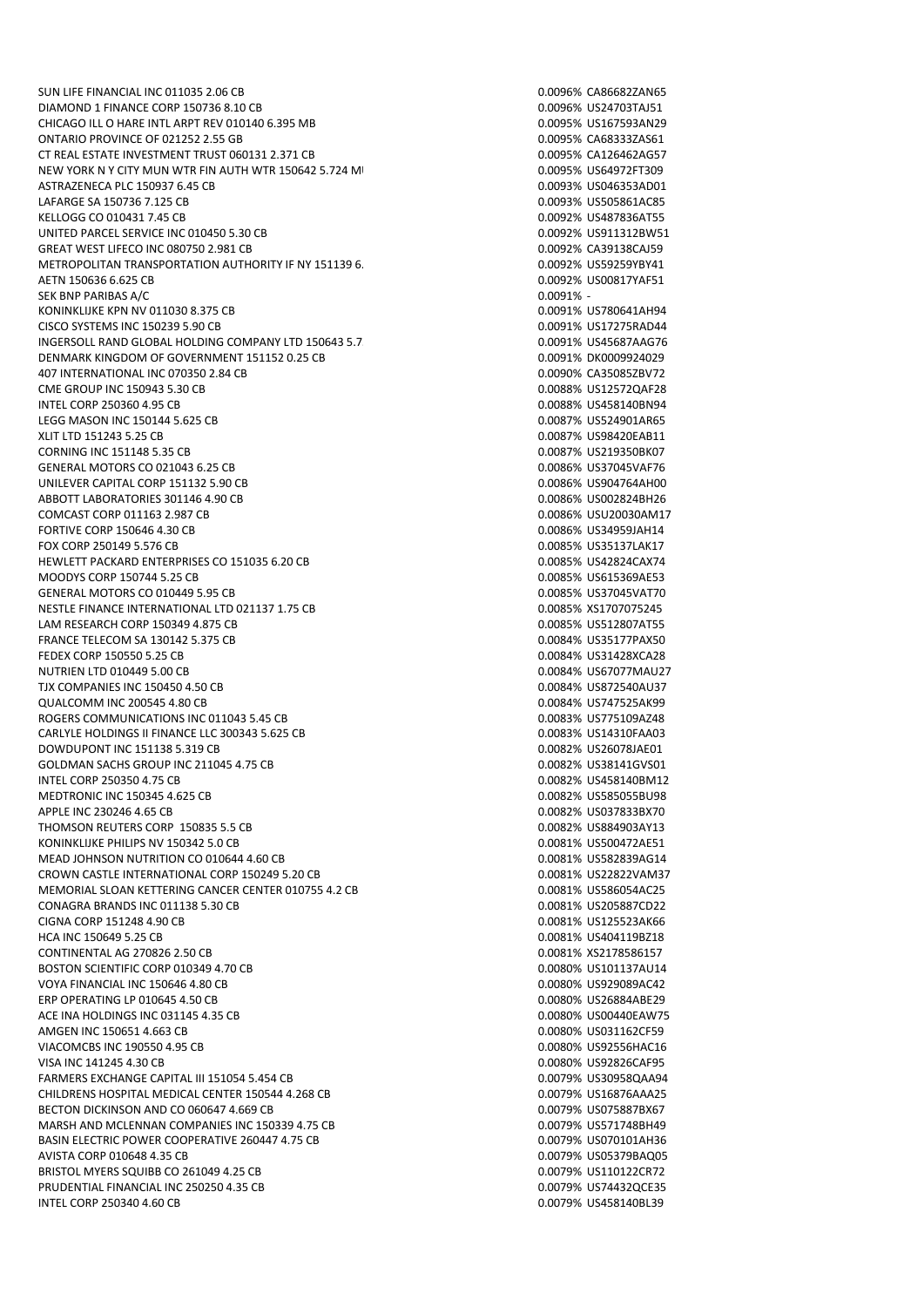HEIDELBERGCEMENT FINANCE LUXEMBOURG SA 140627 1.50 C 0.000 0.0078% XS1629387462 WESTLAKE CHEMICAL CORP 150846 5.00 CB 0.0078% US960413AS12 AMERICAN INTERNATIONAL GROUP INC 300650 4.375 CB 0.0078 0.0078% US026874DP97 UNITEDHEALTH GROUP INC 150648 4.25 CB 0.0078% US91324PDL31 KAISER FOUNDATION HOSPITALS 010547 4.15 CB 0.0078 0.0078% US48305QAD51 BAYER CORP 150228 6.65 CB 0.0078% US072732AC42 MCKESSON CORP 150344 4.883 CB<br>ALLSTATE CORP 151246 4.20 CB 0.0078% US581557BC84 ALLSTATE CORP 151246 4.20 CB CONTI GUMMI FINANCE BV 271123 2.125 CB 0.0077% XS2178585423 WALGREENS BOOTS ALLIANCE INC 181144 4.80 CB 0.0077% US931427AC23 AMERICAN INTERNATIONAL GROUP INC 160744 4.50 CB 0.00077 0.0077% US026874DA29 STELLANTIS NV 230324 2.00 CB 0.0077% FR0013245586 QUEST DIAGNOSTICS INC 300345 4.70 CB 0.0077% US74834LAY65 SHERWIN WILLIAMS CO 010647 4.50 CB 0.00077 US824348AX47 ASCENSION HEALTH ALLIANCE 151146 3.945 CB 0.0077% US04351LAB62 VULCAN MATERIALS CO 150647 4.50 CB 0.0077% US929160AV17 GENERAL ELECTRIC CO 010550 4.35 CB 0.0077% US369604BY81 TEACHERS INSURANCE AND ANNUITY ASSOCIATION OF AMERIC<br>
TEACHERS INSURANCE AND ANNUITY ASSOCIATION OF AMERIC GLAXOSMITHKLINE CAPITAL INC 180343 4.20 CB 0.0077% US377372AJ68 MASCO CORP 150547 4.50 CB 0.0076% US574599BM79 TRAVELERS COMPANIES INC 300547 4.00 CB 0.0076% US89417EAM12 KOHLS CORP 170745 5.55 CB 0.0076% US500255AV61 COLGATE PALMOLIVE CO 010847 3.7 CB 0.0076% US19416QEK22 MERCK AND CO INC 070349 4.0 CB 0.0076% US58933YAW57 BMW FINANCE NV 130726 0.75 CB 0.00076 CD 0.0076% XS2010447238 CONSOLIDATED EDISON CO OF NEW YORK INC 150344 4.45 CB 0.0076% US209111FD03 HEINEKEN NV 011042 4.00 CB FMC CORP 011049 4.50 CB 0.0076% US302491AV74 ABBVIE INC 211149 4.25 CB 0.0076% US00287YCB39 J M SMUCKER CO 150345 4.375 CB 0.0075% US832696AP30 DEERE AND CO 090642 3.90 CB 0.0075% US244199BF15 3M CO 140948 4.00 CB 0.0075% US88579YBD22 BELL TELEPHONE COMPANY OF CANADA OR BELL CAD 290749 4 CB 0.0075% US0778FPAB50 CENTERPOINT ENERGY HOUSTON ELECTRIC LLC 010348 3.95 CB 0.0075% US15189XAS71 DOWDUPONT INC 151128 4.725 CB 0.0075% US26078JAD28 VENTAS REALTY LP 151130 4.75 CB 0.0075% US92277GAV95 MCCORMICK AND COMPANY INC 150847 4.20 CB 0.0075 0.0075% US579780AP26 INTERCONTINENTAL EXCHANGE INC 210948 4.25 CB 0.0075 0.0075% US45866FAH73 ERAC USA FINANCE LLC 011146 4.2 CB 0.0075% US26884TAS15 SYSCO CORP 150348 4.45 CB MASTERCARD INC 260350 3.85 CB 0.0075% US57636QAQ73 WESTPAC BANKING CORP 240739 4.421 CB 0.0074 CD 0.0074% US961214EG45 T-MOBILE USA INC 150450 4.50 CB 0.0074% US87264AAZ84 COMCAST CORP 150133 4.25 CB 0.0074% US20030NBH35 THERMO FISHER SCIENTIFIC INC 250330 4.497 CB 0.0074% US883556CG56 CREDIT AGRICOLE HOME LOAN SFH SA 110923 0.625 CB 0.0074% FR0013066743 NVIDIA CORP 010460 3.70 CB 0.0074% US67066GAJ31 NESTLE FINANCE INTERNATIONAL LTD SA 180124 0.375 CB 0.0074% XS1707074941 CATERPILLAR INC 150842 3.803 CB 0.0074% US149123CB51 UNITEDHEALTH GROUP INC 150859 3.875 CB 0.0074% US91324PDV13 KEYSIGHT TECHNOLOGIES INC 060427 4.60 CB 0.0074% US49338LAE39 BAYER US FINANCE II LLC 150764 4.70 CB 0.0074% US07274NBH52 LENNAR CORP 291127 4.75 CB 0.0074% US526057CD41 CIGNA CORP 151028 4.375 CB 0.0074% US125523AH38 AMERISOURCEBERGEN CORP 151247 4.30 CB 0.0074% US03073EAQ89 NORTH RHINE WESTPHALIA STATE OF 040641 0.60 GB 0.0074 0.0074% DE000NRW0MZ8 FOX CORP 250129 4.709 CB 0.0074% US35137LAH87 GILEAD SCIENCES INC 010347 4.15 CB 0.000 0.000 0.0074% US375558BK80 AMCOR FINANCE USA INC 150528 4.50 CB 0.0073% US02343UAH86 BORGWARNER INC 011025 5.00 CB 0.0073% US099724AM84 MERCK & CO INC 070339 3.90 CB<br>
COMCAST CORP 151028 4.15 CB 0.0073% US58933YAV74 COMCAST CORP 151028 4.15 CB NESTLE FINANCE INTERNATIONAL LTD SA 140629 0.25 CB 0.000 0.000 0.0073% XS2350632472 FAIRFAX FINANCIAL HOLDINGS LTD 170428 4.85 CB 0.0073% US303901BB79 VODAFONE GROUP PLC 300528 4.375 CB 0.0073% US92857WBK53 DARDEN RESTAURANTS INC 150248 4.55 CB 0.0073% US237194AM73 W W GRAINGER INC 150546 3.75 CB 0.0073% US384802AC87 VOLKSWAGEN LEASING GMBH 190724 0.00 CB 0.0073% XS2343821794 EDWARDS LIFESCIENCES CORP 150628 4.30 CB 0.0073% US28176EAD04 FRESENIUS FINANCE IRELAND PLC 011031 0.875 CB 0.0073% XS2325562697 PEPSICO INC 190350 3.625 CB 0.0073% US713448EU81 HOME DEPOT INC 061228 3.90 CB 0.0073% US437076BW12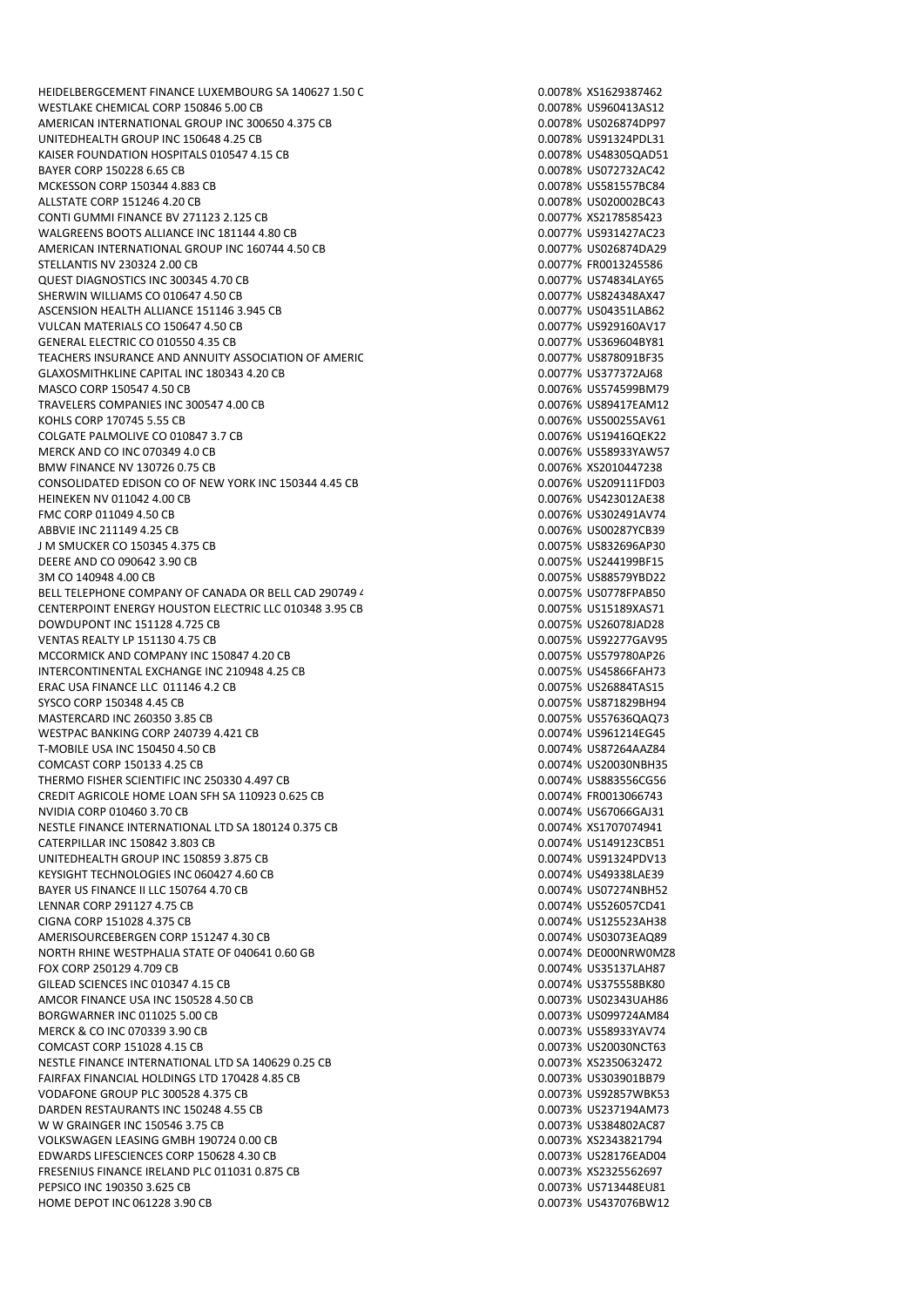NEW JERSEY ST TRANSN TR FD AUTH 150642 4.131 MB 0.0072% US6461366S51 AT AND T INC 010329 4.35 CB 0.0072% US00206RHJ41 GOLDMAN SACHS AND CO LLC 010529 4.223 CB 0.0072 60.0072% US38141GWZ35 VIACOM INC 150343 4.375 CB 0.0072% US92553PAP71 ANHEUSER BUSCH INBEV WORLWIDE INC 130428 4.00 CB 0.0072% US035240AL43 GREAT WEST LIFECO FINANCE 170528 4.047 CB 0.000 0.000 0.000 0.0072% US39138QAA31 SES GLOBAL AMERICAS HOLDINGS GP 250344 5.30 CB 0.0072% US78413KAB89 FIDELITY NATIONAL FINANCIAL INC 150828 4.50 CB 0.0072% US31620RAH84 SALESFORCE COM INC 110428 3.70 CB 0.0072 CB 0.0072% US79466LAF13 INGREDION INC 010650 3.90 CB 0.0072% US457187AD44 NORTHWESTERN MUTUAL LIFE INSURANCE CO 300947 3.85 CB 0.0072% US668138AA80 PRUDENTIAL FINANCIAL INC 130351 3.70 CB 0.0072% US74432QCF00 NEW YORK LIFE INSURANCE CO 150550 3.75 CB 0.000 0.0071% US64952GAT58 KIMCO REALTY CORP 010427 3.80 CB 0.0071 0.0071 0.0071 0.0071 0.0071 0.0071 0.0071 0.0071 0.0071 0.0071 0.0071 0 HCA INC 150629 4.125 CB 0.0071% US404119BX69 RAYMOND JAMES FINANCIAL INC 010451 3.75 CB 0.0071% US754730AH26 WRKCO INC 010628 3.90 CB 0.0071% US92940PAE43 COMCAST CORP 151025 3.95 CB 0.0071% US20030NCS80 INTEGRIS BAPTIST MEDICAL CENTER INC 150850 3.875 CB 0.0071% US45834QAA76 CIGNA CORP 151125 4.125 CB 0.0071% US125523AG54 RELX CAPITAL INC 180329 4.0 CB 0.0071% US74949LAC63 CHARTER COMMUNICATIONS OPERATING LLC 010350 4.80 CB 0.0071% US161175BT05 NVIDIA CORP 010440 3.50 CB 0.0071% US67066GAG91 T-MOBILE USA INC 150430 3.875 CB 0.0071% US87264ABF12 HASBRO INC 191129 3.90 CB 0.0070% US418056AZ06 DIGITAL REALTY TRUST LP 150827 3.70 CB 0.0070% US25389JAR77 VENTAS REALTY LP 010328 4.00 CB 0.0070% US92277GAM96 MOLSON COORS BREWING CO 150746 4.20 CB 0.0070% US60871RAH30 NIKE INC 270350 3.375 CB 0.0070% US654106AM50 PFIZER INC 150329 3.45 C 0.0070% US717081ET61 LOWES COMPANIES INC 150446 3.70 CB 0.0070% US548661DN40 MYLAN NV 150626 3.95 CB 0.0070% US62854AAN46 MASTERCARD INC 260330 3.35 CB 0.0070% US57636QAP90 INTERCONTINENTAL EXCHANGE INC 011225 3.75 CB 0.0070% US45866FAD69 MICROSOFT CORP 060227 3.30 CB 0.0070% US594918BY93 SANTANDER HOLDINGS USA INC 170725 4.50 CB 0.000 0.000 0.0070% US80282KAE64 PEPSICO INC 151027 3.00 CB 0.0070% US713448DY13 ELI LILLY AND CO 150329 3.375 CB<br>PRESIDENT AND FELLOWS OF HARVARD COLLEGE 150746 3.15 ( 0.0070% US740816AM58 PRESIDENT AND FELLOWS OF HARVARD COLLEGE 150746 3.15 ( ANHEUSER BUSCH INBEV WORLDWIDE INC 010630 3.50 CB 0.0070% US035240AV25 CHARLES SCHWAB CORP 210525 3.85 CB 0.0070% US808513AX31 MONONGAHELA POWER CO 150527 3.55 CB 0.0070% US610202BR34 LEAR CORP 150927 3.80 CB 0.0070% US521865AY17 BANK OF NEY YORK MELLON CORP 290128 3.40 CB 0.0070 0.0070% US06406RAF47 MCDONALDS CORP 300126 3.70 CB 0.0069% US58013MEY66 ALLSTATE CORP 151226 3.28 CB 0.0069% US020002BD26 BIOGEN INC 150925 4.05 CB 0.0069% US09062XAF06 WALMART 260625 3.55 CB 0.0069% US931142ED14 KELLOG CO 010426 3.25 CB 0.0069% US487836BP25 STRYKER CORP 011125 3.375 CB 0.0069% US863667AH48 MICROSOFT CORP 031125 3.125 CB 0.0069% US594918BJ27 CATERPILLAR INC 090450 3.25 CB 0.0069% US149123CJ87 WALGREENS BOOTS ALLIANCE INC 010626 3.45 CB 0.000 0.0069% US931427AQ19 ABBVIE INC 140525 3.60 CB 0.0069% US00287YAQ26 WESTERN AND SOUTHERN LIFE INSURANCE CO 280461 3.75 CB 0.0069% US95765PAE97 LENNAR CORP 151223 4.875 CB 0.0069% US526057BW31 HARTFORD FINANCIAL SERVICES GROUP INC 190849 3.60 CB 0.0069% US416515BF08 NIKE INC 270340 3.25 CB 0.0069% US654106AL77 THERMO FISHER SCIENTIFIC INC 150827 3.20 CB 0.0069% US883556BX98 WALMART INC 080726 3.05 CB 0.0069% US931142EM13 ANTHEM INC 150351 3.60 CB 0.0069% US036752AS28 MCDONALDS CORP 010949 3.625 CB 0.0069% US58013MFK53 DH EUROPE FINANCE 151149 3.40 CB 0.0069% US23291KAK16 MOTOROLA SOLUTIONS INC 010924 4.00 CB 0.0069% US620076BF55 BLOCK FINANCIAL LLC 150830 3.875 CB 0.0069% US093662AH70 JABIL INC 150130 3.6 CB 0.0069% US466313AJ20 LAM RESEARCH CORP 150325 3.80 CB 0.0069% US512807AN85 LD REPUBLIC INTERNATIONAL CORP 110651 3.85 CB 0.0069% US680223AL88 PRUDENTIAL PLC 140430 3.125 CB 0.0069% US74435KAA34 CARDINAL HEALTH INC 150925 3.75 CB 0.0068% US14149YBE77 DOWDUPONT INC 151123 4.205 CB 0.0068% US26078JAB61

WESTINGHOUSE AIRE BRAKE TECHNOLOGIES CORP 150928 4.95 CB 0.0073% US960386AM29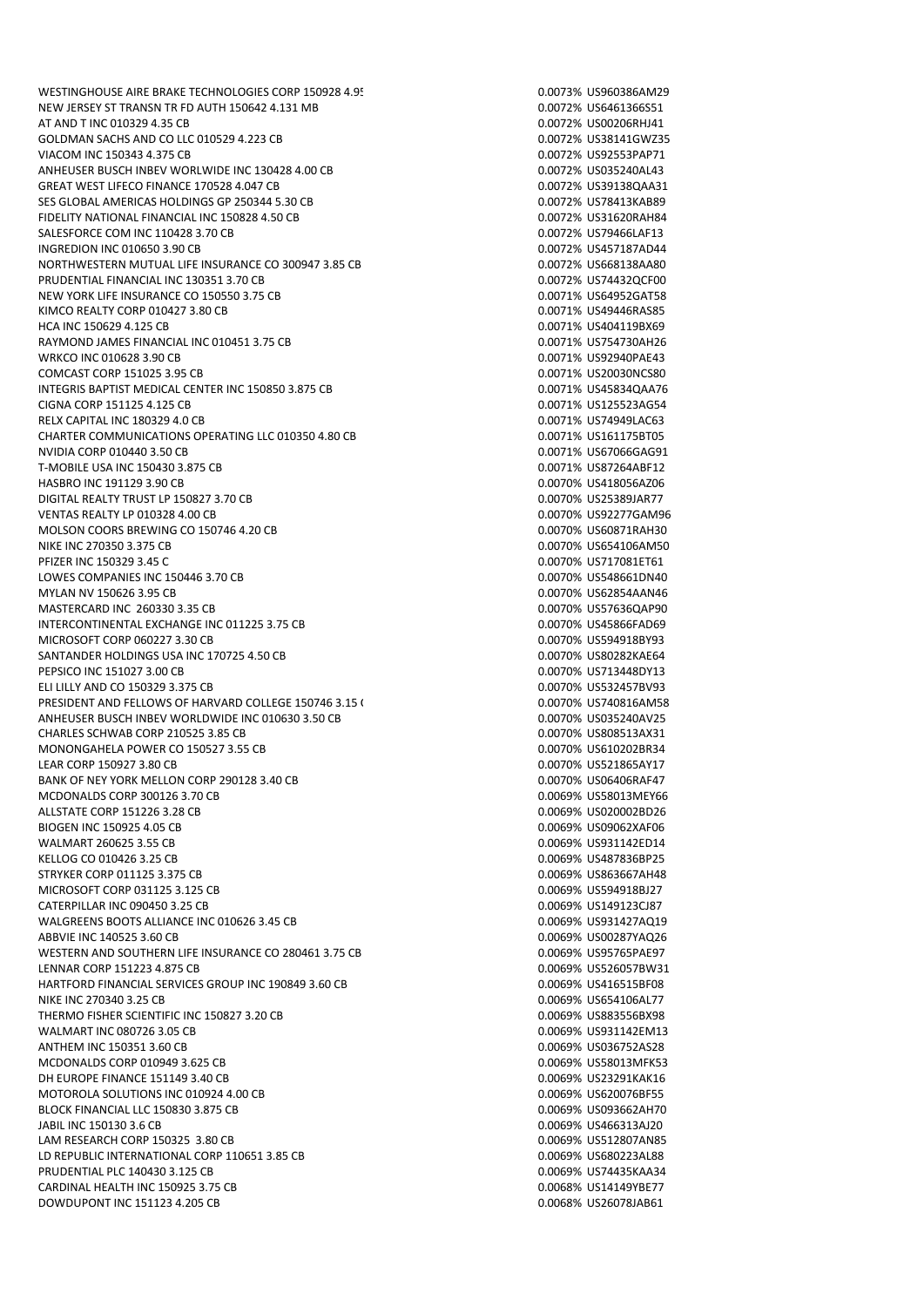SIMON PROPERTY GROUP LP 150126 3.30 CB 0.0068% US828807CW58 ABBVIE INC 211129 3.20 CB 0.0068% US00287YBX67 CI FINANCIAL CORP 150651 4.10 CB 0.0068% US125491AP51 PRINCIPAL FINANCIAL GROUP INC 151126 3.10 CB 0.00068% US74251VAM46 VIACOM INC 010424 3.875 CB 0.0068% US92553PAX06 PRINCIPAL FINANCIAL GROUIP INC 150525 3.40 CB 0.0068% US74251VAK89 EBAY INC 100551 3.65 CB<br>PFIZER INC 030626 2.75 CB 0.00068% US278642AZ62 PFIZER INC 030626 2.75 CB NVIDIA CORP 010430 2.85 CB 0.0068% US67066GAF19 MORGAN STANLEY 270726 3.125 CB 0.0068% US61761J3R84 LEVEL 3 FINANCING INC 151129 3.875 CB 0.0068% US527298BQ51 BROADCOM INC 150926 3.459 CB 0.0068% US11135FAN15<br>MDC HOLDINGS INC 150130 3.85 CB 0.00068% US552676AT59 MDC HOLDINGS INC 150130 3.85 CB UPJOHN INC 220640 3.85 CB 0.0068% US91533BAE02 OWL ROCK CAPITAL CORP 150126 4.25 CB 0.0068% US69121KAD63 INTEL CORP 250325 3.40 CB 0.0068% US458140BP43 QUEST DIAGNOSTICS INC 300325 3.50 CB 0.0068% US74834LAX82 MARRIOTT INTERNATIONAL INC 150626 3.125 CB 0.0068% US571903AS22 MARRIOTT INTERNATIONAL INC 151032 3.50 CB 0.0068% US571903BF91 STARBUCKS CORP 151150 3.50 CB 0.0068% US855244BA67 ORACLE CORP 080724 3.40 CB 0.0068% US68389XAU90 ERP OPERATING LP 011126 2.85 CB COMCAST CORP 010324 3.60 CB 0.0068% US20030NBJ90 UPJOHN INC 220650 4.00 CB 0.0067% US91533BAF76 HP INC 170630 3.40 CB 0.0067% US40434LAC90 AVOLON HOLDINGS FUNDING LTD 010724 3.95 CB 0.0067% US05401AAF84 PEPSICO INC 010324 3.60 CB 0.0067% US713448CM83 WESTPAC BANKING CORP 260224 3.30 CB 0.0067% US961214EC31 BOSTON PROPERTIES LP 010224 3.80 CB 0.0067% US10112RAW43 MCCORMICK AND COMPANY INC 150824 3.15 CB 0.0067% US579780AM94 BOSTON PROPERTIES LP 300131 3.25 CB 0.0067% US10112RBD52 WEA FINANCE LLC 200948 4.625 CB 0.0067% US92928QAD07 CME GROUP INC 150325 3.0 CB 0.0067% US12572QAG01 MICROSOFT CORP 120225 2.70 CB 0.0067% US594918BB90 JOHN DEERE CAPITAL CORP 240624 2.65 CB 0.0067% US24422ETT63 MASSACHUSETTS MUTUAL LIFE INSURANCE CO 150450 3.375 C 0.00067 8.00067% US575767AQ12 INTERNATIONAL FLAVORS AND FRAGRANCES INC 011250 3.468 CB 0.0067% US459506AS05 PACIFIC LIFECORP 150950 3.35 CB 0.0066% US694476AE25 LEVEL 3 FINANCING INC 010327 3.40 CB 0.0066% US527298BP78 VERIZON COMMUNICATIONS INC 220361 3.70 CB TARGET CORP 150425 2.25 CB 0.0066% US87612EBL92 TRAVELERS COMPANIES INC 080651 3.05 CB 0.0066% US89417EAR09 PENN MUTUAL LIFE INSURANCE CO 290461 3.80 CB 0.0066% US707567AE33 INTEL CORP 151129 2.45 CB 0.0066% US458140BH27 OTIS WORLDWIDE CORP 150250 3.362 CB 0.00066% US68902VAM90 VERIZON COMMUNICATIONS INC 220351 3.55 CB 0.0066% US92343VGB45 WALT DISNEY CO 130131 2.65 CB 0.0066% US254687FX90 AIR LEASE CORP 150126 2.875 CB 0.0066% US00914AAJ16 CARRIER GLOBAL CORP 150227 2.493 CB 0.00066% US14448CAP95 PROLOGIS LP 150427 2.125 CB 0.0066% US74340XBN03 NXP BV 110541 3.25 CB 0.0066% US62954HAF55 OTIS WORLDWIDE CORP 050425 2.056 CB 0.000 0.000 0.0066% US68902VAH06 ROGERS COMMUNICATIONS INC 151149 3.70 CB 0.0065% US775109BP56 MACQUARIE BANK LTD 220125 2.30 CB KEURIG DR PEPPER INC 150351 3.35 CB 0.0065% US49271VAM28 AMGEN INC 210227 2.20 CB 0.0065% US031162CT53 STARBUCKS CORP 151130 2.55 CB 0.0065% US855244AZ28 SIMON PROPERTY GROUP LP 130924 2.00 CB 0.0065% US828807DG99 AMCOR FLEXIBLES NORTH AMERICA INC 250531 2.69 CB 0.0065% US02344AAA60 WASTE MANAGEMENT INC 010641 2.95 CB 0.0065% US94106LBR96 NOVARTIS CAPITAL CORP 140225 1.75 CB 0.00065% US66989HAP38 JABIL INC 150131 3.00 CB 0.0065% US466313AK92 MOTOROLA SOLUTIONS INC 240531 2.75 CB 0.0065% US620076BU23 CHARLES SCHWAB CORP 130531 2.30 CB 0.0065% US808513BS37 IDEX CORP 150631 2.625 CB 0.0064% US45167RAH75 AIR PRODUCTS AND CHEMICALS INC 151025 1.50 CB 0.0064% US009158BB15 UNUM GROUP 150651 4.125 CB 0.0064% US91529YAR71 GOLDMAN SACHS GROUP INC 220432 2.615 CB 0.0064% US38141GYB49 REPUBLIC SERVICES INC 010350 3.05 CB 0.000 0.000 0.000 0.0064% US760759AW04 KAISER FOUNDATION HOSPITALS 010641 2.81 CB 0.00064% US48305QAF00 KIMBERLY CLARK CORP 070250 2.875 CB 0.0064% US494368CA98 CAMPBELL SOUP CO 240430 2.375 CB 0.0064% US134429BJ73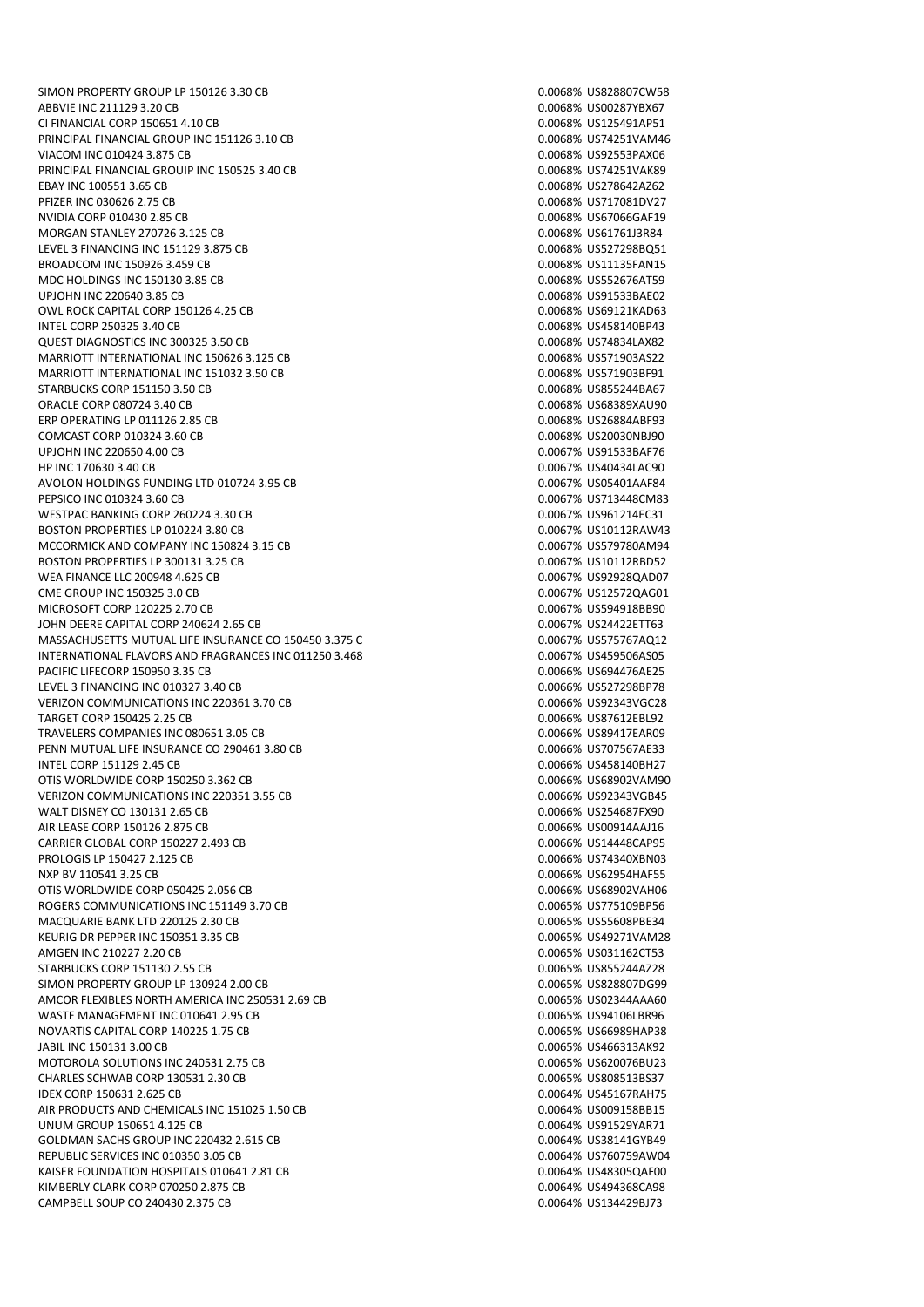FINLAND REPUBLIC OF GOVERNMENT 150452 0.125 GB 0.0064% FI4000480488 AIR PRODUCTS AND CHEMICALS INC 150540 2.70 CB 0.0064% US009158AZ91 AMERICAN HONDA FINANCE CORP 240328 2.0 CB 0.0064% US02665WDW82 PRUDENTIAL FINANCIAL INC 100326 1.50 CB 0.0064% US74432QCH65 DUKE UNIVERSITY 011044 2.682 CB 0.0064% US26442TAF49 REPUBLIC SERVICES INC 010330 2.3 CB 0.0064% US760759AV21 FIDELITY NATIONAL INFORMATION SERVICES INC 010341 3.10 C<br>KROGER CO 010530 2.20 CB 0.0064% US501044DP37 KROGER CO 010530 2.20 CB PENSKE TRUCK LEASING CO LP 150626 1.70 CB 0.0064 CONSERVED BY 0.0064% US709599BM55 AMERICAN TOWER COR 150426 1.6 CB 0.0064% US03027XBL38 ASTRAZENECA FINANCE LLC 280528 1.75 CB 0.0063 0.0063% US04636NAE31 WALT DISNEY CO 010929 2.00 CB<br>1.00053% US254687FL52 SIMON PROPERTY GROUP LP 130949 3.25 CB SIMON PROPERTY GROUP LP 130949 3.25 CB BANNER HEALTH 010151 2.913 CB 0.0063% US06654DAE76 MARVELL TECHNOLOGY INC 150426 1.65 CB 0.0063% US573874AA23 NOVARTIS CAPITAL CORP 140850 2.75 CB 0.0063% US66989HAS76 BMW US CAPITAL LLC 010424 0.80 CB 0.0063% US05565EBQ70 OWL ROCK CAPITAL CORP 110628 2.875 CB 0.0063% US69121KAG94 STRYKER CORP 150650 2.90 CB 0.0063% US863667AZ46 SALESFORCE.COM INC 150751 2.90 CB 0.0063% US79466LAL80 JOHN DEERE CAPITAL CORP 170631 2.00 CB 0.0063% US24422EVS52 MARTIN MARIETTA MATERIALS INC 150751 3.20 CB 0.0063% US573284AX46 PEPSICO INC 071023 0.40 CB 0.0063% US713448FB91 MASTERCARD INC 150331 1.90 CB 0.0063% US57636QAS30 BIOGEN INC 010530 2.25 CB 0.0063% US09062XAH61 ATHENE GLOBAL FUNDING 290626 1.608 CB 0.0063% US04685A2Z36 CONNECTICUT LIGHT AND POWER CO 010731 2.05 CB 0.0063% US207597EN17 UNITEDHEALTH GROUP INC 150524 0.55 CB 0.0063% US91324PEB40 INTERCONTINENTAL EXCHANGE INC 150650 3.00 CB 0.0063% US45866FAL85 SALESFORCE.COM INC 150741 2.70 CB 0.0063% US79466LAK08 CNH INDUSTRIAL CAPITAL LLC 150726 1.45 CB 0.0063% US12592BAM63 JOHN DEERE CAPITAL CORP 170124 0.45 CB 0.0063% US24422EVN65 INTERNATIONAL FLAVORS AND FRAGRANCES INC 011130 2.30 C 0.0063% US459506AQ49 AMAZON COM INC 120524 0.45 CB 0.0063% US023135BW50 PFIZER INC 280525 0.8 CB 0.0063% US717081EX73 TOYOTA MOTOR CREDIT CORP 110124 0.45 CB 0.0063 6 CB 0.0063% US89236THU25 PRINCIPAL FINANCIAL GROUP INC 150630 2.125 CB 0.0063% US74251VAS16 EQUITABLE FINANCIAL LIFE GLOBAL FUNDING 080328 1.80 CB 0.0062% US29449WAF41 EMERSON ELECTRIC CO151050 2.75 CB 0.0062% US291011BM54 GUARDIAN LIFE GLOBAL FUNDING 101225 0.875 CB AT AND T INC 150959 3.65 CB 0.0062% US00206RLV23 TEXAS TRANSN COMMN 011044 2.472 MB 0.0062% US882830BH49 VERIZON COMMUNICATIONS INC 150332 2.355 CB 0.0062% US92343VGM00 WESTPAC BANKING CORP 151135 2.668 CB 0.0062% US961214EP44 LOWES COMPANIES INC 151050 3.00 CB 0.0062% US548661DZ79 APPLIED MATERIALS INC 010650 2.75 CB 0.0062% US038222AP03 SEATTLE CHILDRENS HOSPITAL 011050 2.719 CB 0.0062% US81257VAB71 APPLE INC 110530 1.65 CB CHILDRENS HOSPITAL OF PHILADELPHIA 010750 2.704 CB 0.0062% US16877PAA84 CROWN CASTLE INTERNATIONAL CORP 150131 2.25 CB 0.0062% US22822VAT89 APPLE INC 080228 1.20 CB 0.0062% US037833EC07 T-MOBILE USA INC 151052 3.40 CB 0.0062% US87264ACM53 CONAGRA BRANDS INC 011127 1.375 CB 0.0062% US205887CF79 MASCO CORP 011030 2.0 CB MICROSOFT CORP 010660 2.675 CB 0.0061% US594918CD48 STANLEY BLACK DECKER INC 151150 2.75 CB 0.0061% US854502AN14 BIOGEN INC 010550 3.15 CB 0.0061% US09062XAG88 DANAHER CORP 011050 2.60 CB 0.0061% US235851AV47 ELECTRONIC ARTS INC 150251 2.95 CB 0.0060% US285512AF68 APPLE INC 080251 2.65 CB ROPER TECHNOLOGIES INC 150231 1.75 CB 0.0060% US776743AL02 AMERICAN TOWER CORP 150151 2.95 CB 0.0060% US03027XBK54 ALPHABET INC 150830 1.10 CB 0.0059% US02079KAD90 VERIZON COMMUNICATIONS INC 301056 2.987 CB 0.0059% US92343VFW90 VISA INC 150231 1.10 CB 0.0059% US92826CAN20 NEW YORK LIFE GLOBAL FUNDING 070830 1.20 CB 0.0059% US64952WDS98 7 ELEVEN INC 100251 2.80 CB 0.0058% US817826AG50 NASDAQ INC 211240 2.50 CB 0.0058% US63111XAE13 ELI LILLY AND CO150960 2.50 CB 0.0057% US532457BZ08 ALPHABET INC 150840 1.9 CB 0.0056% US02079KAE73 ALPHABET INC 150850 2.05 CB 0.0055% US02079KAF49 PROLOGIS LP 151050 2.125 CB 0.0054% US74340XBQ34